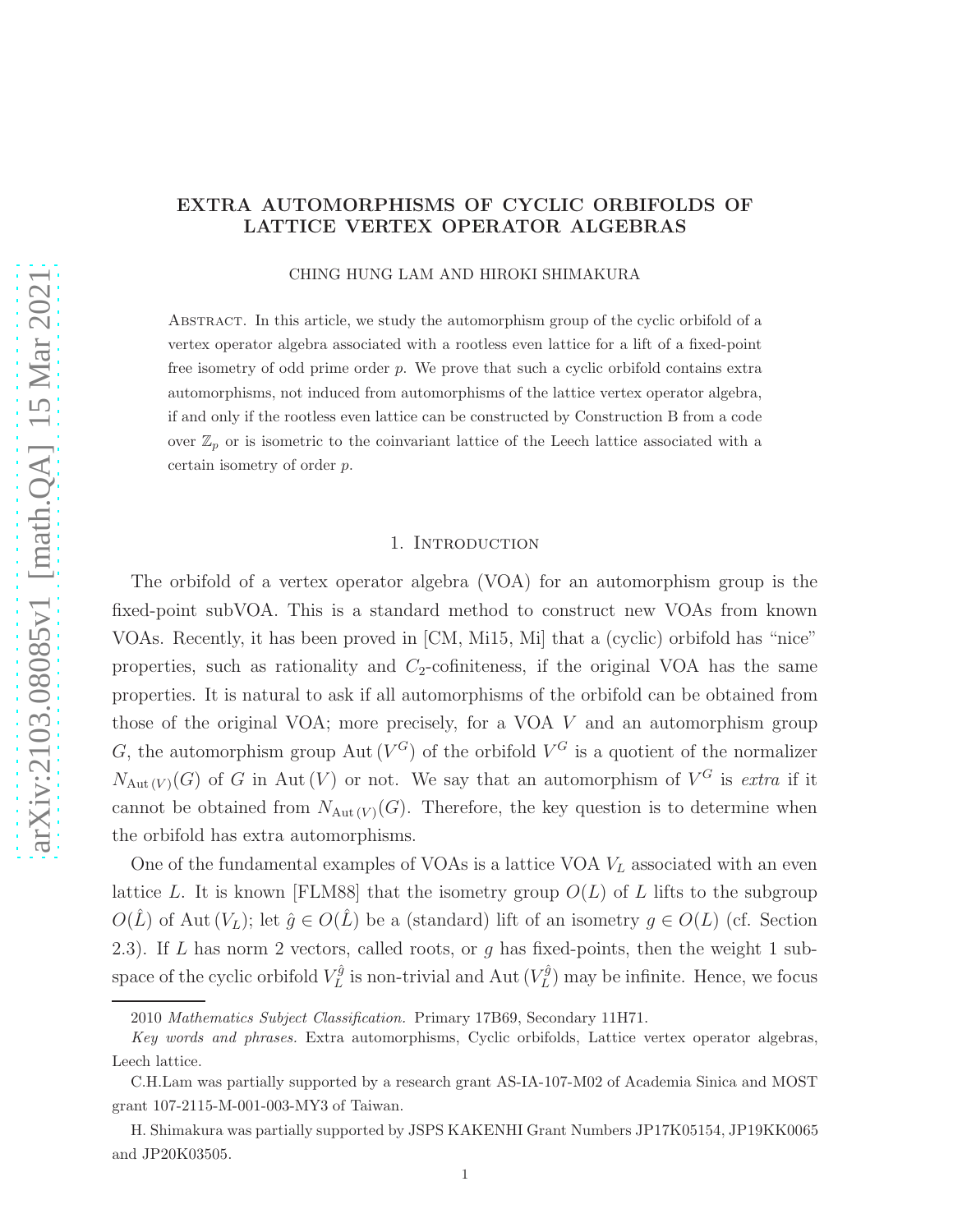on the case where  $L$  is rootless and  $g$  is fixed-point free. Indeed, many interesting finite groups, such as the orthogonal groups  $O^+(10, 2)$  and  $\Omega_8^-(3)$ :2, are obtained as the automorphism groups of cyclic orbifolds of lattice VOAs under this setting ([Sh04, CLS18]). It is known [DJX13] that  $V_L$  is a simple current extension of  $V_L^{\hat{g}}$  $L^g$ . Hence by [Sh04, Sh07], an automorphism  $\tau$  of  $V_L^{\hat{g}}$  $L<sup>g</sup>$  is extra if and only if the  $\tau$ -conjugate  $V<sub>L</sub> \circ \tau$  of  $V<sub>L</sub>$  is not isomorphic to  $V_L$  as  $V_L^{\hat{g}}$  $L^2$ -modules, equivalently,  $V_L(1) \circ \tau$  is not isomorphic to a submodule of  $V_L$ , where  $V_L(1)$  is the eigenspace of  $\hat{g}$  with eigenvalue  $\exp\left(2\pi\sqrt{-1}/|\hat{g}|\right)$ . By [DRX17], any irreducible  $V_L^{\hat{g}}$  $L^2$ -module is a submodule of an (untwisted) irreducible  $V_L$ -module or of an irreducible  $\hat{g}^s$ -twisted  $V_L$ -module for some  $1 \leq s \leq |\hat{g}|-1$ ; the former and the latter are said to be *of untwisted type* and *of twisted type*, respectively.

The case where the order of q is 2, that is, q is the  $-1$ -isometry, has been studied in [Sh04];  $V_L^{\hat{g}}$  has extra automorphisms if and only if L can be constructed by Construction B from a doubly even binary code. Moreover,  $V_L(1) \circ \tau$  is of twisted type for some  $\tau \in \mathrm{Aut\,}(V_L^{\hat{g}})$  $L_L^{\hat{g}}$ ) if and only if L is isometric to  $\sqrt{2}E_8$  or the Barnes-Wall lattice of rank 16; notice that both lattices are also constructed by Construction B. It is natural to study the case where the order of g is greater than 2. For example, if h is a certain isometry of the Leech lattice  $\Lambda$ , then  $V_{\Lambda}^{\hat{h}}$  $\chi^h_{\Lambda_h}$  has extra automorphisms ([La20b]), where  $\Lambda_h$  is the coinvariant lattice of  $\Lambda$  associated with h.

In this article, we deal with the case where  $g$  is a fixed-point free isometry of odd prime order and classify all rootless even lattices such that  $V_L^{\hat{g}}$  has extra automorphisms. Our main theorem is as follows (Theorem 6.21):

Main Theorem 1. *Let* L *be a rootless even lattice of rank* m*. Let* g *be a fixed-point free isometry of* L *of prime order* p and let  $\hat{g}$  be a standard lift of g. Then  $V_L^{\hat{g}}$ L *has extra automorphisms if and only if one of the following holds:*

- (i) p = 2 *and* L *can be constructed by Construction B from a doubly even binary code of length* m*;*
- (ii) p *is an odd prime and* L *can be constructed by Construction B from a self-orthogonal code of length*  $m/(p-1)$  *over*  $\mathbb{Z}_p$  *whose dual code contains a codeword of Hamming weight*  $m/(p-1)$ *;*
- (iii)  $p = 11$  *and* L *is isometric the coinvariant lattice*  $\Lambda_{11A}$  *of the Leech lattice associated with the conjugacy class* 11A *of*  $O(\Lambda)$ ;
- (iv)  $p = 23$  *and* L *is isometric to the coinvariant lattice*  $\Lambda_{23A}$  *of the Leech lattice associated with the conjugacy class* 23A *of*  $O(\Lambda)$ *.*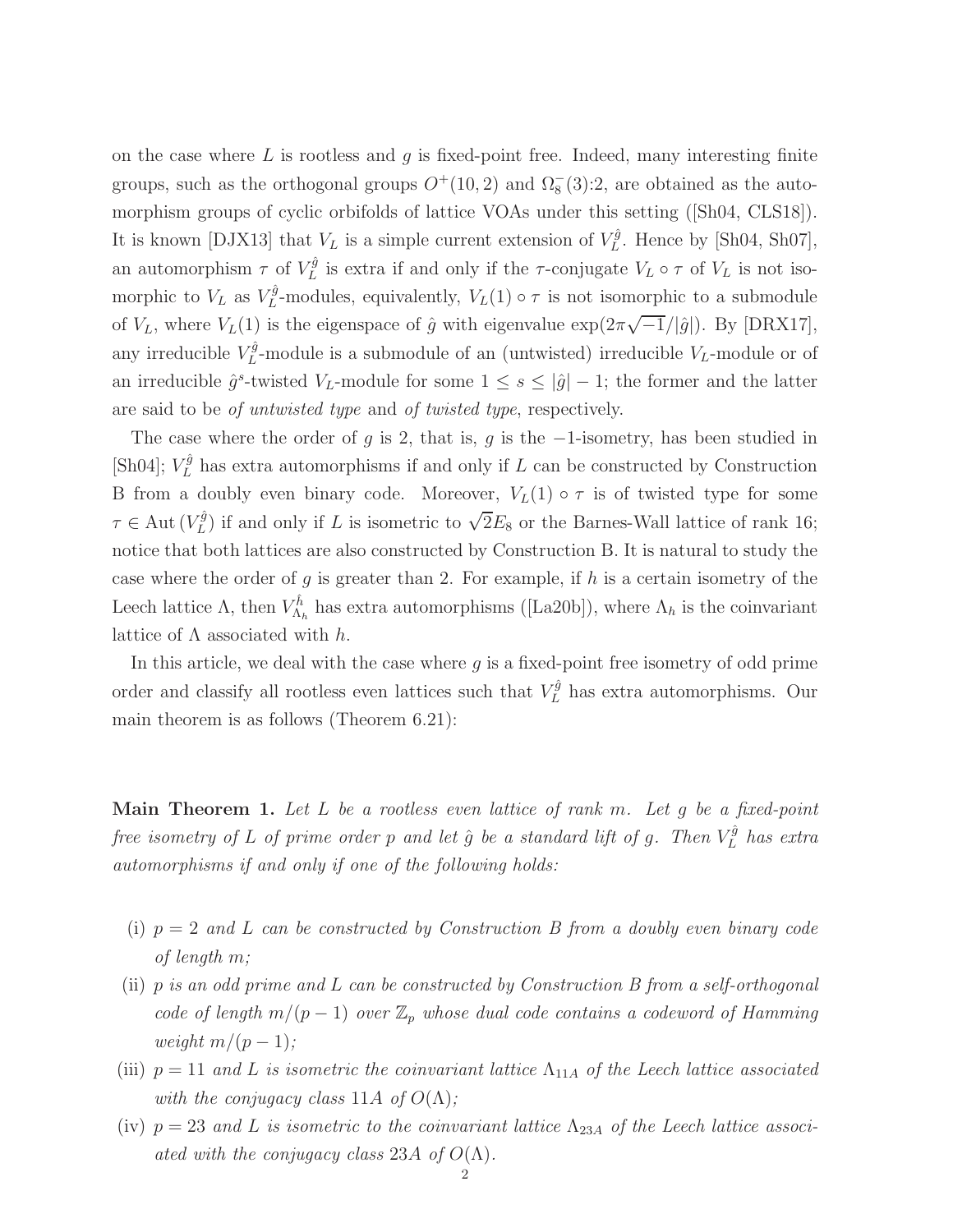We also classify rootless even lattices L such that the  $\tau$ -conjugate  $V_L(1) \circ \tau$  is of twisted type for some  $\tau \in$  Aut  $(V_L^{\hat{g}})$  $L^{(g)}$  in Theorem 6.18. In particular, we obtain the following (Corollary 6.20):

Main Corollary 1. *Let* L *be a rootless even lattice. Let* g *be a fixed-point free isometry of* L *of prime order* p *and let* gˆ *be a standard lift of* g*. Then the following are equivalent:*

- There exists an automorphism  $\tau$  of  $V_L^{\hat{g}}$  $L^g$  such that  $V_L(1) \circ \tau$  *is of twisted type*;
- L *is isometric to the coinvariant lattice*  $\Lambda_{pX}$  *of the Leech lattice*  $\Lambda$  *associated with the conjugacy class*  $pX \in \{2A, -2A, 3B, 3C, 5B, 5C, 7B, 11A, 23A\}.$

Our results consist of existence part of extra automorphisms of  $V_L^{\hat{g}}$  $L^g$  and classification part of rootless even lattices  $L$  such that  $V_L^{\hat{g}}$  has extra automorphisms.

For the former part, we explicitly construct an extra automorphism of  $V_L^{\hat{g}}$  $L^{\prime g}$  if L can be constructed by Construction B from a code over  $\mathbb{Z}_p$  (Corollary 5.5). More generally, we deal with the case where L is constructed from a subgroup of  $\bigoplus_{i=1}^t \mathbb{Z}_{k_i}$  (Theorem 5.3). The main idea is to generalize the triality automorphisms associated with the root lattice of type  $A_1$  in [FLM88, Chapter 11] to other root lattices of type  $A_{k-1}$  ( $k \ge 2$ ). In addition, we prove that  $V_L^{\hat{g}}$  has extra automorphisms if L is the coinvariant lattice  $\Lambda_h$  of the Leech lattice  $\Lambda$  associated with some  $h \in O(\Lambda)$  by using the argument as in [La] (Proposition 6.17).

For the latter part, we prove that a rootless even lattice  $L$  can be constructed by Construction B if  $V_L(1) \circ \tau$  is of untwisted type but is not a submodule of  $V_L$  for some  $\tau \in \mathrm{Aut}(V_L^{\hat{g}})$  $L^{(g)}$ . (Proposition 6.2). In this case, comparing the characters and fusion products of  $V_L(1)$  and  $V_L(1) \circ \tau$ , we obtain an element  $\lambda + L$  in the discriminant group  $\mathcal{D}(L)$  of L satisfying certain properties on  $|(\lambda + L)(2)|$  and the order of  $\lambda + L$  in  $\mathcal{D}(L)$ , which implies that L can be constructed by Construction B from a code over  $\mathbb{Z}_p$  (Theorem 4.19). In addition, we classify the rootless even lattices L if  $V_L(1) \circ \tau$  is of twisted type for some  $\tau \in$  Aut  $(V_L^{\hat{g}})$  $L_L^{\hat{g}}$ ). In this case, the quantum dimension of the irreducible  $V_L^{\hat{g}}$  $L^g$ -module of twisted type is 1 ( $[ALY18, DJX13]$ ). Hence there are a few possibilities of rank L and the discriminant group  $\mathcal{D}(L)$ , which is sufficient to classify all even lattices L. Furthermore, these lattices can be embedded into the Leech lattice as coinvariant lattices (Propositions 6.6, 6.9 and 6.13).

The organization of the article is as follows: In Section 2, we recall some basic facts about lattices, lattice VOAs and the automorphism groups of lattice VOAs. We also recall the conjugates of modules. In Section 3, we review the irreducible modules over the orbifold  $V_L^{\hat{g}}$  $L<sup>q</sup>$  and study their conjugates by some automorphisms. In Section 4, we review the construction of certain even lattices using codes over  $\mathbb{Z}_p$ , which we call Construction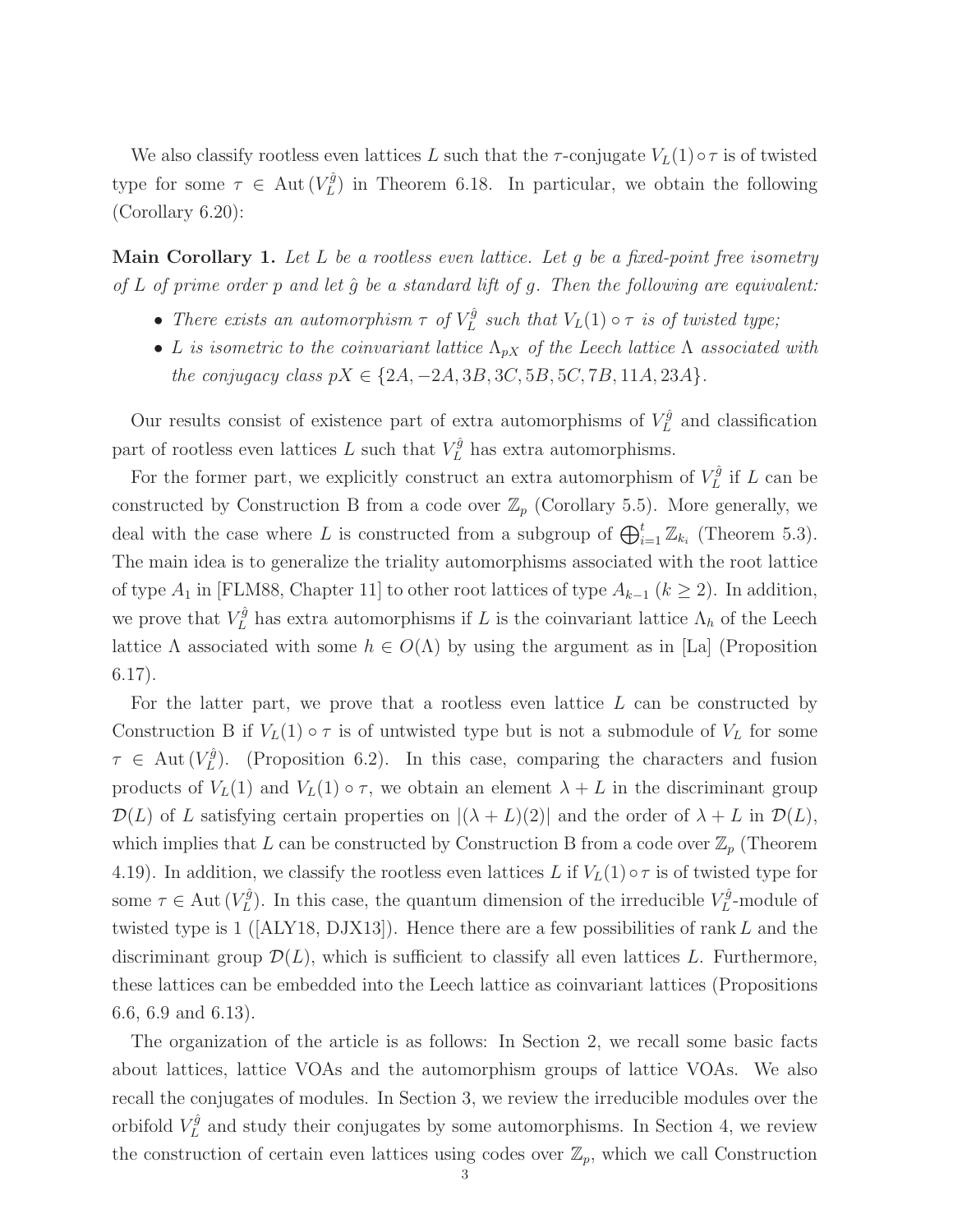A and Construction B. We also discuss some characterizations of such lattices. In Section 5, we construct an extra automorphism of the cyclic orbifold  $V_L^{\hat{g}}$  $L^g$  if L is constructed by Construction B. In Section 6, under the assumption that  $g \in O(L)$  is fixed-point free of odd prime order p, we classify all possible rootless even lattices L such that  $V_L^{\hat{g}}$  has extra automorphisms.

# Notations

| $(\cdot \cdot)$                  | the positive-definite symmetric bilinear form of $\mathbb{R}^m$ .                                                                                               |
|----------------------------------|-----------------------------------------------------------------------------------------------------------------------------------------------------------------|
| $\langle \cdot   \cdot \rangle$  | the inner product on $\mathbb{Z}_p^t$ .                                                                                                                         |
| $\mathcal{D}(L)$                 | the discriminant group $L^*/L$ of an even lattice L.                                                                                                            |
| $\varepsilon$                    | the conformal weight (3.3) of an irreducible $\hat{g}^s$ -twisted $V_L$ -module.                                                                                |
| $\varepsilon(M)$                 | the conformal weight of a module $M$ over a VOA.                                                                                                                |
| $g_{\Delta}$                     | the isometry in (4.5) of the root lattice of type $A_k$ associated with a base $\Delta$ .                                                                       |
| $g_{\Delta,e}$                   | the isometry in (4.12) of $L_A(C)$ associated with a base $\Delta$ of R and $e \in \mathcal{D}(R)$ .                                                            |
| $L_A(C), L_B(C)$                 | the lattices in (4.7) and (4.11) associated with a subgroup C of $\bigoplus_{i=1}^{t} \mathbb{Z}_{k_i}$ .                                                       |
| $L^g$ , $L_q$                    | $L^g = \{ \alpha \in L \mid g\alpha = \alpha \}$ and $L_g = \{ \alpha \in L \mid (\alpha L^g) = 0 \}$ for $g \in O(L)$ .                                        |
| $L^*$                            | the dual lattice $\{\alpha \in \mathbb{Q} \otimes_{\mathbb{Z}} L \mid (\alpha   L) \subset \mathbb{Z}\}\$ of a lattice L.                                       |
| $\Lambda$                        | the Leech lattice.                                                                                                                                              |
| $\lambda_1,\ldots,\lambda_{k-1}$ | fundamental weights of the root lattice of type $A_{k-1}$ .                                                                                                     |
| $\lambda_x$                      | $(\lambda_{x_1}^1, \ldots, \lambda_{x_t}^t) \in R_1^* \perp \cdots \perp R_t^*$ associated with $x = (x_i) \in \bigoplus_{i=1}^t \mathbb{Z}_{k_i}$ as in (4.8). |
| $M \circ \tau$                   | the $\tau$ -conjugate of a V-module M for $\tau \in$ Aut $(V)$ as in Definition 2.3.                                                                            |
| O(L)                             | the isometry group of a lattice $L$ .                                                                                                                           |
| $\hat{g}$                        | a standard lift in $O(\hat{L})$ of an isometry g of L.                                                                                                          |
| $\rho_{\Delta}$                  | the Weyl vector associated with a base $\Delta$ of a root system.                                                                                               |
| $\boldsymbol{R}$                 | the orthogonal sum of root lattices $R_1, \ldots, R_t$ of type $A_{k_1-1}, \ldots, A_{k_t-1}$ .                                                                 |
| $\sigma_x$                       | the inner automorphism $\exp(-2\pi\sqrt{-1}x_{(0)})$ of a VOA V associated with $x \in V_1$ .                                                                   |
| S(2)                             | $S(2) = {\alpha \in S \mid (\alpha \alpha) = 2}$ for a subset $S \subset \mathbb{R}^m$ .                                                                        |
| $V^{\tau}$                       | the fixed-point subVOA $\{v \in V \mid \tau v = v\}$ of V for $\tau \in$ Aut $(V)$ .                                                                            |
| $\chi_{\Delta}$                  | the vector $(\rho_{\Delta_1}/k_1,\ldots,\rho_{\Delta_t}/k_t)$ as in (4.10).                                                                                     |
| $\mathbb{Z}_k^\times$            | the unit group of $\mathbb{Z}_k = \mathbb{Z}/k\mathbb{Z}$ .                                                                                                     |

# 2. Preliminaries

2.1. Lattices. Let  $L$  be a lattice with the positive-definite bilinear form  $(\cdot | \cdot)$ . The *dual lattice*  $L^*$  of  $L$  is defined to be the lattice

$$
L^* = \{ \alpha \in \mathbb{Q} \otimes_{\mathbb{Z}} L \mid (\alpha | L) \subset \mathbb{Z} \}.
$$

A sublattice K of L is said to be *full* if rank K = rank L, namely,  $\mathbb{Q} \otimes_{\mathbb{Z}} K \cong \mathbb{Q} \otimes_{\mathbb{Z}} L$ . We denote the isometry group of L by  $O(L)$ . Note that  $O(L)$  is finite.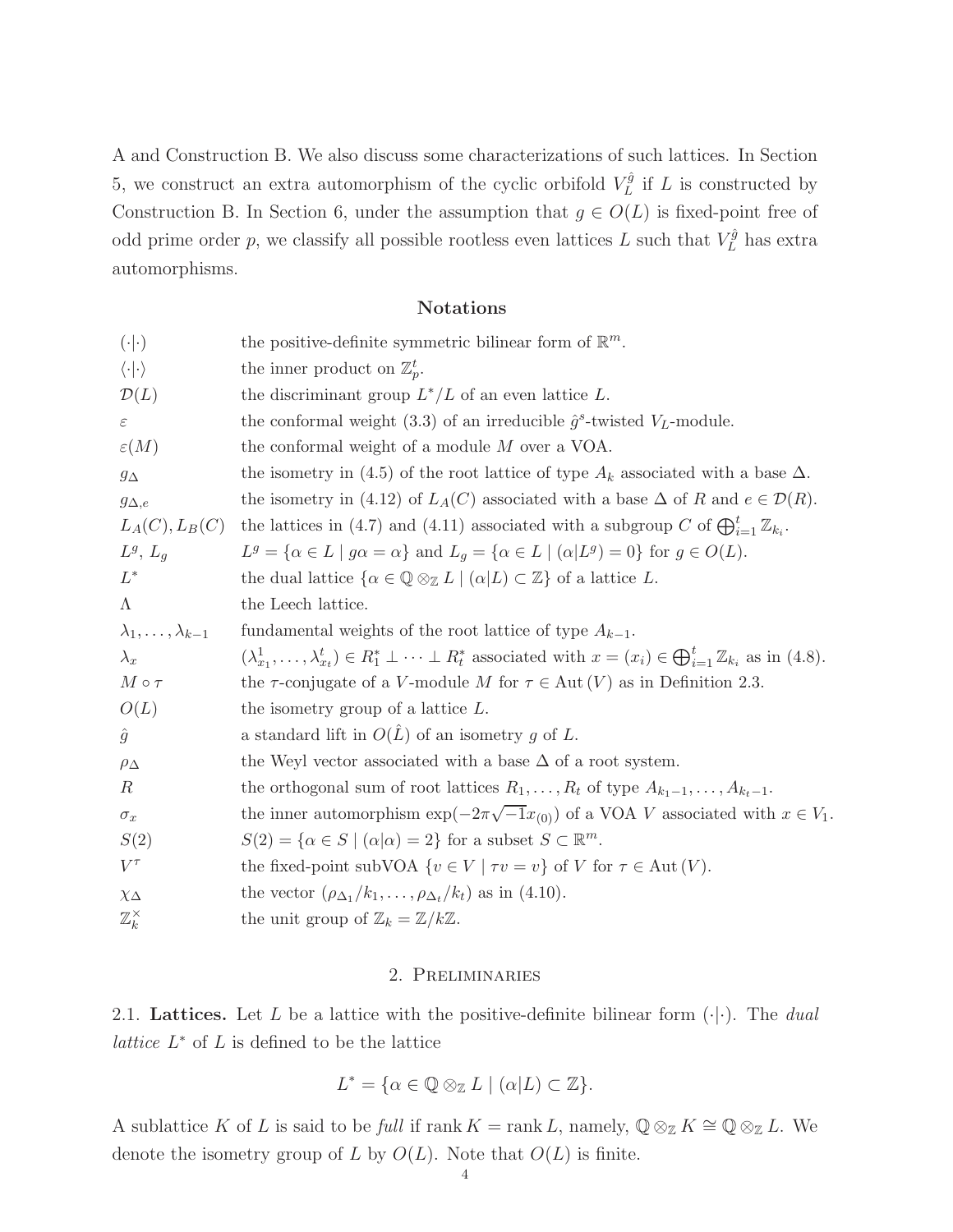Assume that L is *even*, that is,  $(\alpha|\alpha) \in 2\mathbb{Z}$  for all  $\alpha \in L$ . Then  $(\alpha|\beta) \in \mathbb{Z}$  for all  $\alpha, \beta \in L$ , and  $L \subset L^*$ . The *discriminant group*  $\mathcal{D}(L)$  is defined to be the quotient group  $L^*/L$ , which is a finite abelian group. The *norm* (or *square norm*) of a vector  $\alpha \in \mathbb{Q} \otimes_{\mathbb{Z}} L$ is defined to be the value  $(\alpha|\alpha) \in \mathbb{Q}$ . For a subset  $S \subset \mathbb{Q} \otimes_{\mathbb{Z}} L$ , we denote by

$$
S(2) = \{ \alpha \in S \mid (\alpha|\alpha) = 2 \},\
$$

the set of all norm 2 vectors in S. We call a vector of norm 2 a *root*; in fact, for an even lattice L, L(2) forms a simply laced root system. An even lattice L is said to be *rootless* if  $L(2) = \emptyset$ .

Let  $g \in O(L)$  of order n. The fixed-point sublattice  $L^g$  of g and the *coinvariant lattice*  $L_g$  of L associated with g are defined to be

(2.1) 
$$
L^g = \{ \alpha \in L \mid g\alpha = \alpha \} \quad \text{and} \quad L_g = \{ \alpha \in L \mid (\alpha | L^g) = 0 \},
$$

respectively. Clearly, rank  $L_g$  + rank  $L^g$  = rank L and the restriction of g to  $L_g$  is a fixed-point free isometry of order n; we often use the same symbol  $q$  for the restriction.

We now give some lemmas, which will be used later.

**Lemma 2.1.** *Let L be a lattice and let*  $g \in O(L)$ *. Then*  $(1 - g)L = (1 - g^{-1})L$ *.* 

*Proof.* Let *n* be the order of *g*. Then  $(1 - g^{-1}) = (1 - g^{n-1}) = (1 - g)(\sum_{i=0}^{n-2} g^i)$ . Hence  $(1 - g^{-1})L \subset (1 - g)L$ . Replacing g by  $g^{-1}$ , we obtain the opposite inclusion. □

Lemma 2.2. *Let* L *be a lattice and let* g *be a fixed-point free isometry of* L *of order* n*.*

(1) *The operator*  $(1-g)$  *on*  $\mathbb{R} \otimes_{\mathbb{Z}} L$  *is non-singular, and*  $\det(1-g) = \det(1-g^{-1})$ *. Moreover,*  $(1 - g)^{-1} = \frac{-1}{n}$ n  $\sum^{n-1}$  $i=1$  $ig^i.$ (2)  $((1-g)L)^* = (1-g)^{-1}L^*$ .

*Proof.* (1) Since g is fixed-point free, 1 is not an eigenvalue of g. Hence  $(1 - g)$  is nonsingular, and by Lemma 2.1, we have  $\det(1-g) = \det(1-g^{-1})$ . The inverse of  $(1-g)$ can be obtained from the formula  $(1-g)(\sum_{i=1}^{n-1} ig^i) = -n$ .

(2) Let  $\alpha \in L$  and  $\beta \in L^*$ . By (1), we have

(2.2)  
\n
$$
((1 - g)\alpha|(1 - g^{-1})^{-1}\beta) = \frac{-1}{n} \left( (\alpha \sum_{i=1}^{n-1} ig^{-i}\beta) - (g\alpha \sum_{i=1}^{n-1} ig^{-i}\beta) \right)
$$
\n
$$
= \frac{-1}{n} (\alpha \sum_{i=1}^{n-1} g^i \beta - (n - 1)\beta) = (\alpha|\beta).
$$

Hence  $(1 - g^{-1})^{-1} L^* \subset ((1 - g)L)^*$ . It is easy to see that  $\det((1 - g)L)^* = \det(1 - g)^{-2} \det L^*$ and  $\det((1 - g^{-1})^{-1}L^*) = \det(1 - g^{-1})^{-2} \det L^*$ . By (1) again, these values are the same, and hence  $((1-g)L)^* = (1 - g^{-1})^{-1}L^*$ . By Lemma 2.1, we have the result.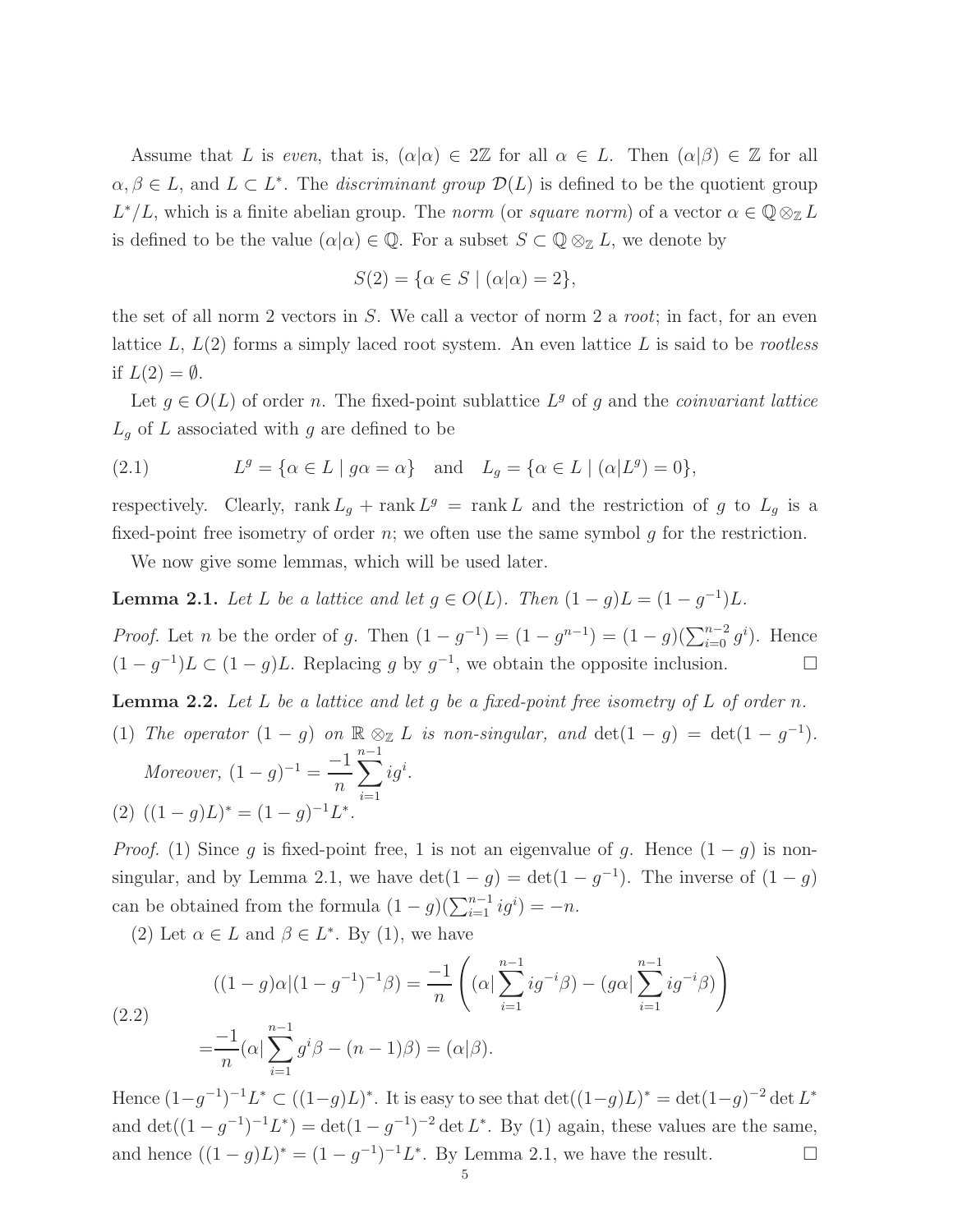2.2. **VOAs, modules and automorphisms.** A *vertex operator algebra* (VOA)  $(V, Y, 1, \omega)$ is a Z-graded vector space  $V = \bigoplus_{m \in \mathbb{Z}} V_m$  over the complex field C equipped with a linear map

$$
Y(a, z) = \sum_{i \in \mathbb{Z}} a_{(i)} z^{-i-1} \in (\text{End } V)[[z, z^{-1}]], \quad a \in V,
$$

the *vacuum vector*  $1 \in V_0$  and the *conformal vector*  $\omega \in V_2$  satisfying certain axioms ([Bo86, FLM88]). The operators  $L(m) = \omega_{m+1}$ ,  $m \in \mathbb{Z}$ , satisfy the Virasoro relation:

$$
[L(m), L(n)] = (m - n)L(m + n) + \frac{1}{12}(m^{3} - m)\delta_{m+n,0}c \operatorname{id}_V,
$$

where  $c \in \mathbb{C}$  is called the *central charge* of V.

Let V be a VOA. A V-module  $(M, Y_M)$  is a C-graded vector space  $M = \bigoplus_{m \in \mathbb{C}} M_m$ equipped with a linear map

$$
Y_M(a, z) = \sum_{i \in \mathbb{Z}} a_{(i)} z^{-i-1} \in (\text{End } M)[[z, z^{-1}]], \quad a \in V
$$

satisfying a number of conditions ([FHL93, DLM00]). We often denote it by  $M$ . If M is irreducible, then there exists  $\varepsilon(M) \in \mathbb{C}$  such that  $M = \bigoplus_{m \in \mathbb{Z}_{\geq 0}} M_{\varepsilon(M)+m}$  and  $M_{\varepsilon(M)} \neq 0;$ the number  $\varepsilon(M)$  is called the *conformal weight* of M. Let  $\text{Irr}(V)$  denote the set of all isomorphism classes of irreducible V-modules. We often identify an element in  $\text{Irr}(V)$ with its representative. Assume that the fusion product  $\boxtimes$  is defined on V-modules (cf. [HL95]). An irreducible V-module  $M<sup>1</sup>$  is called a *simple current module* if for any irreducible V-module  $M^2$ , the fusion product  $M^1 \boxtimes M^2$  is also an irreducible V-module.

A linear automorphism τ of V is called an (VOA) *automorphism* of V if

$$
\tau\omega = \omega
$$
 and  $\tau Y(v, z) = Y(\tau v, z)\tau$  for all  $v \in V$ .

We denote the group of all automorphisms of V by Aut  $(V)$ . Note that Aut  $(V)$  preserves  $V_n$  for every  $n \in \mathbb{Z}$ . For an automorphism  $\tau$  of V, let  $V^{\tau}$  denote the fixed-point subVOA, that is,  $V^{\tau} = \{v \in V \mid \tau v = v\}.$ 

**Definition 2.3.** Let V be a VOA and let  $M = (M, Y_M)$  be a V-module. For  $\tau \in \text{Aut}(V)$ , the  $\tau$ -conjugate of M is the V-module ( $M \circ \tau$ ,  $Y_{M \circ \tau}$ ) defined as follows:

(2.3) 
$$
M \circ \tau = M \text{ as a vector space;}
$$

$$
Y_{M \circ \tau}(a, z) = Y_M(\tau a, z) \text{ for any } a \in V.
$$

If V-modules  $M^1$  and  $M^2$  are isomorphic, then  $M^1 \circ \tau$  and  $M^2 \circ \tau$  are also isomorphic. Hence, the  $\tau$ -conjugate defines an Aut (V)-action on the isomorphism classes of V -modules. The following lemma is immediate: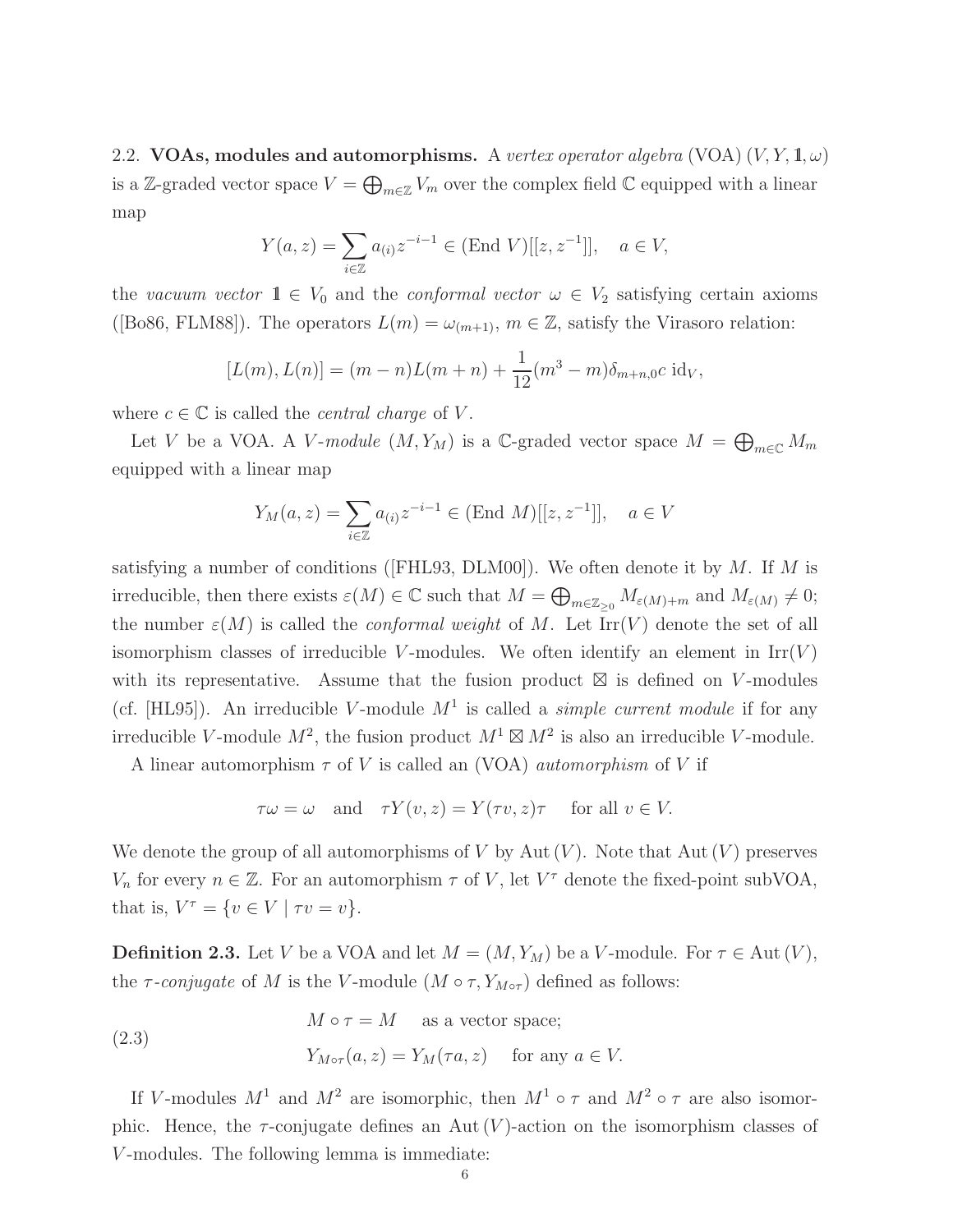**Lemma 2.4.** Let  $M, M^1, M^2$  be V-modules and let  $\tau \in$  Aut  $(V)$ . Assume that the fusion *product is defined on* V *-modules.*

- (1) If M is irreducible, then so is  $M \circ \tau$ . In addition,  $\varepsilon(M) = \varepsilon(M \circ \tau)$  and  $\dim M_i =$  $\dim(M \circ \tau)_i$  *for all i*;
- $(2)$   $(M^1 \circ \tau) \boxtimes (M^2 \circ \tau) \cong (M^1 \boxtimes M^2) \circ \tau$ . In particular, if M is a simple current module, *then so is*  $M \circ \tau$ *.*

2.3. Lattice VOAs and their automorphism groups. Next we recall a few facts about lattice VOAs and their automorphism groups from [FLM88, DN99, LY14].

Let L be an even lattice and let  $(\cdot | \cdot)$  be the positive-definite symmetric bilinear form on  $\mathbb{R} \otimes_{\mathbb{Z}} L$ . Let  $M(1)$  be the Heisenberg VOA associated with  $\mathfrak{h} = \mathbb{C} \otimes_{\mathbb{Z}} L$  and the form  $(\cdot | \cdot)$ extended C-bilinearly. Let  $\mathbb{C}{L} = \bigoplus_{\alpha \in L} \mathbb{C}e^{\alpha}$  be the twisted group algebra such that  $e^{\alpha}e^{\beta} = (-1)^{(\alpha|\beta)}e^{\beta}e^{\alpha}$ , for  $\alpha, \beta \in L$ . The lattice VOA  $V_L$  associated with L is defined to be  $M(1) \otimes \mathbb{C}{L}$  ([FLM88]).

Let L be a central extension of L associated with the commutator map  $(\cdot | \cdot)$  (mod 2) on L. Let Aut  $(\hat{L})$  be the automorphism group of  $\hat{L}$ . For  $\varphi \in \text{Aut}(\hat{L})$ , we define the element  $\overline{\varphi} \in \mathrm{Aut}\,(L)$  by  $\varphi(e^{\alpha}) \in {\{\pm e^{\overline{\varphi}(\alpha)}\}}$ ,  $\alpha \in L$ . Set  $O(\hat{L}) = {\{\varphi \in \mathrm{Aut}\,(\hat{L}) \mid \overline{\varphi} \in O(L)\}}$ . For  $x \in \mathfrak{h}$ , we set

(2.4) 
$$
\sigma_x = \exp(-2\pi\sqrt{-1}x_{(0)}) \in \text{Aut}(V_L).
$$

Then  $\{\varphi \in O(\hat{L}) \mid \bar{\varphi} = id\} = \{\sigma_x \mid x \in ((1/2)L^*)/L^*\}$ . By [FLM88, Proposition 5.4.1], we have an exact sequence

$$
1 \to \{\sigma_x \mid x \in ((1/2)L^*)/L^*\} \to O(\hat{L}) \to O(L) \to 1.
$$

Note that  $\text{Aut}(V_L) = N(V_L) O(\hat{L})$  ([DN99]), where  $N(V_L) = \langle \exp(a_{(0)}) \mid a \in (V_L)_1 \rangle$ .

An element  $\phi \in O(\hat{L})$  is called a *standard lift* of  $g \in O(L)$  if  $\bar{\phi} = g$  and  $\phi(e^{\alpha}) = e^{\alpha}$  for  $\alpha \in L^g$ . The following lemma can be found in [EMS20, LS20].

**Lemma 2.5.** *Let*  $g \in O(L)$  *and let*  $\hat{g} \in O(\hat{L})$  *be a standard lift of g.* 

(1) *Any standard lift of g is conjugate to*  $\hat{g}$  *by an element in* Aut  $(V_L)$ *.* 

- (2) If g is fixed-point free or has odd order, then  $|\hat{q}| = |q|$ .
- (3) If g is fixed-point free, then for  $s \in \mathbb{Z}$  with  $gcd(s, |g|) = 1$ ,  $\hat{g}^s$  is a standard lift of  $g^s$ .

Let  $g \in O(L)$  be a fixed-point free isometry of prime order p and let  $\hat{g} \in O(\hat{L})$  be a standard lift of  $g$ . By the proof of [LY14, Theorem 5.15], along with Lemma 2.2 (2), we obtain

(2.5) 
$$
\{\sigma_y \mid y \in \mathfrak{h}/L^*\} \cap N_{\text{Aut}(V_L)}(\langle \hat{g} \rangle) = \{\sigma_y \mid y \in ((1-g)^{-1}L^*)/L^*\},
$$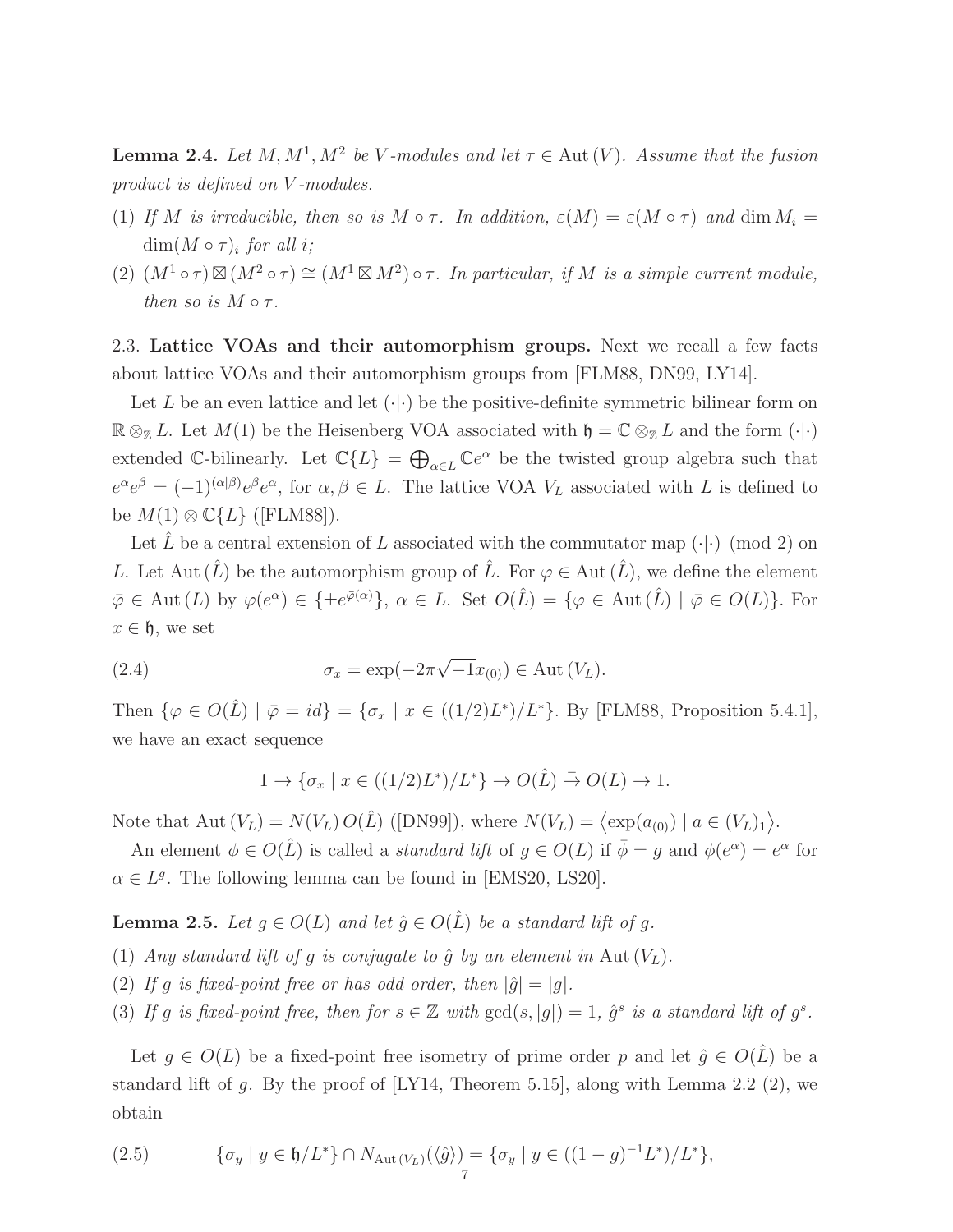where  $N_{\text{Aut}(V_L)}(\langle \hat{g} \rangle)$  is the normalizer of  $\langle \hat{g} \rangle$  in Aut  $(V_L)$ .

Clearly,  $N_{\text{Aut}(V_L)}(\langle \hat{g} \rangle)$  preserves  $V_L^{\hat{g}}$  $L^{\hat{g}}$ . Since  $V_L$  is a simple current extension of  $V_L^{\hat{g}}$  $L^g$  graded by  $\mathbb{Z}/p\mathbb{Z}$ ,  $N_{\text{Aut}(V_L)}(\langle \hat{g} \rangle) / \langle \hat{g} \rangle$  acts faithfully on  $V_L^{\hat{g}}$  $L^g$ , that is,

$$
N_{\text{Aut}(V_L)}(\langle \hat{g} \rangle) / \langle \hat{g} \rangle \subset \text{Aut}(V_L^{\hat{g}}).
$$

**Definition 2.6.** An automorphism  $\tau$  of  $V_L^{\hat{g}}$  $L^g$  is said to be *extra* if  $\tau \notin N_{\text{Aut}(V_L)}(\langle \hat{g} \rangle) / \langle \hat{g} \rangle$ .

A characterization of extra automorphisms has been obtained in [Sh04]:

**Proposition 2.7.** (cf. [Sh04, Theorem 3.3]) *An automorphism*  $\tau$  *of*  $V_L^{\hat{g}}$ L *is extra if and only if*  $V_L \circ \tau \not\cong V_L$  *as*  $V_L^{\hat{g}}$  $L^g$ -modules.

In order to determine Aut  $(V_L^{\hat{g}})$  $L^{(g)}(k)$ , the key question is to determine if  $N_{\text{Aut}(V_L)}(\langle \hat{g} \rangle)/\langle \hat{g} \rangle$  is equal to Aut  $(V_L^{\hat{g}})$  $L_L^{\hat{g}}$  or not, equivalently, if  $V_L^{\hat{g}}$  has extra automorphisms or not. The main aim of this article is to discuss necessary and sufficient conditions for which the VOA  $V_L^{\hat{g}}$ L has extra automorphisms.

#### 3. Irreducible  $V_L^{\hat{g}}$  $L^{rg}$ -MODULES AND THEIR CONJUGATES

Let  $L$  be a positive-definite even lattice and let  $q$  be a fixed-point free isometry of  $L$ of prime order p. Let  $\hat{g} \in O(\hat{L})$  be a standard lift of g. Then the order  $|\hat{g}|$  of  $\hat{g}$  is also p. It follow from [CM, Mi15] that  $V_L^{\hat{g}}$  $L<sup>fg</sup>$  is rational,  $C_2$ -cofinite, self-dual and of CFT-type. Hence the fusion product is defined on  $V_L^{\hat{g}}$  $L^g$ -modules.

It was proved in [DRX17] that any irreducible  $V_L^{\hat{g}}$  $L^2$ -module appears as a submodule of an irreducible  $\hat{g}^s$ -twisted  $V_L$ -module for some  $0 \leq s \leq p-1$ . Note that a  $\hat{g}^0$ -twisted  $V_L$ module is a  $V_L$ -module. Remark that the conformal weight of any irreducible  $V_L^{\hat{g}}$  $L^g$ -module M is positive if  $M \not\cong V_L^{\hat{g}}$  $_L^{\mathcal{G}}$  .

**Definition 3.1.** An irreducible  $V_L^{\hat{g}}$  $L^{\hat{g}}$ -module is said to be *of*  $\hat{g}^s$ -type if it is a  $V_L^{\hat{g}}$  $L^g$ -submodule of an irreducible  $\hat{g}^s$ -twisted  $V_L$ -module. In addition, it is said to be *of untwisted type* (resp. *of twisted type*) if it is of  $\hat{g}^0$ -type (resp. of  $\hat{g}^s$ -type for some  $1 \leq s \leq p-1$ ).

In this section, we review constructions of irreducible  $V_L^{\hat{g}}$  $L^{g}$ -modules and describe the conjugates of irreducible  $V_L^{\hat{g}}$  $L^2$ -modules by some elements described in (2.5).

3.1. Irreducible  $V_L^{\hat{g}}$  $L^2$ -modules of untwisted type. In this subsection, we discuss the irreducible  $V_L^{\hat{g}}$  $L^{g}_{L}$ -modules of untwisted type.

Let  $\lambda + L \in \mathcal{D}(L)$  and  $V_{\lambda+L} = M(1) \otimes \text{Span}_{\mathbb{C}}\{e^{\alpha} \mid \alpha \in \lambda + L\}$ . Then  $V_{\lambda+L}$  has an irreducible  $V_L$ -module structure ([FLM88]).

Assume that  $(1 - g)\lambda \notin L$ , that is,  $g(\lambda + L) \neq \lambda + L$ . Then  $V_{\lambda + L}$  is also irreducible as a  $V_L^{\hat{g}}$  $L^{\hat{g}}$ -module. Note that  $V_{\lambda+L}$  is not a simple current module over  $V_L^{\hat{g}}$  $L^{\prime g}$  ([DJX13]).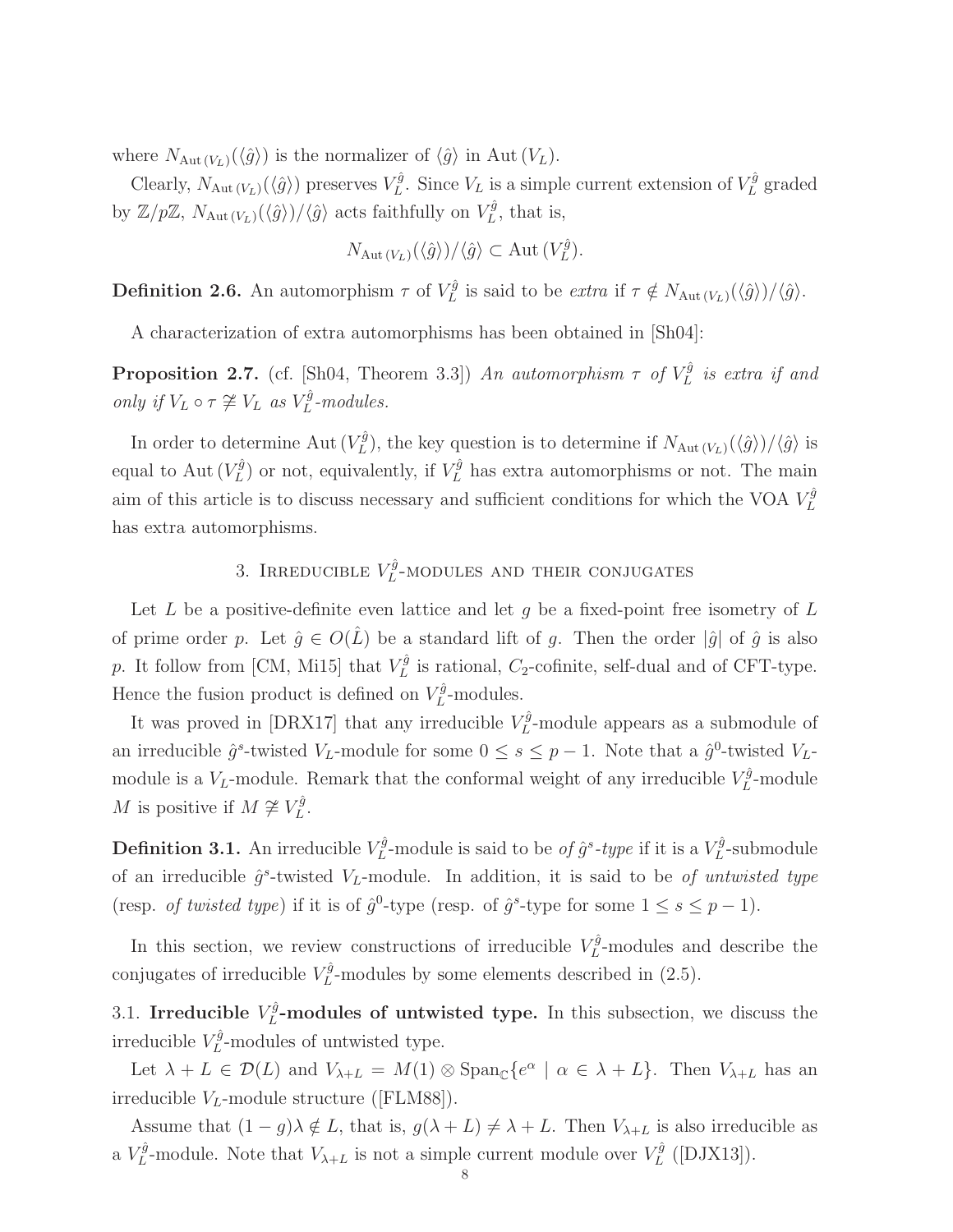Assume that  $(1 - g)\lambda \in L$ , that is,  $g(\lambda + L) = \lambda + L$ . Then  $V_{\lambda + L}$  is  $\hat{g}$ -invariant; we fix a  $\hat{g}$ -module isomorphism  $\hat{g}_{\lambda+L}$  of  $V_{\lambda+L}$  of order p. For  $0 \leq i \leq p-1$ , we denote  $V_{\lambda+L}(i)$  $\{v \in V_{\lambda+L} \mid \hat{g}_{\lambda+L}(v) = \exp(2\pi\sqrt{-1}i/p)v\},\$  which is an irreducible  $V_L^{\hat{g}}$  $L^g$ -module. Recall from [Do93] that the fusion product  $V_{\lambda+L} \boxtimes V_{\lambda'+L} = V_{\lambda+\lambda'+L}$  holds for  $\lambda + L, \lambda' + L \in \mathcal{D}(L)$ . Hence, if  $(1-g)\lambda$ ,  $(1-g)\lambda' \in L$ , then for  $0 \le i, i' \le p-1$ , there exists  $0 \le i'' \le p-1$ such that

(3.1) 
$$
V_{\lambda+L}(i) \boxtimes V_{\lambda'+L}(i') \cong V_{\lambda+\lambda'+L}(i'').
$$

Note that  $V_{\lambda+L}(i)$  is a simple current module over  $V_L^{\hat{g}}$  $L^g$  [DJX13]. In addition, for  $1 \leq i \leq$  $p-1, 0 \le j \le p-1$ , and  $\mu + L \in \mathcal{D}(L) \setminus \{L\}$  with  $(1-g)\mu \in L$ ,

(3.2) 
$$
\varepsilon(V_L(0)) = 0, \quad \varepsilon(V_L(i)) = 1, \quad \varepsilon(V_{\mu+L}(j)) = \frac{1}{2} \min\{(v|v) \mid v \in \mu + L\}.
$$

For  $\alpha \in L^*$ , the inner automorphism  $\sigma_{(1-g)^{-1}\alpha}$  belongs to Aut  $(V_L^{\hat{g}})$  $L^{(g)}$  by  $(2.5)$ .

**Lemma 3.2.** Let  $\alpha, \lambda \in L^*$  with  $g(\lambda + L) = \lambda + L$  and let  $0 \le i, j \le p - 1$ . If  $(\alpha | \lambda) \in$  $j/p + \mathbb{Z}$ , then as  $V_L^{\hat{g}}$ L *-modules,*

$$
V_{\lambda+L}(i) \circ \sigma_{(1-g)^{-1}\alpha} \cong V_{\lambda+L}(i-j).
$$

*Proof.* Set  $y = (1 - g)^{-1}\alpha$ . Since  $\sigma_y$  is an inner automorphism of  $V_L$ , it can be extended to a  $V_L$ -module isomorphism from  $V_{\lambda+L}$  to  $V_{\lambda+L} \circ \sigma_y \cong V_{\lambda+L}$ . Then  $\hat{g}_{\lambda+L}$  acts on  $V_{\lambda+L} \circ \sigma_y$ as  $\sigma_y \hat{g}_{\lambda+L} \sigma_y^{-1} = \sigma_{(1-g)y} \hat{g}_{\lambda+L} = \sigma_\alpha \hat{g}_{\lambda+L}$ . By the assumption,  $\sigma_\alpha$  acts on  $V_{\lambda+L}$  as the scalar multiplication  $\exp(2\pi\sqrt{-1}(-j)/p)$ . Hence  $\hat{g}_{\lambda+L}$  acts on  $V_{\lambda+L}(i) \circ \sigma_y$  as the scalar multiplication  $\exp(2\pi\sqrt{-1}(i-j)/p)$ , which proves this lemma.

3.2. Irreducible  $V_L^{\hat{g}}$  $L^2$ -modules of twisted type. In this subsection, we will discuss the irreducible  $V_L^{\hat{g}}$  $L^2$ -modules of twisted type. We use the descriptions in [ALY18, Sections 3.2 and 3.3] (see also [Le85, DL96, BK04]). Let  $1 \leq s \leq p-1$ . The irreducible  $\hat{g}^s$ -twisted module  $V_L^T[\hat{g}^s]$  is given by

$$
V_L^T[\hat{g}^s] = M(1)[g^s] \otimes T,
$$

where  $M(1)[g^s]$  is the "g<sup>s</sup>-twisted" free bosonic space and T is an irreducible module for a certain " $\hat{g}^s$ -twisted" central extension of L. Its conformal weight is given in [DL96, (6.28)] as

(3.3) 
$$
\varepsilon = \varepsilon (V_L^T[\hat{g}^s]) = \frac{1}{4p^2} \frac{m}{p-1} \sum_{k=1}^{p-1} k(p-k) = \frac{m(p+1)}{24p},
$$

where m is the rank of L. By the explicit construction of  $V_L^T[\hat{g}^s]$ , we obtain the following: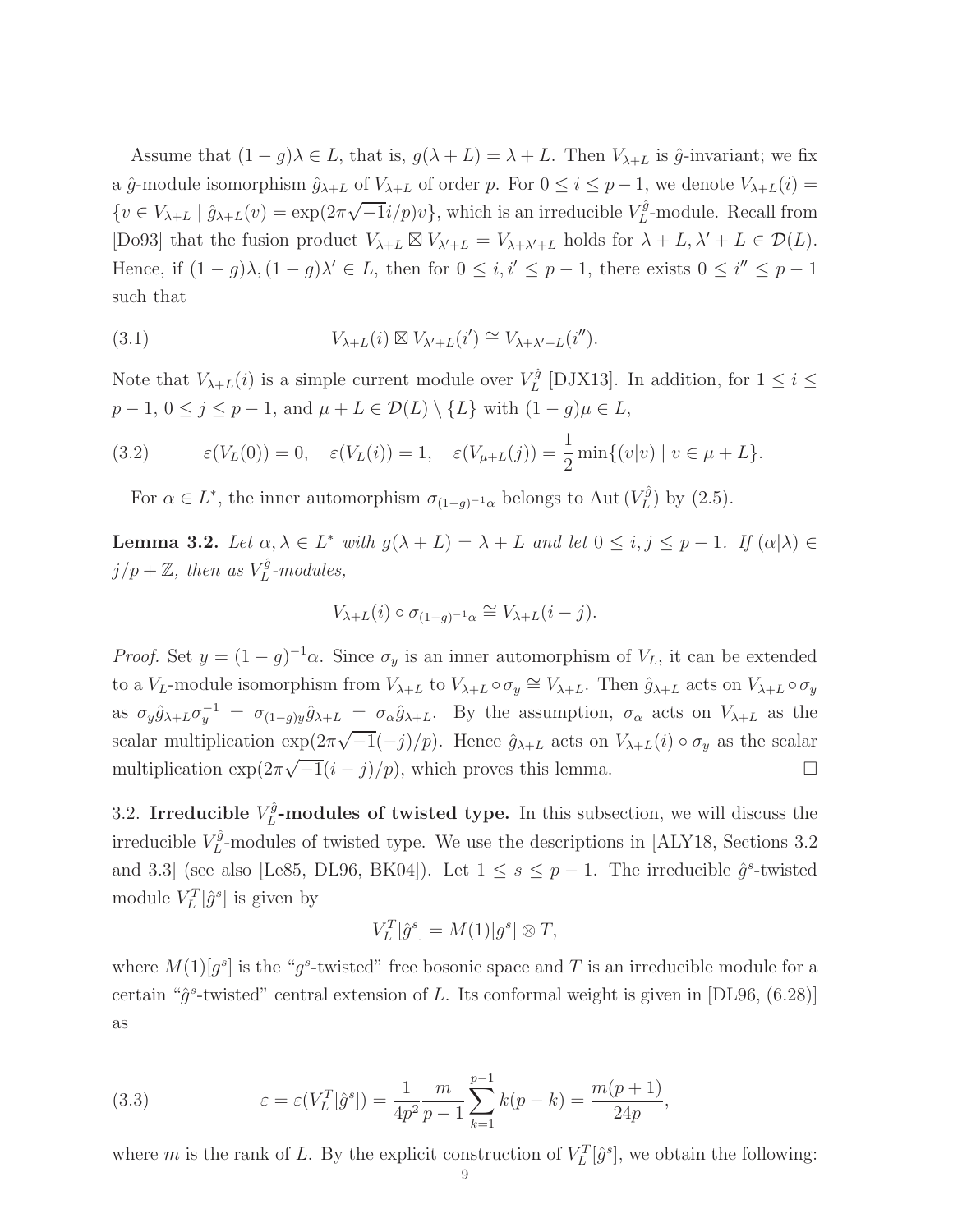**Lemma 3.3.** The conformal weight of any irreducible  $V_L^{\hat{g}}$ L *-module of twisted type belongs to*  $\{\varepsilon + i/p \mid 0 \leq i \leq p-1\}.$ 

Note also from [Le85, Proposition 6.2] that

(3.4) 
$$
(\dim T)^2 = [L: R_L^{g^s}],
$$

where  $R_L^{g^s} = ((1 - g^s)L^*) \cap L$ .

3.3. Irreducible  $V_L^{\hat{g}}$  $L^{\tilde{g}}$ -modules under  $(1-g)L^* \subset L$ . In this subsection, we assume that

(3.5)  $(1-g)L^* \subset L$ , equivalently,  $g(\lambda + L) = \lambda + L$  for all  $\lambda + L \in \mathcal{D}(L)$ .

By [DL96], the module T in Section 3.2 is labeled by  $(1 - g<sup>s</sup>)L<sup>*</sup>/(1 - g<sup>s</sup>)L \cong \mathcal{D}(L)$ ; we adopt the following notation as in [La20a]:

$$
V_{\lambda+L}[\hat{g}^s] = M(1)[g^s] \otimes T_{\lambda+L}, \quad \lambda + L \in \mathcal{D}(L).
$$

It follows from (2.2) that the set of linear characters of  $(1-g<sup>s</sup>)L<sup>*</sup>/(1-g<sup>s</sup>)L$  is

$$
\{\exp(-2\pi\sqrt{-1}(\cdot \mid (1-g^s)^{-1}\lambda)) \mid \lambda + L \in \mathcal{D}(L)\}\
$$

and we choose the labeling so that  $T_{\lambda+L}$  is associated with  $\exp(-2\pi\sqrt{-1}(\cdot \mid (1-g^s)^{-1}\lambda)).$ Hence we obtain the following:

**Lemma 3.4.** Let  $\alpha \in L^*$  and  $1 \leq s \leq p-1$ . Then, as  $\hat{g}^s$ -twisted  $V_L$ -modules,  $V_L[\hat{g}^s] \circ$  $\sigma_{(1-g^s)^{-1}\alpha} \cong V_{\alpha+L}[\hat{g}^s].$ 

By the assumption (3.5) and [La20a, Theorem 4.11], any irreducible  $V_L^{\hat{g}}$  $L^{g}$ -module is a simple current module. In addition,

(3.6) 
$$
\text{Irr}(V_L^{\hat{g}}) = \{V_{\lambda+L}[\hat{g}^s](i) \mid \lambda + L \in \mathcal{D}(L), \quad 0 \le i, s \le p-1\},
$$

where we identify  $V_{\lambda+L}(i)$  with  $V_{\lambda+L}[\hat{g}^0](i)$  and  $V_{\lambda+L}[\hat{g}^s](i)$  is an irreducible  $V_L^{\hat{g}}$  $L^{rg}$ -submodule of  $V_{\lambda+L}[\hat{g}^s]$ .

We now further assume that there exist  $\tau \in \text{Aut}(V_L^{\hat{g}})$  $\mathcal{L}^{g}_{L}$ ,  $\mu + L \in \mathcal{D}(L)$ ,  $0 \leq q \leq p - 1$ and  $1 \leq s \leq p-1$  such that

(3.7) 
$$
V_L(1) \circ \tau \cong V_{\mu+L}[\hat{g}^s](q).
$$

By Lemma 2.4 (1) and (3.2),  $\varepsilon(V_{\mu+L}[\hat{g}^s](q)) = \varepsilon(V_L(1)) = 1$ . By Lemma 3.3, we have

$$
\varepsilon \in \frac{1}{p}\mathbb{Z}.
$$

Then we choose the labeling of irreducible  $V_L^{\hat{g}}$  $L^{\hat{g}}$ -submodules of  $V_{\lambda+L}[\hat{g}^s]$  as in [La20a] so that

$$
\varepsilon(V_{\lambda+L}[\hat{g}^s](j)) \equiv \frac{sj}{p} + \frac{(\lambda|\lambda)}{2} \pmod{\mathbb{Z}}.
$$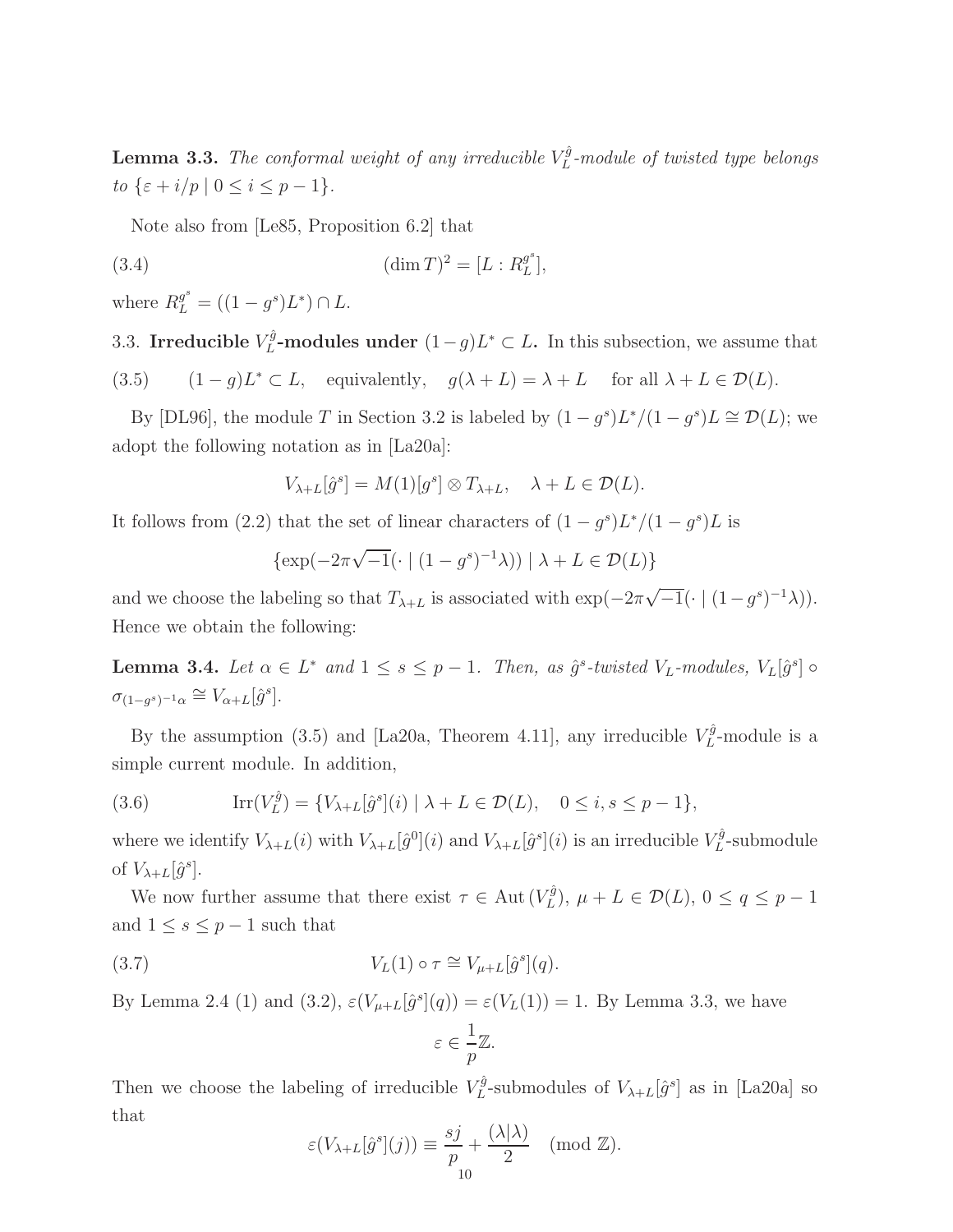The following lemma is immediate from Lemma 3.4:

**Lemma 3.5.** *Let*  $\alpha \in L^*$  *and*  $1 \le s \le p - 1$ *. For*  $0 \le j \le p - 1$ *,* 

$$
V_L[\hat{g}^s](j) \circ \sigma_{(1-g^s)^{-1}\alpha} \cong V_{\alpha+L}[\hat{g}^s](j'),
$$

*where j' is determined by*  $sj \equiv p(\alpha|\alpha)/2 + sj' \pmod{p}$ *. In particular, all irreducible*  $V_{L}^{\hat{g}}$  $\hat{L}^{\hat{g}}$ -modules of  $\hat{g}^s$ -type with the same conformal weight are conjugate under  $\text{Aut}\,(V_L^{\hat{g}})$  $\binom{rg}{L}$ .

In addition, by [La20a, Theorem 5.3],  $\text{Irr}(V_L^{\hat{g}})$  $(\mathcal{L}_L^{\hat{g}}) \cong \mathcal{D}(L) \times \mathbb{Z}_p^2$  as abelian groups under the fusion product; the explicit multiplications are given as follows:

(3.8) 
$$
V_{\lambda_1+L}[\hat{g}^{s_1}](i_1) \boxtimes V_{\lambda_2+L}[\hat{g}^{s_2}](i_2) = V_{\lambda_1+\lambda_2+L}[\hat{g}^{s_1+s_2}](i_1+i_2).
$$

By Lemma 2.4 (2), the assumption (3.7) and the fusion product (3.8), we obtain

(3.9) 
$$
\{V_L(j) \circ \tau \mid 1 \leq j \leq p-1\} = \{V_{j\mu+L}[\hat{g}^{js}](jq) \mid 1 \leq j \leq p-1\}.
$$

**Proposition 3.6.** *Assume* (3.5) *and* (3.7)*. For any*  $\lambda + L \in \mathcal{D}(L)$ *,*  $V_{\lambda+L}(0) \circ \tau$  *or*  $V_{\lambda+L}(1) \circ \tau$  *is of twisted type.* 

*Proof.* By (3.8), we have  $V_L(1) \boxtimes V_{\lambda+L}(0) = V_{\lambda+L}(1)$ . Then we obtain  $(V_L(1) \circ \tau) \boxtimes$  $(V_{\lambda+L}(0) \circ \tau) = (V_{\lambda+L}(1) \circ \tau)$  by Lemma 2.4 (2). If both  $V_{\lambda+L}(0) \circ \tau$  and  $V_{\lambda+L}(1) \circ \tau$  are of untwisted type, then by (3.8), so is  $V_L(1) \circ \tau$ , which contradicts the assumption (3.7).  $\Box$ 

Corollary 3.7. *Assume* (3.5) *and* (3.7)*.* Let  $1 \leq s \leq p-1$ *. Let*  $\varepsilon$  *be the rational number given in* (3.3)*. Then*  $\{\varepsilon(M) \mid M \in \text{Irr}(V_L^{\hat{g}})\}$  $\{C_{L}^{g}\}\} = \{0, \varepsilon + i/p \mid 0 \leq i \leq p-1\}$ . In particular,  $\{\varepsilon(M) \mid M \in \mathrm{Irr}(V_L^{\hat{g}})\}$  $\{L}^{(g)}\}\cap\mathbb{Z}=\{0,1\}.$ 

*Proof.* Set  $J = \{ \varepsilon + i/p \mid 0 \le i \le p-1 \}$ . Let  $\text{Irr}(V_L^{\hat{g}})$  $L^{(q)}$ <sup>tw</sup> be the subset of  $\mathrm{Irr}(V_L^{\hat{g}})$  $L^{(g)}$  consisting of isomorphism classes of irreducible  $V_L^{\hat{g}}$  $L^2$ -modules of twisted type. By Lemma 3.3 and  $(3.6), \{\varepsilon(M) \mid M \in \mathrm{Irr}(V_L^{\hat{g}})\}$  $\{L^{(g)}(t) = J$ . It follows from Proposition 3.6, (3.2) and (3.7) that  $\varepsilon(V_L(1)) = 1 \in J$  and  $\varepsilon(V_{\lambda+L}(j)) \in J$  for any  $\lambda + L \in \mathcal{D}(L) \setminus \{L\}$  and  $0 \le j \le p-1$ . Hence by (3.2),  $\{\varepsilon(M) \mid M \in \text{Irr}(V_L^{\hat{g}})\}$  $\{J^{g}(L)\} = J \cup \{0\}.$ 

The following lemma is immediate from (3.2) and Corollary 3.7.

**Lemma 3.8.** Assume (3.5) and (3.7). Let  $\lambda + L \in \mathcal{D}(L) \setminus \{L\}$  such that  $(\lambda | \lambda) \in 2\mathbb{Z}$ . *Then the minimum norm of*  $\lambda + L$  *is* 2*.* 

**Proposition 3.9.** *Assume* (3.5) *and* (3.7)*.* Let  $\lambda + L \in \mathcal{D}(L) \setminus \{L\}$  *such that*  $(\lambda | \lambda) \in 2\mathbb{Z}$ *. Then there exist*  $i \in \{0, 1\}$  *and*  $1 \leq j \leq p - 1$  *such that*  $V_L(j)$  *and*  $V_{\lambda+L}(i)$  *are conjugate* by an element of Aut  $(V_L^{\hat{g}})$  $L^{g}$ .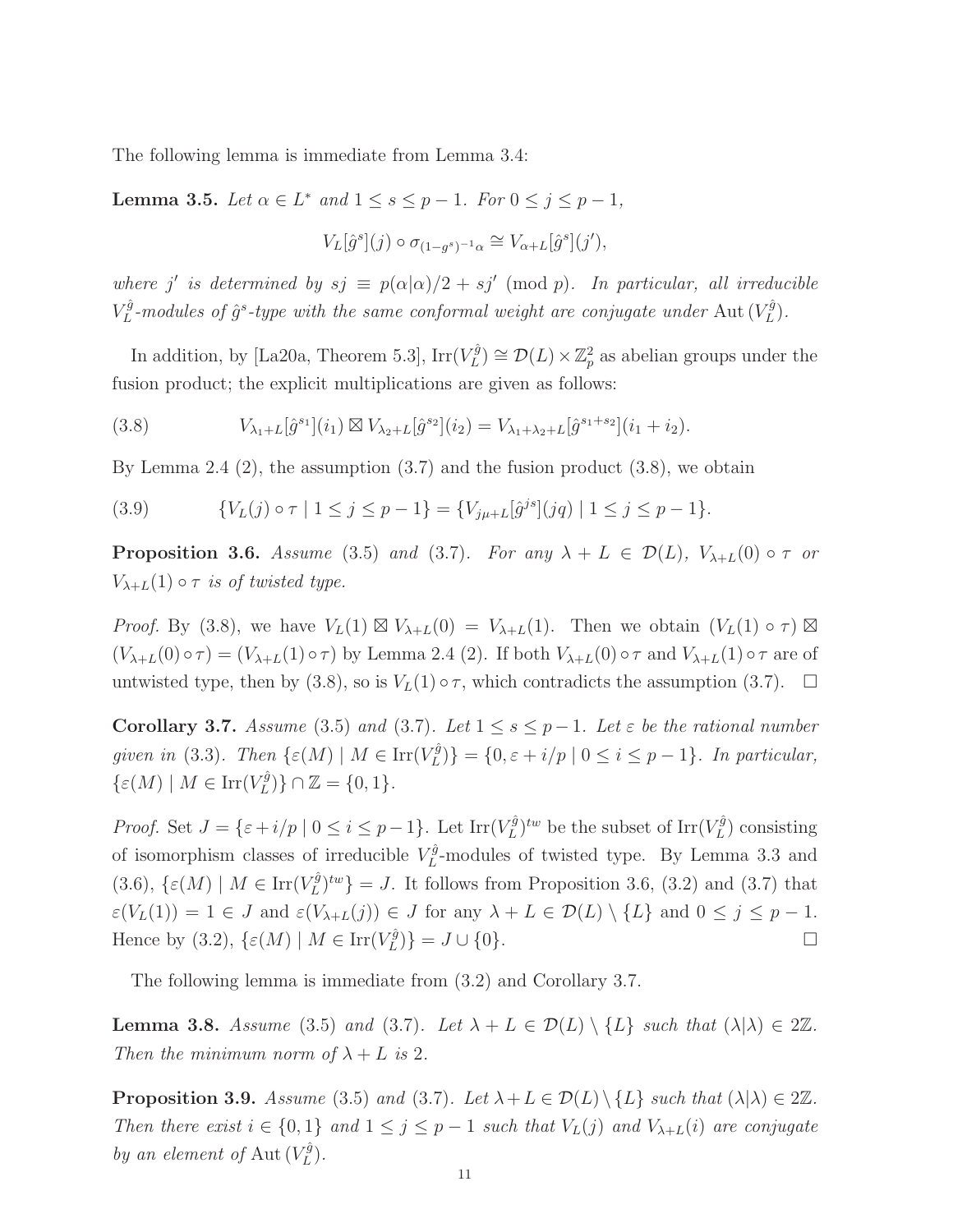*Proof.* By Lemma 3.8, the minimum norm of  $\lambda + L$  is 2. By Proposition 3.6,  $V_{\lambda + L}(i) \circ \tau$ is of  $\hat{g}^{\ell}$ -type for some  $i \in \{0,1\}$  and  $1 \leq \ell \leq p-1$ , and its conformal weight is 1. By (3.9),  $V_L(j) \circ \tau$  is of  $\hat{g}^{\ell}$ -type for some  $1 \leq j \leq p-1$  and its conformal weight is 1. Then, the assertion follows from Lemma 3.5.

# 4. LATTICES ASSOCIATED WITH SUBGROUPS OF  $\bigoplus_{i=1}^t \mathbb{Z}_{k_i}$

In this section, we discuss constructions of lattices associated with subgroups of  $\bigoplus_{i=1}^t \mathbb{Z}_{k_i}$ , which we call Construction A and Construction B. We also discuss their properties and give characterizations. In Sections 4.1 and 4.2,  $k_i$  is not necessary a prime. However, in Sections 4.3, 4.4 and 4.5,  $k_1 = \cdots = k_t$  is a prime.

4.1. **Root lattice of type**  $A_{k-1}$ . Let  $k \in \mathbb{Z}_{\geq 2}$ . In this subsection, we review some basic properties of the root lattices A of type  $A_{k-1}$  (cf. [CS99]). The following is a standard model for A:

$$
A = \left\{ (a_1, a_2, \dots, a_k) \in \mathbb{Z}^k \; \middle| \; \sum_{i=1}^k a_i = 0 \right\}.
$$

Let  $\{v_1 = (1, 0, \ldots, 0), \ldots, v_k = (0, 0, \ldots, 1)\}\$ be the standard basis of  $\mathbb{Z}^k$ . Then  $A(2) =$  $\{\pm(v_i - v_j) \mid 1 \leq i < j \leq k\}$  and it forms a root system of type  $A_{k-1}$ .

Set  $\alpha_i = v_i - v_{i+1}$  for  $1 \leq i \leq k-1$ . Then  $\Delta = {\alpha_i \mid 1 \leq i \leq k-1}$  is a base of the root system of type  $A_{k-1}$  and has the following Dynkin diagram:

$$
\begin{array}{ccc}\n\circ & \circ & \circ & \circ \\
\alpha_1 & \alpha_2 & \alpha_{k-2} & \alpha_{k-1}\n\end{array}
$$

Recall that  $\mathcal{D}(A) \cong \mathbb{Z}_k$ . Set  $\lambda_0 = 0$  and

$$
\lambda_j = \frac{1}{k} \left( (k-j) \sum_{i=1}^j v_i - j \sum_{i=j+1}^k v_i \right)
$$
 for  $j = 1, ..., k-1$ .

Then  $\lambda_1 + A$  is a generator of  $\mathcal{D}(A)$  and  $\lambda_j \in j\lambda_1 + A$ . In addition,

(4.1) 
$$
(\lambda_i|\lambda_j) = \frac{i(k-j)}{k} \quad \text{if} \quad i \leq j,
$$

where  $(\cdot | \cdot)$  is the standard inner product of  $\mathbb{R}^k$ . Hence for  $1 \leq i, j \leq k - 1$ 

(4.2) 
$$
(\lambda_i|\lambda_j) \equiv -\frac{ij}{k} \pmod{\mathbb{Z}}.
$$

Let  $\rho_{\Delta}$  be the Weyl vector with respect to  $\Delta$ , i.e.,

(4.3) 
$$
\rho_{\Delta} = \frac{1}{2}(k-1, k-3, \dots, -k+3, -k+1) = \sum_{j=1}^{k-1} \lambda_j \in A^*.
$$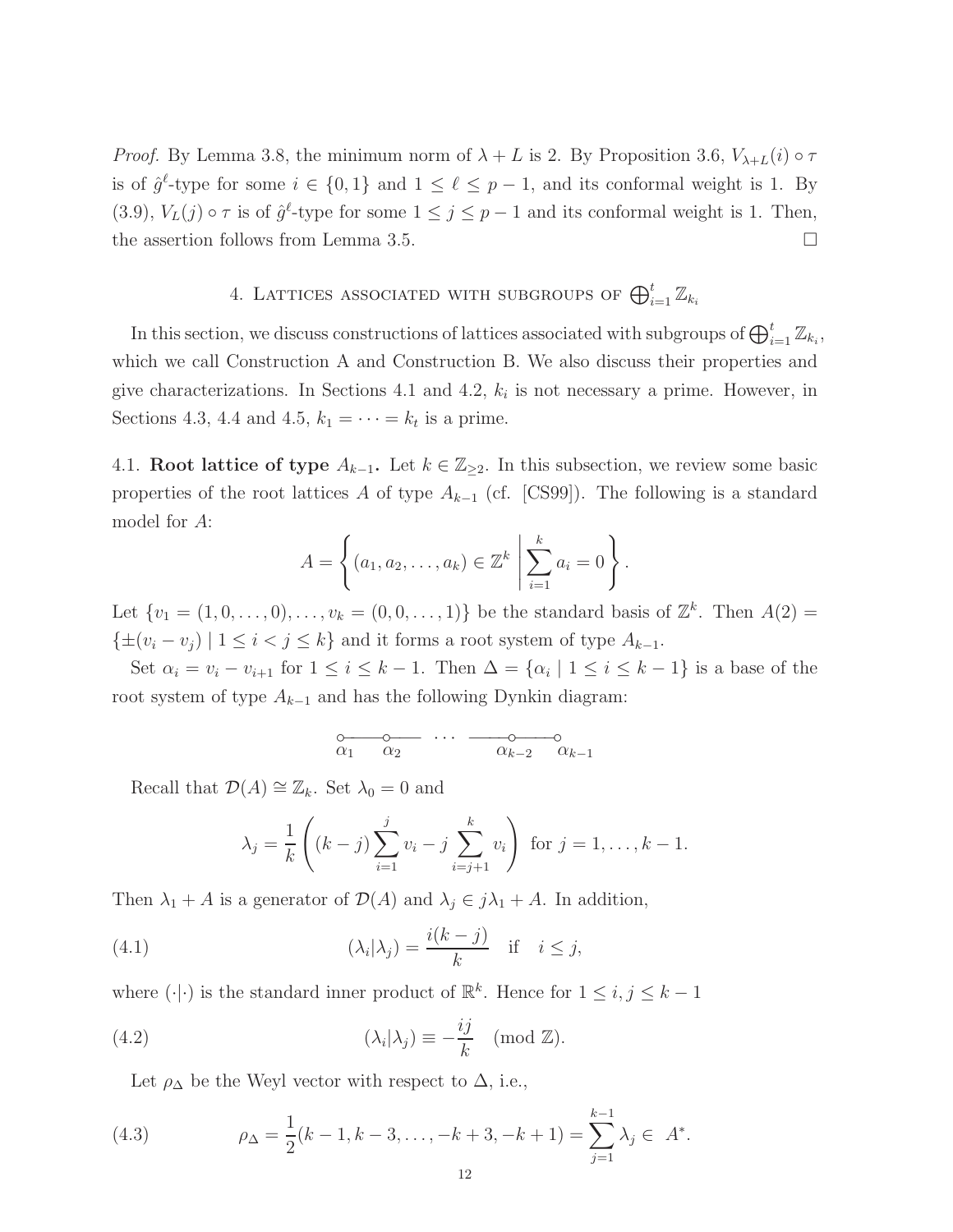Note that for  $1 \leq i \leq k-1$ ,

(4.4) 
$$
(\rho_{\Delta}|\alpha_i) = 1 \text{ and } (\rho_{\Delta}|\lambda_i) = \frac{(k-i)i}{2}.
$$

Hence if k is odd (resp. even), then  $\rho_{\Delta} \in A$  (resp.  $\rho_{\Delta} \in (1/2)A \setminus A$ ).

**Lemma 4.1.** *Let*  $\beta$  *be a root of A. Then*  $(\beta | \rho_{\Delta}) \not\equiv 0 \pmod{k}$ *.* 

*Proof.* If  $\beta$  is positive (resp. negative), then  $\beta = \sum_{i=1}^{k-1} c_i \alpha_i$  (resp.  $\beta = -\sum_{i=1}^{k-1} c_i \alpha_i$ ) and  $c_i \in \{0, 1\}.$  Hence  $1 \leq |(\rho_{\Delta}|\beta)| = \sum_{i=1}^{k-1} c_i \leq k-1.$ 

Set  $\alpha_0 = -\sum_{i=1}^{k-1} \alpha_i$ , the negated highest root. Denote  $\tilde{\Delta} = \Delta \cup \{\alpha_0\}$ . Let  $g_{\Delta}$  be the following fixed-point free isometry of  $A$  of order  $k$ :

(4.5) 
$$
g_{\Delta}(x_1, x_2, \ldots, x_k) = (x_k, x_1, x_2, \ldots, x_{k-1}).
$$

Then  $g_{\Delta}(\alpha_i) = \alpha_{i+1}$  if  $1 \leq i \leq k-2$  and  $g_{\Delta}(\alpha_{k-1}) = \alpha_0$ . In particular,  $g_{\Delta}$  acts on  $\tilde{\Delta}$  as a cyclic permutation of order k. It is known that  $g_{\Delta}$  is a Coxeter element of the Weyl group, the subgroup of  $O(A)$  generated by all reflections associated with roots. It is easy to see that for  $1 \leq j \leq k-1$ 

(4.6) 
$$
g_{\Delta}(\lambda_j) = \lambda_j - \sum_{i=1}^j \alpha_i, \quad g_{\Delta}(\rho_{\Delta}) = \rho_{\Delta} - k\lambda_1.
$$

The following lemma is immediate:

**Lemma 4.2.** *For*  $1 \leq j \leq k-1$ ,  $g^j_{\Delta}$  *is fixed-point free if and only if*  $gcd(j, k) = 1$ *.* 

We now give some lemmas, which will be used later.

**Lemma 4.3.** Let t be a positive integer. Assume that  $k \geq 3$ . Let X be a set of roots *of the root system of type*  $A_{k-1}^t$ . Assume that  $(\alpha|\beta) \in \{0,-1\}$  *for all distinct*  $\alpha, \beta \in X$ *. Then*  $|X| \leq tk$ *. In addition, if*  $|X| = tk$ *, then* X *is the union of a base and the negated highest roots.*

*Proof.* Let  $\Gamma$  be a graph on X such that  $\{\alpha, \beta\}$  is an edge if  $(\alpha | \beta) = -1$ . Then X is a subgraph of the union of t copies of the extended Dynkin diagram of type  $A_{k-1}$ ; otherwise,  $\text{Span}_{\mathbb{Z}} X$  has a negative norm vector. Hence  $|X| \leq tk$ . If  $|X| = tk$ , then  $\Gamma$  is the union of t copies of the extended Dynkin diagram of type  $A_{k-1}$ , which proves the latter assertion.  $\Box$ 

**Lemma 4.4.** Assume that k is an odd prime. Let  $h \in O(A)$  be a fixed-point free isometry *of order* k *such that* h *preserves*  $\tilde{\Delta}$ *. Then*  $h \in \langle g_{\Delta} \rangle$ *.* 

*Proof.* Notice that the stabilizer of  $\Delta$  in  $O(A)$  is the stabilizer of the extended Dynkin diagram of type  $A_{k-1}$ , and it is the dihedral group of order 2k generated by  $g_{\Delta}$  and the diagram automorphism of order 2. Since k is an odd prime,  $h \in \langle g_{\Delta} \rangle$ .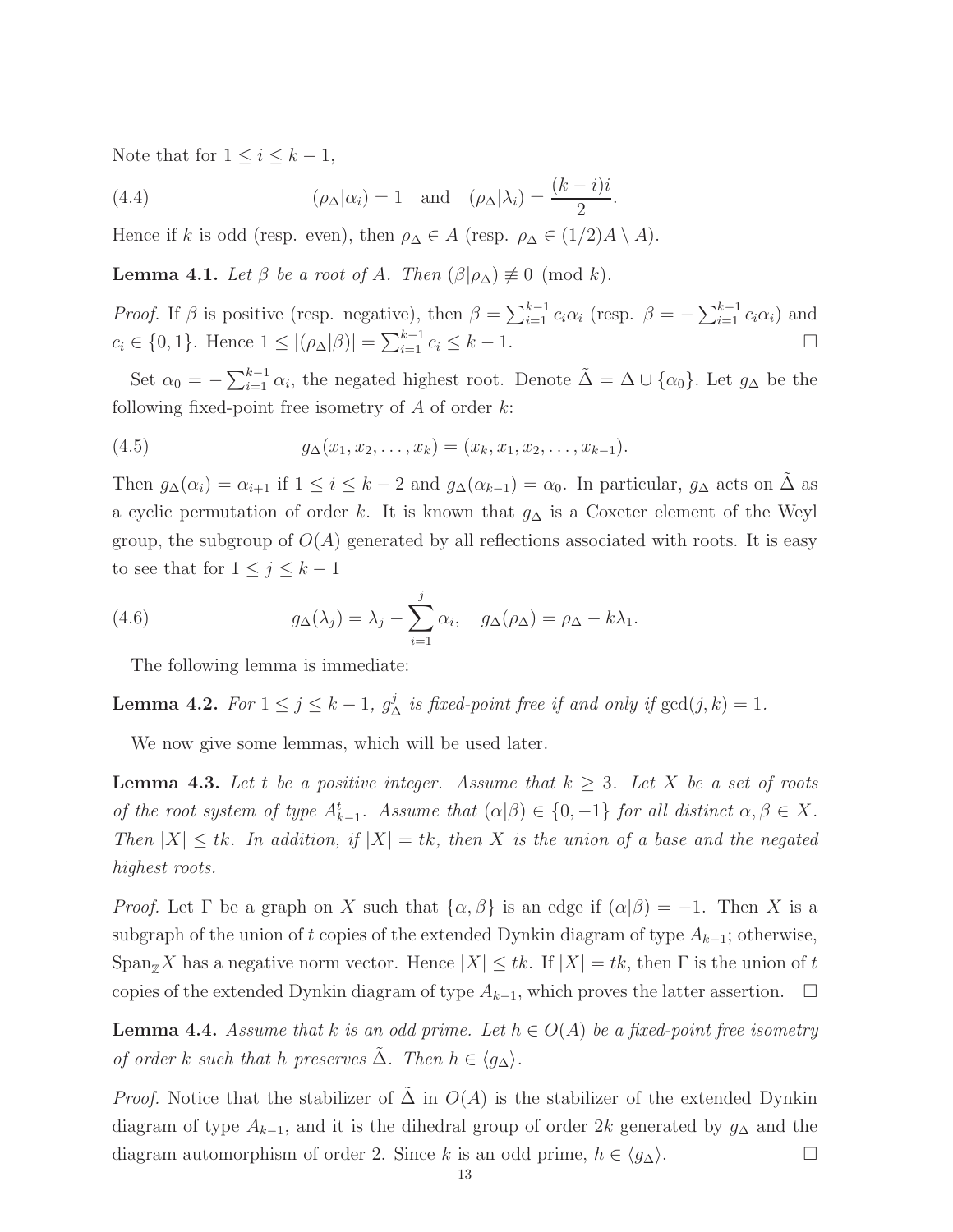4.2. Construction of lattices associated with subgroups of  $\bigoplus_{i=1}^t \mathbb{Z}_{k_i}$ . Let t be a positive integer and let  $k_i \in \mathbb{Z}_{\geq 2}$  for  $1 \leq i \leq t$ . Let  $R_i$   $(1 \leq i \leq t)$  be a copy of the root lattice of type  $A_{k_i-1}$ . Let R be the orthogonal sum of  $R_1, \ldots, R_t$ ;

$$
R=R_1\perp R_2\perp\cdots\perp R_t.
$$

Then  $\mathcal{D}(R_i) \cong \mathbb{Z}_{k_i}$  and  $\mathcal{D}(R) \cong \bigoplus_{i=1}^t \mathbb{Z}_{k_i}$ . Let

$$
\nu: R^* \to R^*/R = \mathcal{D}(R) \cong \bigoplus_{i=1}^t \mathbb{Z}_{k_i}
$$

be the canonical surjective map. For a subgroup C of  $\bigoplus_{i=1}^t \mathbb{Z}_{k_i}$ , let  $L_A(C)$  denote the lattice defined by

(4.7) 
$$
L_A(C) = \nu^{-1}(C) = \{ \alpha \in R^* \mid \nu(\alpha) \in C \};
$$

we call  $L_A(C)$  the lattice constructed by *Construction A* from C. Since  $L_A(C)$  contains R as a full sublattice, the rank of  $L_A(C)$  is  $\sum_{i=1}^t (k_i - 1)$ . Note that  $L_A(\{0\}) = R$ , where **0** is the identity element of  $\bigoplus_{i=1}^{t} \mathbb{Z}_{k_i}$ .

We now fix a base  $\Delta_i$  of the root system  $R_i(2)$  of type  $A_{k_i-1}$ . Then  $\Delta = \bigcup_{i=1}^t \Delta_i$  is a base of  $R(2)$ . For  $x = (x_i) \in \bigoplus_{i=1}^t \mathbb{Z}_{k_i}$ , denote

(4.8) 
$$
\lambda_x = (\lambda_{x_1}^1, \dots, \lambda_{x_t}^t) \in R_1^* \perp \dots \perp R_t^* = R^*,
$$

where  $x_i$  is regarded as an element of  $\{0, \ldots, k_i - 1\}$  and  $\{\lambda_j^i \mid 1 \le j \le k_i - 1\}$  is the set of fundamental weights in  $R_i^*$  with respect to  $\Delta_i$ . The following lemma is immediate from the definition of  $L_A(C)$ .

**Lemma 4.5.** For a generating set C of C, the set  $\{\lambda_c | c \in C\}$  and R generate  $L_A(C)$  as *a lattice.*

By (4.1) and (4.2), for  $x = (x_i)$ ,  $y = (y_i) \in \bigoplus_{i=1}^t \mathbb{Z}_{k_i}$ , we have

(4.9) 
$$
(\lambda_x|\lambda_x) = \sum_{i=1}^t \frac{x_i(k_i - x_i)}{k_i} \text{ and } (\lambda_x|\lambda_y) \equiv -\sum_{i=1}^t \frac{x_iy_i}{k_i} \pmod{\mathbb{Z}}.
$$

Set

(4.10) 
$$
\chi_{\Delta} = (\frac{\rho_{\Delta_1}}{k_1}, \dots, \frac{\rho_{\Delta_t}}{k_t}) \in \mathbb{Q} \otimes_{\mathbb{Z}} R,
$$

where  $\rho_{\Delta_i}$  is the Weyl vector of  $R_i$  with respect to  $\Delta_i$ . Note that  $\chi_{\Delta}$  depends on  $\Delta$ .

Let  $L_B(C)$  be the sublattice of  $L_A(C)$  defined by

(4.11) 
$$
L_B(C) = \{ \alpha \in L_A(C) \mid (\alpha|\chi_{\Delta}) \in \mathbb{Z} \};
$$

we call  $L_B(C)$  the lattice constructed by *Construction B* from C.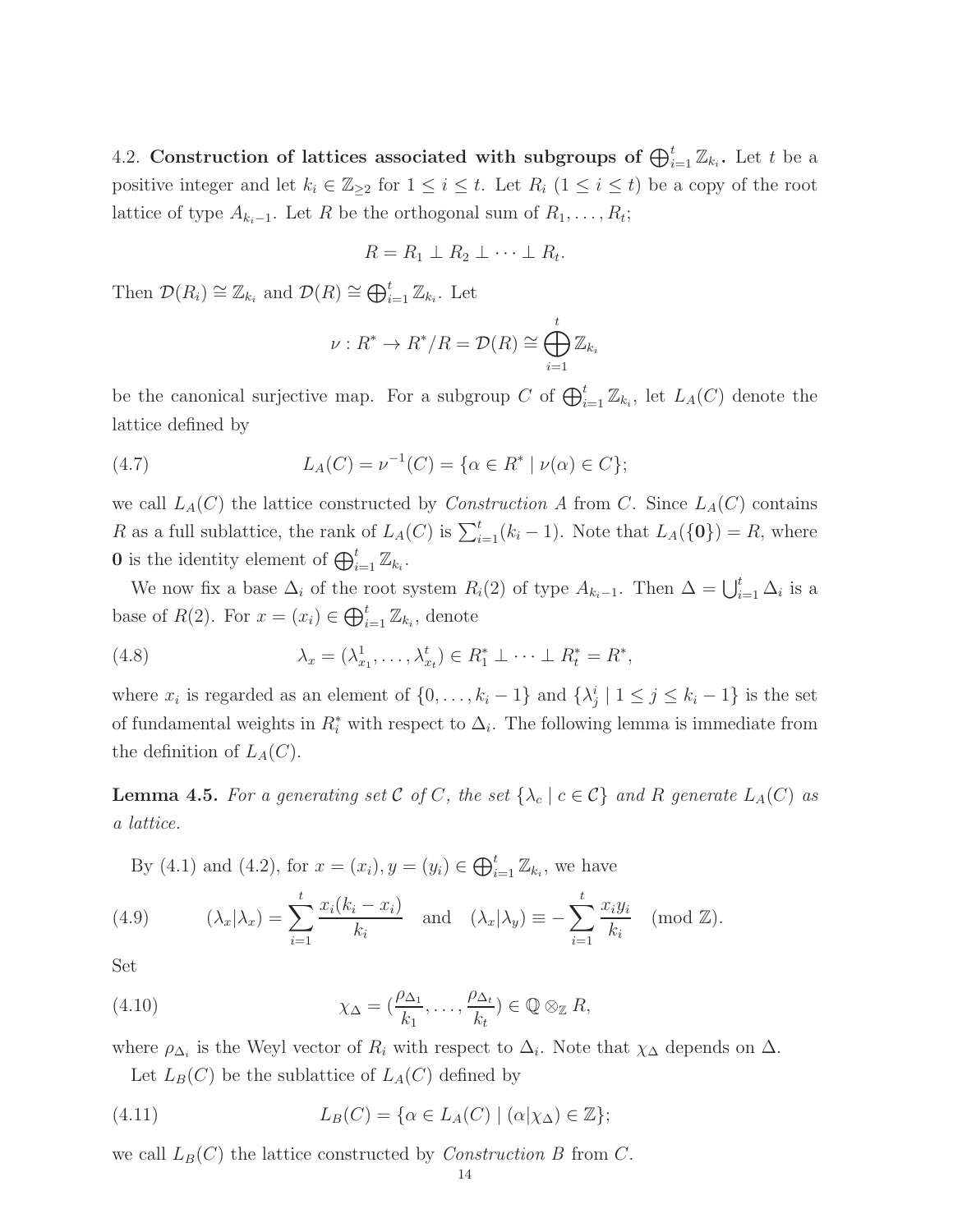*Remark* 4.6. Let  $\Delta'$  be a base of  $R(2)$ . Then there exists an element h in the Weyl group of R such that  $h(\Delta') = \Delta$ . Hence  $h(\rho_{\Delta'}) = \rho_{\Delta}$  and h induces an isometry between lattices constructed by Construction B with respect to  $\Delta'$  and  $\Delta$ . Hence, up to isometry, the lattice  $L_B(C)$  does not depend on a choice of a base  $\Delta$ .

*Remark* 4.7. When  $k_1 = \cdots = k_t = 2$ ,  $L_A(C)$  and  $L_B(C)$  are lattices constructed by Constructions A and B from a binary code C, respectively (cf.  $[CS99, Chapter 7]$ ).

Let *n* be the least common multiple of  $k_1, \ldots, k_t$ . Note that for a simple root  $\beta$  of  $R_i(2)$ ,  $\beta + L_B(C)$  has order  $k_i$  in  $L_A(C)/L_B(C)$ . Hence  $L_A(C)/L_B(C)$  contains an element of order n. Since  $\chi_{\Delta} \in (1/2n)R$  by (4.3), we have  $|L_A(C) : L_B(C)| = n$  or 2n. By the definition of  $L_B(C)$ , we have the following:

Lemma 4.8.  $|L_A(C): L_B(C)| = n$  *if and only if*  $\chi_{\Delta} \in (1/n)L_A(C)^*$ .

Let  $g_{\Delta_i} \in O(R_i)$  be defined as in (4.5). Note that  $g_{\Delta_i}$  belongs to the Weyl group of  $R_i$ . For  $e = (e_i) \in \bigoplus_{i=1}^t \mathbb{Z}_{k_i}$ , set

(4.12) 
$$
g_{\Delta,e} = ((g_{\Delta_1})^{e_1}, \dots, (g_{\Delta_t})^{e_t}) \in O(L_A(C)).
$$

**Lemma 4.9.**  $g_{\Delta,e} \in O(L_B(C))$  *if and only if*  $\lambda_e \in L_A(C)^*$ *.* 

*Proof.* It follows from (4.6) that

(4.13) 
$$
g_{\Delta,e}(\chi_{\Delta}) \in \chi_{\Delta} + (e_1 \lambda_1^1, \dots, e_t \lambda_1^t) + R = \chi_{\Delta} + \lambda_e + R.
$$

By the definition of  $L_B(C)$ ,  $g_{\Delta,e} \in O(L_B(C))$  if and only if  $\lambda_e \in L_A(C)^*$ .

By Lemma 4.2, we obtain the following:

**Lemma 4.10.** *The isometry*  $g_{\Delta,e}$  *is fixed-point free and of order n if and only if*  $gcd(e_i, k_i)$  = 1 *for all*  $1 \leq i \leq t$ 

4.3. Even lattices associated with codes over  $\mathbb{Z}_p$ . Let p be an odd prime and set  $\mathbb{Z}_p = \mathbb{Z}/p\mathbb{Z}$ . Let  $\langle \cdot | \cdot \rangle : \mathbb{Z}_p^t \times \mathbb{Z}_p^t \to \mathbb{Z}_p$  be the canonical inner product of  $\mathbb{Z}_p^t$ ; for  $x =$  $(x_i), y = (y_i) \in \mathbb{Z}_p^t$ ,  $\langle x | y \rangle = \sum_{i=1}^t x_i y_i \pmod{p}$ . The *Hamming weight* of an element  $x = (x_i) \in \mathbb{Z}_p^t$  is  $|\{i \mid x_i \neq 0\}|$ . A subset C of  $\mathbb{Z}_p^t$  is called a *code* of length t over  $\mathbb{Z}_p$  if C is a subgroup of  $\mathbb{Z}_p^t$ . A code C over  $\mathbb{Z}_p$  is said to be *self-orthogonal* if  $\langle c|c'\rangle = 0$  for all  $c, c' \in C$ . Note that a code C is self-orthogonal if and only if  $\langle c | c \rangle = 0$  for all  $c \in C$  since p is an odd prime.

Let  $R_i$   $(1 \leq i \leq t)$  be a copy of the root lattice of type  $A_{p-1}$ . Set  $R = R_1 \perp \cdots \perp R_t$ . Then  $\mathcal{D}(R) \cong \mathbb{Z}_p^t$ . For each  $1 \leq i \leq t$ , fix a base  $\Delta_i$  of the root system  $R_i(2)$  of type  $A_{p-1}$ ,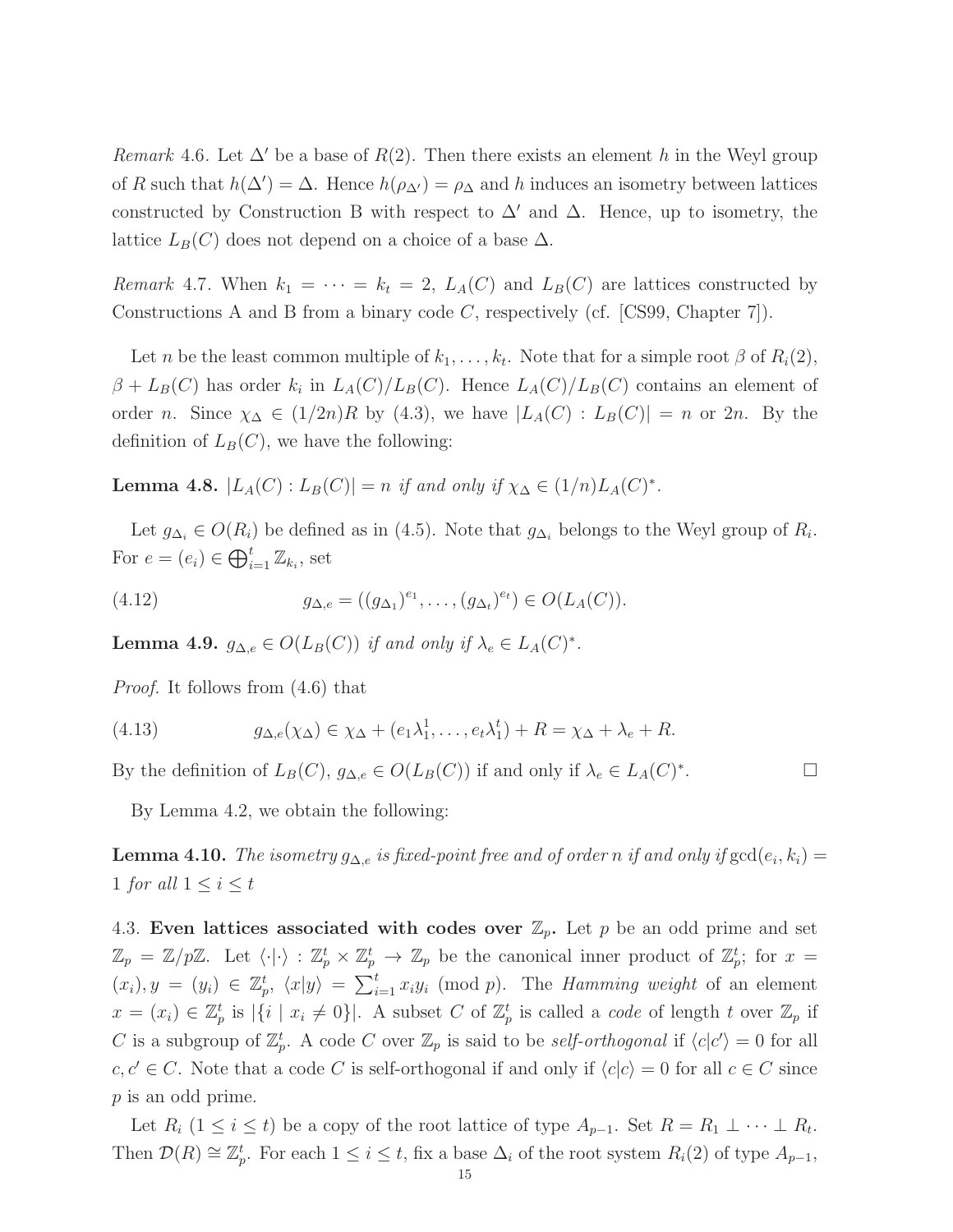and set  $\Delta = \bigcup_{i=1}^t \Delta_i$ . Let C be a code of length t over  $\mathbb{Z}_p$ . As in (4.7), we obtain the lattice  $L_A(C)$  by Construction A from C.

By (4.9), for  $x = (x_i)$ ,  $y = (y_i) \in \mathbb{Z}_p^t$ , we have

$$
(4.14)\ (\lambda_x|\lambda_x) = \frac{1}{p}\sum_{i=1}^t x_i(p-x_i) = \sum_{i=1}^t \left(x_i - \frac{x_i^2}{p}\right) \text{ and } (\lambda_x|\lambda_y) \equiv -\frac{\langle x|y\rangle}{p} \pmod{\mathbb{Z}}.
$$

Note that  $\sum_{i=1}^{t} x_i(p-x_i) \in 2\mathbb{Z}$ . Hence  $(\lambda_x|\lambda_x) \in 2\mathbb{Z}$  if and only if  $\langle x|x \rangle = 0$ . Thus we obtain the following proposition:

**Proposition 4.11.** *The lattice*  $L_A(C)$  *is even if and only if* C *is self-orthogonal.* 

We now assume that C is self-orthogonal. It follows from  $R \subset L_A(C)$  that  $L_A(C)^* \subset R^*$ . Let  $C^{\perp}$  denote the dual code of C, that is,  $C^{\perp} = \{d \in \mathbb{Z}_p^t \mid \langle C | d \rangle = 0\}$ . By (4.14) and Lemma 4.5, we obtain the following:

Lemma 4.12.  $L_A(C)^* = L_A(C^{\perp})$  and  $|\mathcal{D}(L_A(C))| = |C^{\perp}/C|$ .

Define  $\chi_{\Delta}$  as in (4.10), i.e.,

(4.15) 
$$
\chi_{\Delta} = \frac{1}{p}(\rho_{\Delta_1}, \dots, \rho_{\Delta_t}) \in \frac{1}{p}R^*.
$$

It follows from  $p \in 2\mathbb{Z} + 1$  that  $\rho_{\Delta_i} \in R_i$ , which shows  $\chi_{\Delta} \in (1/p)R$ .

Let  $L_B(C)$  be the sublattice of  $L_A(C)$  defined as in (4.11). Since  $L_A(C)$  is even, so is  $L_B(C)$ . Fix a simple root  $\alpha \in \Delta$ . Then  $\Delta \subset \alpha + L_B(C)$  since  $\alpha - \beta \in L_B(C)$  for any  $\beta \in \Delta$ . By Lemma 4.8 and  $\chi_{\Delta} \in (1/p)R \subset (1/p)L_A(C)^*$ , we have  $|L_A(C): L_B(C)| = p$ . It follows from  $(\chi_{\Delta}|\alpha) = 1/p$  that  $L_A(C)/L_B(C) = \langle \alpha + L_B(C) \rangle$ .

Lemma 4.13.  $|\mathcal{D}(L_B(C))| = p^2|C^{\perp}/C|$  and  $L_B(C)^* = L_A(C^{\perp}) + \mathbb{Z}\chi_{\Delta}$ .

*Proof.* Since  $|L_B(C)^* : L_A(C)^*| = |L_A(C) : L_B(C)| = p$ , we obtain  $|\mathcal{D}(L_B(C))|$  $p^2|C^{\perp}/C|$  by lemma 4.12. By the definition of  $L_B(C)$ , we have  $\chi_{\Delta} \in L_B(C)^*$ . Since  $\chi_{\Delta} \notin L_A(C)^*$ , we have the result.

**Lemma 4.14.** *Let*  $x = (x_i) \in \mathbb{Z}_p^t$ . *Then*  $(\lambda_x | \lambda_x) \in 2\mathbb{Z}$  *if and only if*  $(\lambda_x | \chi_{\Delta}) \in \mathbb{Z}$ .

*Proof.* By (4.4) and (4.14), we have

$$
(\lambda_x|\lambda_x) = \sum_{i=1}^t \frac{x_i(p-x_i)}{p} = 2\sum_{i=1}^t \frac{(p-x_i)x_i}{2p} = 2(\lambda_x|\chi_{\Delta}),
$$

which proves this lemma.  $\Box$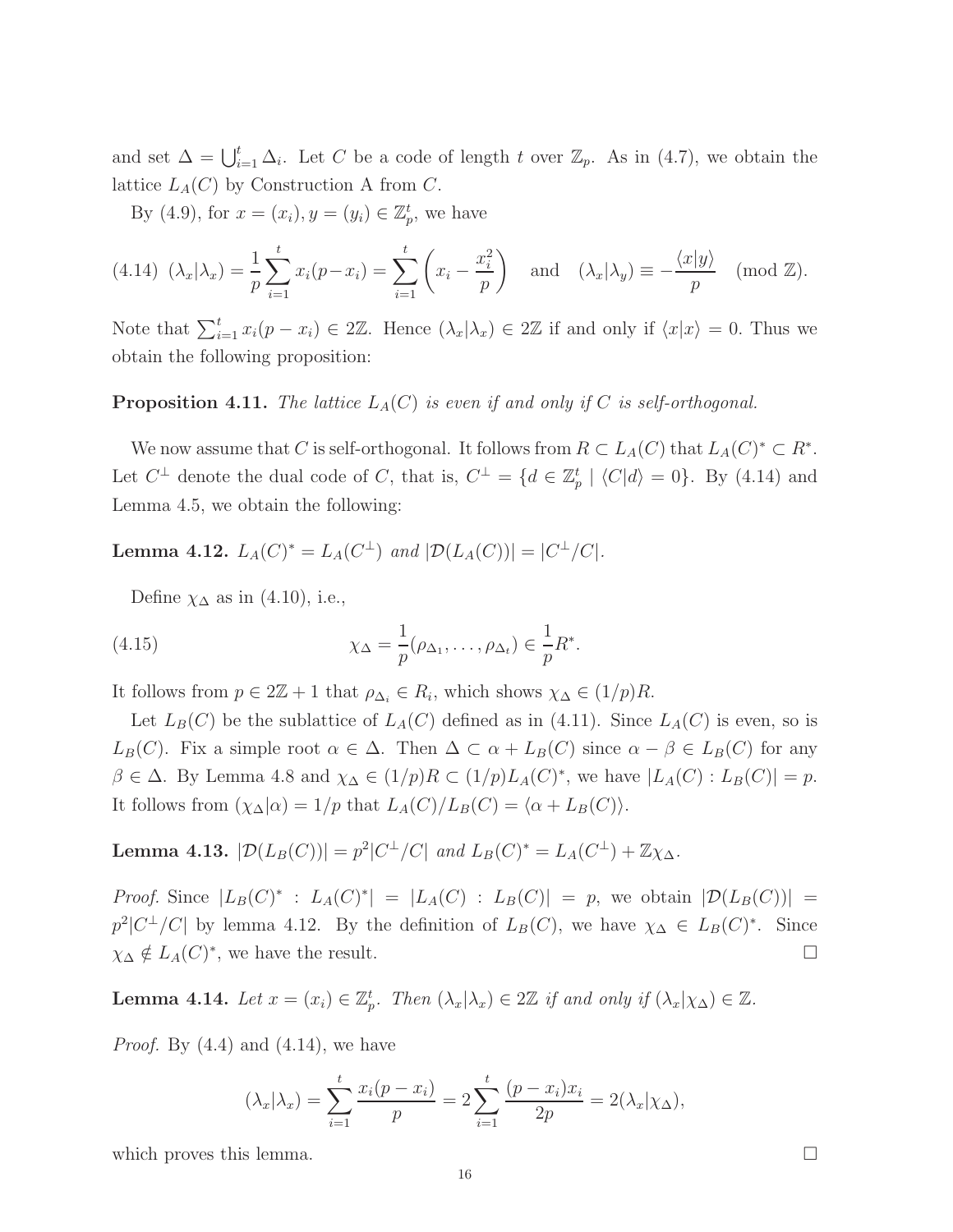Let  $c \in C$ . Since  $L_A(C)$  is even, we have  $(\lambda_c | \lambda_c) \in 2\mathbb{Z}$ . By Lemma 4.14,  $(\lambda_c | \chi_{\Delta}) \in \mathbb{Z}$ , and  $\lambda_c \in L_B(C)$ . In addition, for  $c' \in C$ ,  $\lambda_c + \lambda_{c'} \in \lambda_{c+c'} + L_B(C)$ . It follows from  $L_A(\{0\}) = R \subset L_A(C)$  that  $L_B(\{0\}) = \{\alpha \in R \mid (\alpha|\chi_{\Delta}) \in \mathbb{Z}\} \subset L_B(C)$ . Hence we obtain the following lemma.

**Lemma 4.15.** For a generating set C of C, the set  $\{\lambda_c \mid c \in C\}$  and  $L_B(\{0\})$  generate  $L_B(C)$  *as a lattice.* 

*Remark* 4.16. Let C and C' be codes over  $\mathbb{Z}_p$ . Assume that C and C' are equivalent, that is, there exists  $f_0 \in \langle \varepsilon_i | 1 \le i \le t \rangle : S_n$  such that  $f_0(C) = C'$ , where  $\varepsilon_i$  acts on  $\mathbb{Z}_p^t$  as  $-1$ on the *i*-th component and as 1 on the other components and the symmetric group  $S_n$ acts on the coordinates as permutations. Note that the diagram automorphism of  $\Delta_i$  of order 2 induces  $\varepsilon_i$  on  $R_i^*/R_i \cong \mathbb{Z}_p$ . Then  $f_0$  induces an isometry  $f: L_A(C) \to L_A(C')$ . Since f fixes  $\chi_{\Delta}$ , we have  $L_B(C) \cong L_B(C')$ .

4.4. Characterizations of even lattices associated with codes over  $\mathbb{Z}_p$ . In this subsection, we give characterizations of the even lattices  $L_A(C)$  and  $L_B(C)$ .

Let p be an odd prime and let C be a self-orthogonal code of length t over  $\mathbb{Z}_p$ . By the construction,  $L_A(C)$  contains  $R = L_A(\{0\})$ , which is isometric to the root lattice of type  $A_{p-1}^t$ , as a full sublattice.

Conversely, if an even lattice  $L$  contains a full sublattice  $S$  isometric to the root lattice of type  $A_{p-1}^t$ , then there exists a self-orthogonal code C of length t over  $\mathbb{Z}_p$  such that  $L \cong L_A(C)$ . Indeed,  $C = L/S \subset S^*/S \cong \mathbb{Z}_p^t$ . Hence we obtain the following proposition.

**Proposition 4.17.** Let L be an even lattice. Then  $L \cong L<sub>A</sub>(C)$  for some self-orthogonal *code* C of length t over  $\mathbb{Z}_p$  if and only if L contains the root lattice of type  $A_{p-1}^t$  as a full *sublattice.*

We will also discuss a characterization of the lattice  $L_B(C)$ .

**Proposition 4.18.** Let C be a self-orthogonal code over  $\mathbb{Z}_p$ . Assume that  $(L_A(C))(2)$ R(2)*.* Let L be a full sublattice of  $L_A(C)$  with index p. Then  $L \cong L_B(C)$  if and only L is *rootless.*

*Proof.* By the definition of  $L_B(C)$  and Lemma 4.1, the assumption  $(L_A(C))(2) = R(2)$ implies that  $L_B(C)$  is rootless.

Assume that L is rootless. Let  $\gamma \in R(2)$  be a root. Then  $\gamma \in L_A(C) \setminus L$ . Since p is a prime, we have

(4.16) 
$$
L_A(C)/L = \langle \gamma + L \rangle.
$$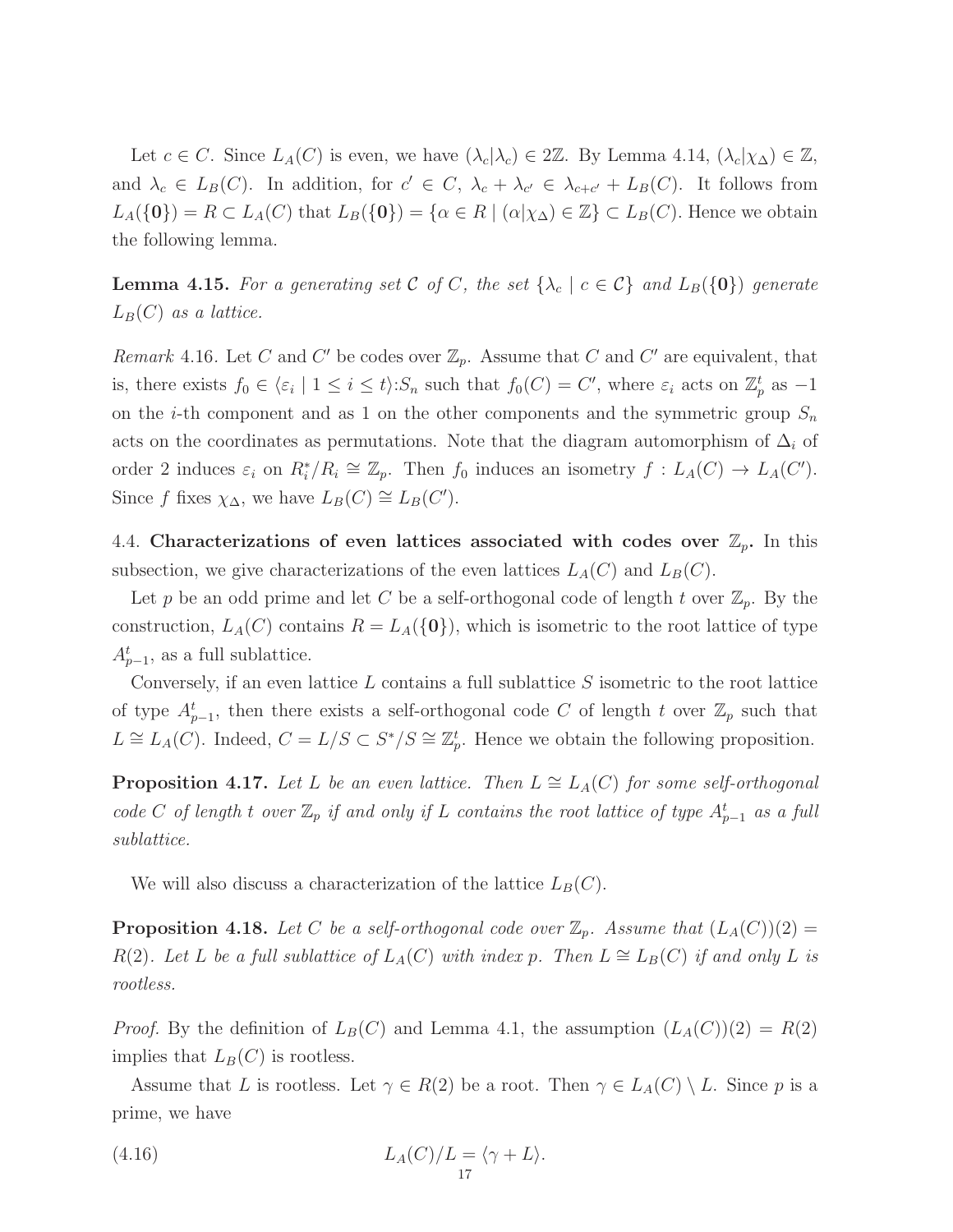Hence  $L_A(C) = \bigcup_{i=0}^{p-1} (i\gamma + L)$ , and by  $L(2) = \emptyset$ ,

(4.17) 
$$
\bigcup_{i=1}^{p-1} (i\gamma + L)(2) = R(2).
$$

Let  $1 \leq i \leq p-1$  and let  $\alpha, \beta \in (i\gamma + L)(2)$  with  $\alpha \neq \beta$ . If  $(\alpha|\beta) = 1$ , then  $\alpha - \beta \in L(2)$ , which contradicts that  $L(2) = \emptyset$ . If  $(\alpha|\beta) = -2$ , then  $\alpha = -\beta$  and  $p = 2$ , which contradicts that p is an odd prime. Hence  $(\alpha | \beta) \in \{0, -1\}$ . By Lemma 4.3,  $|(i\gamma + L)(2)| \leq pt$ . It follows from  $|(L_A(C))(2)| = |R(2)| = p(p-1)t$  and (4.17) that  $|(i\gamma + L)(2)| = pt$  for all i. By Lemma 4.3,  $(\gamma + L)(2)$  consists of a base of the root system  $R(2)$  of type  $A_{p-1}^t$  and the negated highest roots; we fix a base  $\Delta \subset (\lambda + L)(2)$ such that  $\gamma \in \Delta$ . Then  $\sum_{\alpha \in \Delta} c_{\alpha} \alpha \in R$  belongs to L if and only if  $\sum_{\alpha \in \Delta} c_{\alpha} \equiv 0 \pmod{p}$ , equivalently, the inner product  $(\chi_{\Delta} | \sum_{\alpha \in \Delta} c_{\alpha} \alpha) \in \mathbb{Z}$ , where  $\chi_{\Delta}$  is the vector defined in (4.15) with respect to  $\Delta$ . Hence  $L_B({\{0\}}) = {\{\beta \in R \mid (\beta|\chi_{\Delta}) \in \mathbb{Z}\}} \subset L$ .

For  $c \in C$ , let  $\lambda_c \in L_A(C)$  defined as in (4.8). By Lemma 4.14,  $\lambda_c \in L_B(C)$ . Set

$$
C_0 = \{c \in C \mid (\lambda_c + L_B(\{0\})) \cap L \neq \emptyset\}.
$$

If  $C = C_0$ , then  $L = L_B(C)$  by Lemma 4.15; we now assume that  $C \neq C_0$ . It follows from  $L_B({\{0\}}) \subset L$  that  $L_B(C_0) \subset L$ . Recall that  $\gamma \in \Delta$  and  $(\gamma|\chi_{\Delta}) = 1/p$ .

First, we show that  $|C: C_0| = p$ . Let  $d, d' \in C \backslash C_0$ . By (4.16), there exist  $1 \leq i, i' \leq p-1$ such that  $\lambda_d + i\gamma$ ,  $\lambda_{d'} + i'\gamma \in L$ . Let  $1 \leq j \leq p-1$  such that  $i + ji' \equiv 0 \pmod{p}$ . Then

$$
\lambda_d + i\gamma + j(\lambda_{d'} + i'\gamma) \in (\lambda_{d+jd'} + L_B(\{\mathbf{0}\})) \cap L.
$$

Hence  $d + jd' \in C_0$ , and  $|C : C_0| = p$ .

Let  $e = (e_i) \in C_0^{\perp} \setminus C^{\perp}$  and let  $g_{\Delta,e} \in O(L_A(C))$  as in (4.12). Let us show that some power of  $g_{\Delta,e}$  sends L to  $L_B(C)$ .

Let  $c \in C_0$ . Note that for  $1 \leq i \leq t$  and simple roots  $\alpha_j^i$  of  $R_i$ , we have  $(\sum_{j=1}^q \alpha_j^i | \rho_{\Delta_i}) =$  $(q\alpha_1^i|\rho_{\Delta_i})=q$ . Hence, by (4.6), we have

(4.18) 
$$
g_{\Delta,e}(\lambda_c) \in \lambda_c - (e_1 c_1 \alpha_1^1, \dots, e_t c_t \alpha_1^t) + L_B(\{0\}).
$$

It follows from  $\langle c|e \rangle = 0$  that  $\sum_{i=1}^{t} c_i e_i \equiv 0 \pmod{p}$ , which shows  $(e_1 c_1 \alpha_1^1, \ldots, e_t c_t \alpha_1^t) \in$  $L_B({\{0\}})$ . Thus  $g_{\Delta,e}(\lambda_c + L_B({\{0\}})) = \lambda_c + L_B({\{0\}}).$ 

Recall that  $L/L_B(C_0) = \langle \lambda_d + j\gamma + L_B(C_0) \rangle$  for some  $d \in C \setminus C_0$  and  $1 \leq j \leq p - 1$ . Take  $1 \leq s \leq p-1$  with  $-s\langle c|d\rangle + j \equiv 0 \pmod{p}$ . By (4.6) and (4.12), we have

$$
(g_{\Delta,e})^s(\lambda_d+j\gamma)\in\lambda_d-s(e_1d_1\alpha_1^1,\ldots,e_td_t\alpha_1^t)+(g_{\Delta,e})^s(j\gamma)+L_B(\{\mathbf{0}\}).
$$

Since

$$
((g_{\Delta,e})^s(\lambda_d+j\gamma)|\chi_{\Delta}) \equiv \frac{-s\langle c|d\rangle + j}{p} \equiv 0 \pmod{\mathbb{Z}},
$$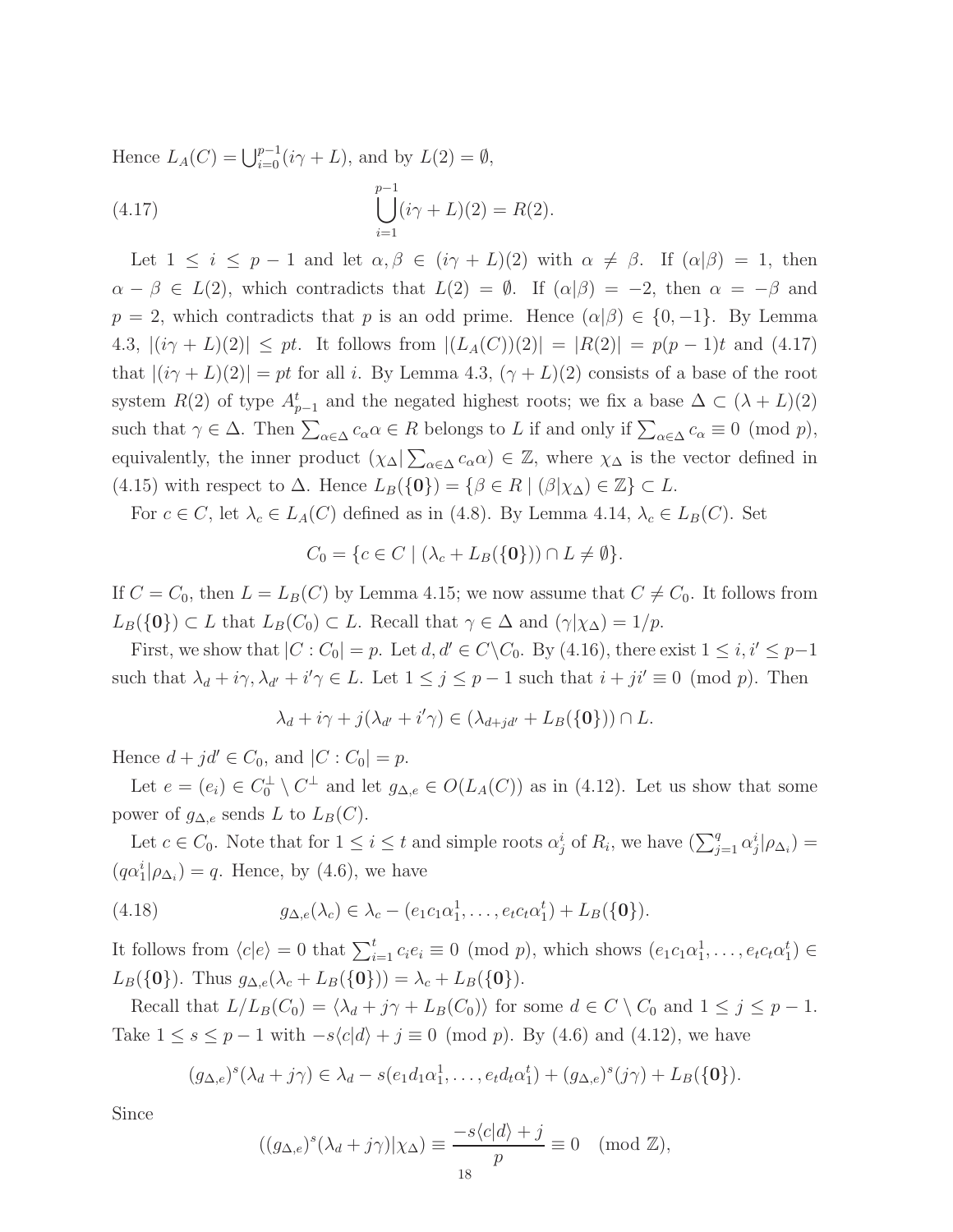we have  $(g_{\Delta,e})^s(\lambda_d+j\gamma+L_B(\{0\})) = \lambda_d+L_B(\{0\}).$  Therefore, by Lemma 4.15, the isometry  $(g_{\Delta,e})^s$  ∈  $O(L_A(C))$  sends L to  $L_B(C)$ , which proves this proposition.  $\Box$ 

Now, let us give another characterization of the lattices  $L_A(C)$  and  $L_B(C)$ .

Theorem 4.19. *Let* L *be a rootless even lattice of rank* m *and let* p *be an odd prime. Assume that there exist*  $\lambda + L \in \mathcal{D}(L)$  *with*  $p\lambda \in L$  *and a fixed-point free isometry*  $g \in O(L)$ *satisfying the following:*

(a)  $|N(2)| = pm$ , where  $N = \text{Span}_{\mathbb{Z}}\{\lambda, L\}$ ;

(b) 
$$
g(\lambda + L) = \lambda + L
$$
.

*Then there exists a self-orthogonal code* C *of length*  $m/(p-1)$  *over*  $\mathbb{Z}_p$  *such that*  $N \cong$  $L_A(C)$  *and*  $L \cong L_B(C)$ *. Here* g *corresponds to*  $g_{\Delta,e}$  *defined in* (4.12) *with respect to some*  $e \in C^{\perp}$  *of Hamming weight*  $m/(p-1)$  *and some base*  $\Delta$  *of*  $N(2)$ *.* 

*Proof.* First, we will show that  $(\lambda + L)(2)$  contains a base of the root system of type  $A_{p-1}$ . Let  $\gamma \in (\lambda + L)(2)$ . By (b), g acts on  $(\lambda + L)(2)$ . Since this action is fixed-point free, we have  $g^{i}(\gamma) \in (\lambda + L)(2)$  and  $\gamma \neq g^{i}(\gamma)$  for any  $1 \leq i \leq p - 1$ . Since both  $\gamma$  and  $g^{i}(\gamma)$  are roots and  $p \neq 2$ , we have  $(\gamma | g^{i}(\gamma)) \in \{0, \pm 1\}$  for  $1 \leq i \leq p-1$ . If  $(\gamma | g^{i}(\gamma)) = 1$ , then  $(1-g^{i})(\gamma) \in L(2)$ , which contradicts that  $L(2) = \emptyset$ . Hence  $(\gamma | g^{i}(\gamma)) \in \{-1, 0\}$ . It follows from  $\sum_{i=0}^{p-1} g^i(\gamma) = 0$  that

$$
\sum_{i=1}^{p-1} (\gamma |g^i(\gamma)) = -(\gamma |\gamma) = -2.
$$

Then, there exists  $1 \leq j \leq p-1$  such that

$$
(\gamma|g^{j}(\gamma)) = (\gamma|g^{p-j}(\gamma)) = -1 \text{ and } (\gamma|g^{q}(\gamma)) = 0 \text{ for } q \neq j, p-j.
$$

Hence  $\{g^{i}(v) \mid 0 \leq i \leq p-1\}$  is the union of a base and the negated highest root of type  $A_{p-1}$ ;  $X_1 = \text{Span}_{\mathbb{Z}}\{g^i(v) \mid 0 \leq i \leq p-1\}$  is isometric to the root lattice of type  $A_{p-1}$ . For  $1 \leq s \leq p-1$ ,  $g(s\lambda + L) = s\lambda + L$ , and by the same argument,  $(s\lambda + L) \cap X_1(2)$  is also the union of a base and the negated highest root of the root system  $X_1(2)$  of type  $A_{p-1}$ .

Assume that  $N(2) \neq X_1(2)$ ; let  $\beta \in N(2) \setminus X_1$ . Let us show that  $\beta \perp X_1$ . Note that  $\beta \in (s\lambda + L)(2)$  for some  $1 \leq s \leq p - 1$ . Let  $\alpha \in (s\lambda + L) \cap X_1(2)$ . By the same argument as above, we have  $(\alpha|\beta) \in \{0,-1\}$ . If  $(\alpha|\beta) = -1$ , then by  $\sum_{i=0}^{p-1} g^i(\alpha) = 0$ and  $(g^{i}(\alpha)|\beta) \in \{0, \pm 1\}$ , there exists  $1 \leq j \leq p-1$  such that  $(g^{j}(\alpha)|\beta) = 1$ , and hence  $g^{j}(\alpha) - \beta \in L(2)$ , which is a contradiction. Thus,  $\beta \perp ((s\lambda + L) \cap X_1)(2)$ . Since  $X_1$  is spanned by  $((s\lambda + L) \cap X_1)(2)$ , we have  $\beta \perp X_1$ .

Set  $X_2 = \text{Span}_{\mathbb{Z}}\{g^i(\beta) \mid 0 \leq i \leq p-1\}$ . Then by the same argument as in the case of  $X_1$ , the even lattice  $X_2$  is isometric to the root lattice of type  $A_{p-1}$ . By recursion and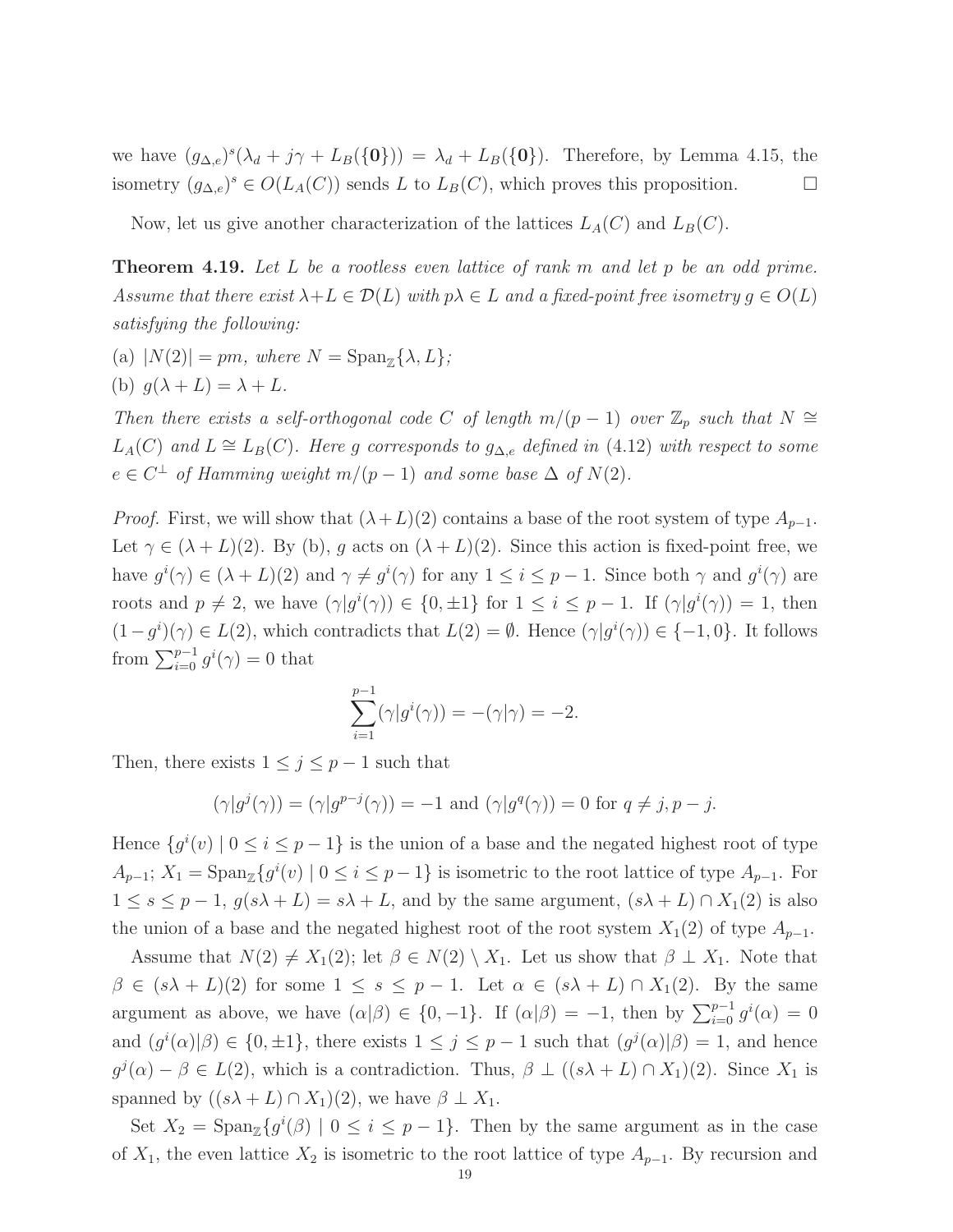the finiteness of  $N(2)$ , the set  $N(2)$  is the orthogonal sum of t copies of the root system of type  $A_{p-1}$  for some t. Hence  $|N(2)| = tp(p-1)$ . On the other hand, by (a), we have  $|N(2)| = pm$ . Hence  $t = m/(p-1)$ . In particular, N contains  $A_{p-1}^t$  as a full sublattice. Since  $|N : L| = p$  and  $N \setminus L$  has a root, N is even. By Proposition 4.17,  $N \cong L<sub>A</sub>(C)$  for some self-orthogonal code C of length t over  $\mathbb{Z}_p$ . Since L is a rootless index p sublattice of N, we have  $L \cong L_B(C)$  by Proposition 4.18. Let  $\Delta$  be a base of  $N(2)$  corresponding to the definition of  $L_B(C)$  and let  $\Delta$  be the union of  $\Delta$  and the negated highest root. Then  $\tilde{\Delta} \subset s\lambda + L \in N/L$  for some  $1 \leq s \leq p-1$ . By (b), g preserves every  $\tilde{\Delta}_i \subset \tilde{\Delta}$ . By Lemmas 4.4 and 4.10,  $g = g_{\Delta,e}$  for some  $e \in (\mathbb{Z}_p^{\times})^t$ , and by Lemmas 4.9 and 4.12,  $e \in C^{\perp}$ . Note that the Hamming weight of e is  $t = m/(p-1)$ .

*Remark* 4.20*.* It was proved in [Sh04, Proposition 1.8] that a rootless even lattice L of rank m can be constructed by Construction B from a doubly even binary code if and only if there exists  $\lambda + L \in \mathcal{D}(L)$  such that  $2\lambda \in L$  and  $|(\lambda + L)(2)| = 2m$ . Note that any lattice contains the −1-isometry, the fixed-point free isometry of order 2.

4.5. Coinvariant lattices of the Leech lattice and Construction B. In this subsection, we describe some coinvariant lattices of the Leech lattice  $\Lambda$  as even lattices constructed by Construction B. We adopt the notations of [ATLAS] (cf. [HL90]) for conjugacy classes of  $O(\Lambda)$ .

Let  $\Lambda$  be the Leech lattice, the unique rootless even unimodular lattice of rank 24. For an element h in the conjugacy class  $pX$  of  $O(\Lambda)$ , we denote by  $\Lambda_{pX}$  the associated coinvariant lattice  $\Lambda_h$  (see (2.1) for the definition). Note that the action of h on  $\Lambda_{pX}$  is fixed-point free. By using Theorem 4.19 and MAGMA [BCP97], one can verify that there exists a self-orthogonal code C over  $\mathbb{Z}_p$  such that  $\Lambda_{nX} \cong L_B(C)$  if  $nX \in \{3B, 3C, 5B, 5C, 7B\}$ . We summarize in Table 1 the rank of  $\Lambda_{pX}$ , the root system of  $L_A(\{0\})(2)$ , the discriminant group  $\mathcal{D}(\Lambda_{pX})$ , the length t of C and dim C. Note that dim C is determined by  $\mathcal{D}(\Lambda_{pX})$ (see Lemma 4.13).

| Conjugacy class $\vert$ rank $\Lambda_{pX}$ |    | root system | $\mathcal{D}(\Lambda_{pX})$ | $[p, t, \dim C]$ |
|---------------------------------------------|----|-------------|-----------------------------|------------------|
| 3B                                          | 12 | $A_2^6$     | $\mathbb{Z}_3^6$            | [3, 6, 1]        |
| 3C                                          | 18 | $A_2^9$     | $\mathbb{Z}_3^5$            | [3, 9, 3]        |
| 5B                                          | 16 |             | $\mathbb{Z}_5^4$            | [5, 4, 1]        |
| 5C                                          | 20 | Аă          | $\mathbb{Z}_5^3$            | [5, 5, 2]        |
| 7 B                                         | 18 |             | $\mathbb{Z}_7^3$            | [7, 3, 1]        |

Table 1: Some coinvariant lattices of the Leech lattices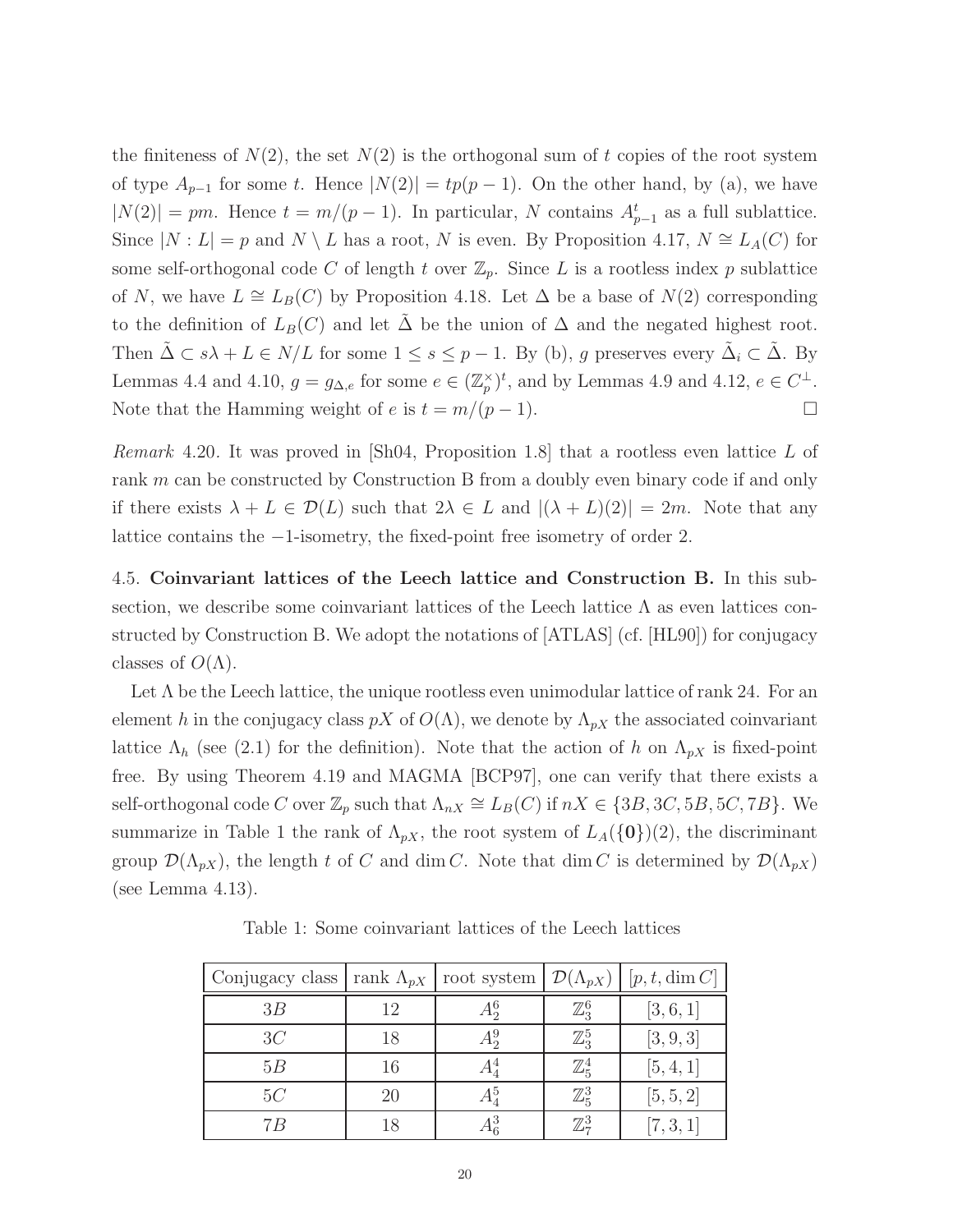A Code over  $\mathbb{Z}_p$  with the parameter in Table 1 is unique up to equivalence if  $L_B(C)$  is rootless as follows; see Remark 4.16 for the equivalence of codes over  $\mathbb{Z}_p$ .

**Lemma 4.21.** Let C be a self-orthogonal code of length t over  $\mathbb{Z}_p$ . Assume that  $L_B(C)$ *is rootless.*

- (1) If  $[p, t, \dim C] = [3, 6, 1]$ , then C is equivalent to  $\langle (1, 1, 1, 1, 1, 1)\rangle_{\mathbb{Z}_3}$ .
- $(2)$  *If*  $[p, t, \dim C] = [3, 9, 3]$ *, then C is equivalent to the code over*  $\mathbb{Z}_3$  *with generator matrix*

|  |  |  |  | $\begin{pmatrix} 1 & 1 & 1 & 1 & 1 & 1 & 1 & 1 & 1 \end{pmatrix}$ |  |
|--|--|--|--|-------------------------------------------------------------------|--|
|  |  |  |  | $1 1 1 2 2 2 0 0 0$ .                                             |  |
|  |  |  |  | $\begin{pmatrix} 1 & 2 & 0 & 1 & 2 & 0 & 1 & 2 & 0 \end{pmatrix}$ |  |

- (3) If  $[p, t, \dim C] = [5, 4, 1]$ , then C is equivalent to  $\langle (1, 1, 2, 2) \rangle_{\mathbb{Z}_5}$ .
- (4) If  $[p, t, \dim C] = [5, 5, 2]$ , then C is equivalent to the code over  $\mathbb{Z}_5$  with generator *matrix*

$$
\begin{pmatrix} 1 & 1 & 1 & 1 & 1 \\ 1 & 2 & 4 & 3 & 0 \end{pmatrix}.
$$

(5) If  $[p, t, \dim C] = [7, 3, 1]$ , then C is equivalent to  $\langle (1, 2, 3) \rangle_{\mathbb{Z}_7}$ .

*Proof.* Since  $L_B(C)$  is rootless, C has no codewords of Hamming weight 3 and 2 if  $p = 3$ and  $p = 5$ , respectively. One can directly check that there is only one possible code with given dimension and length, up to equivalence.  $\Box$ 

*Remark* 4.22*.* The dual codes of the codes in Lemma 4.21 contains a codeword of Hamming weight t.

*Remark* 4.23. For the conjugacy classes 2A and  $-2A$  of  $O(\Lambda)$ , the coinvariant lattices are  $\sqrt{2}E_8$  and the Barnes-Wall lattices of rank 16, respectively. These lattices are constructed by Construction B from the binary codes  $\langle (1^8) \rangle_{\mathbb{Z}_2}$  and the Reed-Muller code  $RM(1, 4)$ , respectively.

## 5. Extra automorphisms of cyclic orbifolds of lattice VOAs

Let L be an even lattice constructed by Construction B from a subgroup of  $\bigoplus_{i=1}^t \mathbb{Z}_{k_i}$ as in (4.11) and let  $g = g_{\Delta,e}$  be a fixed-point free isometry as in (4.12). In this section, we prove that the cyclic orbifold  $V_L^{\hat{g}}$  has an extra automorphism. Remark that L is not necessarily rootless throughout this section.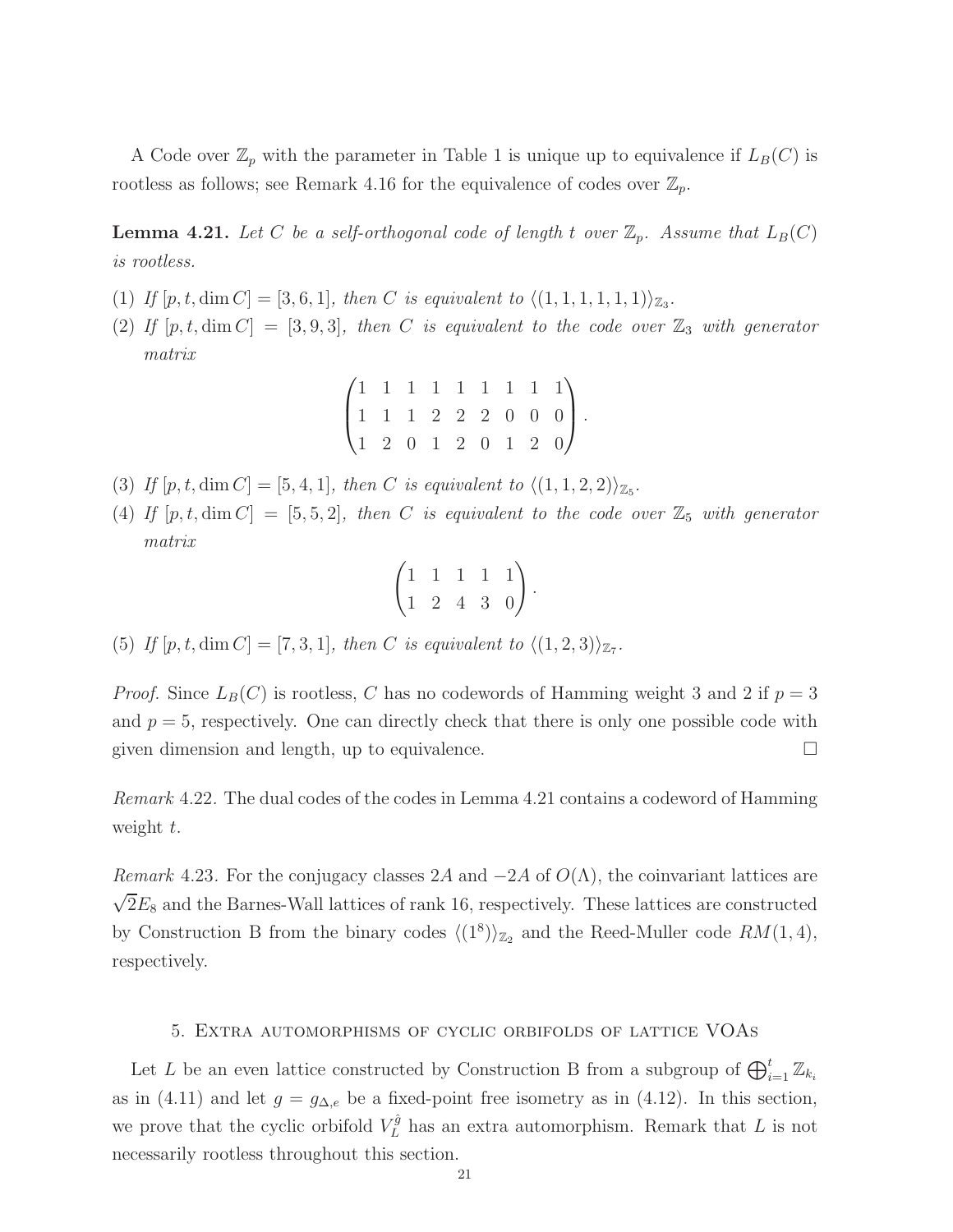5.1. Inner automorphisms of the simple Lie algebra of type  $A_{k-1}$ . Let  $k \in \mathbb{Z}_{\geq 2}$ and let  $\mathfrak g$  be a simple Lie algebra of type  $A_{k-1}$  over  $\mathbb C$ . In this subsection, we discuss three inner automorphisms of  $\mathfrak g$  of finite order. The following is a standard model for  $\mathfrak g$ :

$$
\mathfrak{g} = \{ X \in M_k(\mathbb{C}) \mid \text{tr}(X) = 0 \},
$$

where the Lie bracket  $[ , ]$  on  $\mathfrak g$  is given by  $[X, Y] = XY - YX$ . Set

$$
F = \text{diag}(\omega, \omega^2, \dots, \omega^{(k-1)}, 1) \in M_k(\mathbb{C}),
$$

where  $\omega = \exp(2\pi\sqrt{-1}/k)$ . We also set

$$
G = \begin{pmatrix} 0 & 1 & \cdots & 0 \\ \vdots & \ddots & \ddots & \vdots \\ 0 & 0 & \ddots & 1 \\ 1 & 0 & \cdots & 0 \end{pmatrix}, \quad Z = \frac{1}{\sqrt{k}} \begin{pmatrix} \omega & \omega^2 & \cdots & \omega^{(k-1)} & 1 \\ \omega^2 & \omega^4 & \cdots & \omega^{2(k-1)} & 1 \\ \vdots & \ddots & \ddots & \vdots & \vdots \\ \omega^{(k-1)} & \omega^{2(k-1)} & \cdots & \omega^{(k-1)^2} & 1 \\ 1 & 1 & \cdots & 1 & 1 \end{pmatrix} \in M_k(\mathbb{C}).
$$

Then  $F^k = G^k = I$ . Moreover

$$
Z^{2} = \begin{pmatrix} 0 & 0 & \cdots & 0 & 1 & 0 \\ 0 & 0 & \cdots & 1 & 0 & 0 \\ \vdots & \vdots & \ddots & \vdots & \vdots & \vdots \\ 0 & 1 & \cdots & 0 & 0 & 0 \\ 1 & 0 & \cdots & 0 & 0 & 0 \\ 0 & 0 & \cdots & 0 & 0 & 1 \end{pmatrix}
$$

and  $Z^2 = I$  if  $k = 2$ , and  $Z^4 = I$  if  $k > 2$ . Furthermore, we obtain

(5.1) 
$$
Z^{-1}GZ = F, \quad G^{-1}FG = \omega^{-1}F, \quad Z^{-2}GZ^{2} = G^{-1}.
$$

Let us consider the following three inner automorphisms of  $\mathfrak{g}$ : for  $X \in \mathfrak{g}$ ,

$$
\varphi_{\mathfrak{g}}: X \mapsto F^{-1}XF, \qquad \hat{g}_{\mathfrak{g}}: X \mapsto G^{-1}XG, \qquad \zeta_{\mathfrak{g}}: X \mapsto Z^{-1}XZ.
$$

By (5.1), we have  $\zeta_{\mathfrak{g}}(G) = F$ ,  $\zeta_{\mathfrak{g}}(F) = G^{-1}$  and  $\hat{g}_{\mathfrak{g}}^{-1} \varphi_{\mathfrak{g}} \hat{g}_{\mathfrak{g}} = \varphi_{\mathfrak{g}}$ . The following is also obtained by  $(5.1)$ :

**Lemma 5.1.** (1) *The orders of both*  $\varphi_{\mathfrak{g}}$  *and*  $\hat{g}_{\mathfrak{g}}$  *are k*.

- (2)  $\zeta_{\mathfrak{g}}^{-1}\hat{g}_{\mathfrak{g}}\zeta_{\mathfrak{g}} = \varphi_{\mathfrak{g}}$  and  $\zeta_{\mathfrak{g}}^{-1}\varphi_{\mathfrak{g}}\zeta_{\mathfrak{g}} = \hat{g}_{\mathfrak{g}}^{-1}$  on  $\mathfrak{g}$ . In particular,  $\zeta_{\mathfrak{g}}$  normalizes the subgroup *generated by*  $\varphi_{\mathfrak{g}}$  *and*  $\hat{g}_{\mathfrak{g}}$ *.*
- (3)  $\varphi_{\mathfrak{g}}$  *and*  $\hat{g}_{\mathfrak{g}}$  *are commutative on* **g**.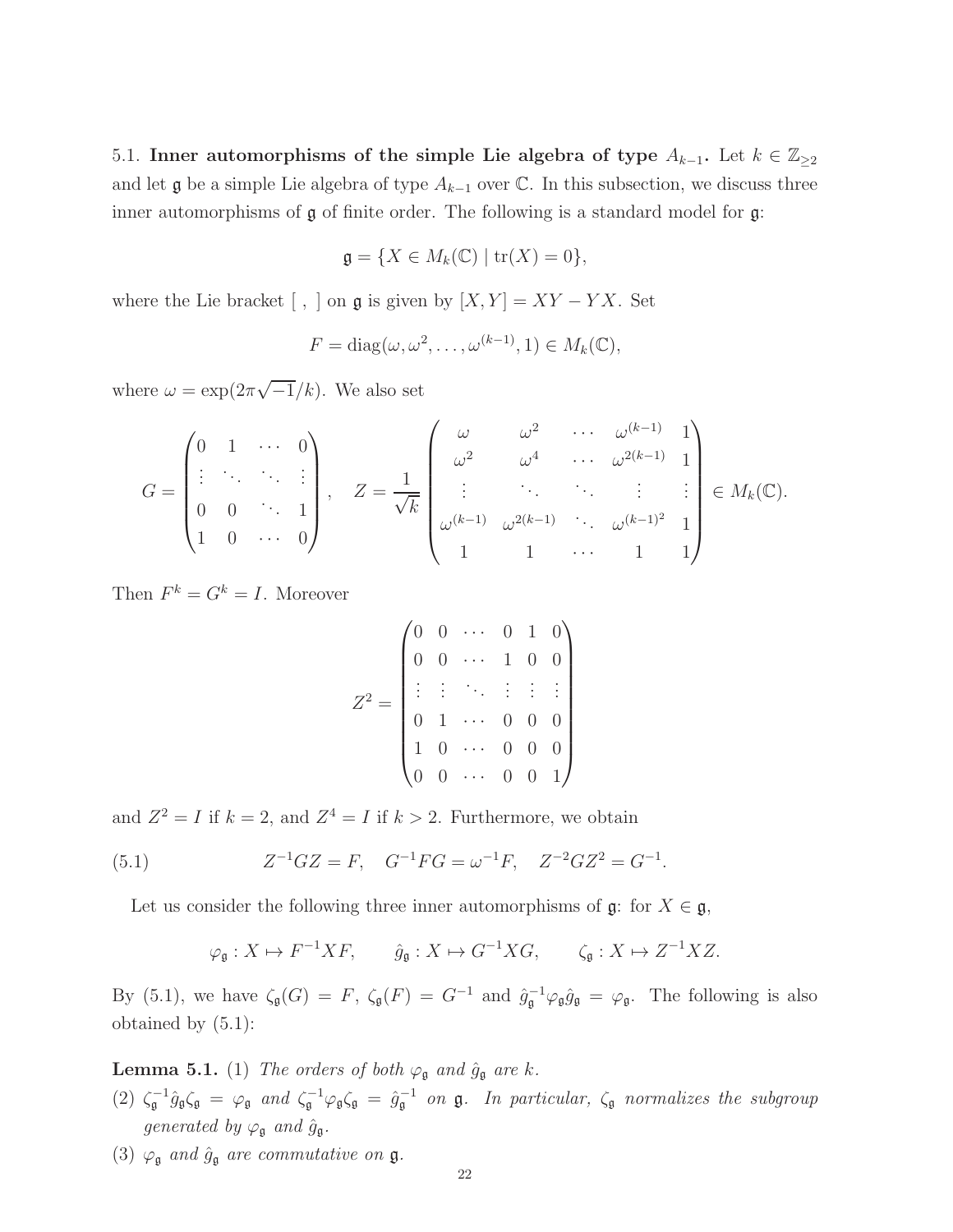We now describe  $\varphi_{\mathfrak{g}}$  and  $\hat{g}_{\mathfrak{g}}$  on  $\mathfrak{g}$  explicitly. Let  $E_{ij} \in M_k(\mathbb{C})$  denote the matrix with 1 at the  $(i, j)$ -entry and 0 otherwise. Let  $\mathfrak h$  be the Cartan subalgebra of  $\mathfrak g$  consisting of all diagonal matrices with trace 0, that is,  $\mathfrak{h} = \text{Span}_{\mathbb{C}}\{E_{ii} - E_{i+1,i+1} \mid 1 \leq i \leq k-1\}$ . We identify  $\mathfrak h$  with its dual  $\mathfrak h^*$  via the normalized Killing form  $(\cdot | \cdot)$  so that  $(\alpha | \alpha) = 2$  for any root  $\alpha \in \mathfrak{h}^*$ . Take simple roots  $\alpha_i$   $(1 \leq i \leq k-1)$  so that  $\alpha_i \in \mathbb{Q}_{>0}(E_{ii}-E_{i+1,i+1})$ . For  $1 \leq i < j \leq k$ , the root space with respect to the root  $\sum_{s=i}^{j-1} \alpha_s$  is  $\mathbb{C}E_{ij}$ .

Let A be the root lattice of type  $A_{k-1}$  spanned by the base  $\Delta = {\alpha_i | 1 \le i \le k-1}.$ By the definition of the matrix G, we have  $\hat{g}_{\mathfrak{g}}(\alpha_i) = \alpha_{i+1}$  if  $1 \leq i \leq k-2$  and  $\hat{g}_{\mathfrak{g}}(\alpha_{k-1}) =$  $-\sum_{i=1}^{k-1} \alpha_i$ , the negated highest root. Thus the restriction of  $\hat{g}_{\mathfrak{g}}$  on  $\mathfrak{h}$  is the isometry  $g_{\Delta}$ as in (4.5), that is,  $\hat{g}_{\mathfrak{g}}$  is a lift of  $g_{\Delta}$  to  $\mathfrak{g}$ .

Recall that  $\varphi_{\mathfrak{g}} = id$  on  $\mathfrak{h}$  and  $\varphi_{\mathfrak{g}}$  acts as  $\omega^{j-i}$  on  $\mathbb{C}E_{i,j}$ . Let  $\rho_{\Delta}$  be the Weyl vector as in (4.3). We view  $\rho_{\Delta}$  as an element of h. Then ad  $(\rho_{\Delta})$  acts as 0 on h and as  $(j - i)$  on  $\mathbb{C}E_{i,j}$ . Hence we have

(5.2) 
$$
\varphi_{\mathfrak{g}} = \exp\left(\frac{1}{k}\left(2\pi\sqrt{-1}\mathrm{ad}\left(\rho_{\Delta}\right)\right)\right).
$$

5.2. Extra automorphisms of cyclic orbifolds of lattice VOAs of type  $A_{k-1}$ . Let A be the root lattice of type  $A_{k-1}$  and let  $V_A$  be the associated lattice VOA. Then  $\mathfrak{g} = (V_A)_1$  is a simple Lie algebra of type  $A_{k-1}$ .

Recall that  $V_A$  is generated by g and that  $Aut(V_A) = Aut(g)$ . We extend the inner automorphisms  $\varphi_{\mathfrak{g}}, \hat{g}_{\mathfrak{g}}$  and  $\zeta_{\mathfrak{g}}$  of  $\mathfrak{g}$  in Section 5.1 to those of  $V_A$ , for which we use the same symbols. By Lemma 5.1,  $\varphi_{\mathfrak{g}}$  and  $\hat{g}_{\mathfrak{g}}$  are commuting automorphisms of order k on  $V_A$  and  $\zeta_{\mathfrak{g}}$  normalizes the subgroup  $\langle \varphi_{\mathfrak{g}}, \hat{g}_{\mathfrak{g}} \rangle$  of Aut  $(V_A)$ .

Let  $\Delta$  be the base of A as in Section 5.1 and let  $A_0 = \{ \beta \in A \mid (\beta | \alpha) \}$  $\rho_\Delta$  $(\frac{\pi}{k}) \in \mathbb{Z}$ . It follows from  $\rho_{\Delta} \in A^*$  and  $(\rho_{\Delta}|\alpha_i) = 1$  for  $1 \leq i \leq k-1$  that  $A_0$  is an index k sublattice of A. By (5.2), the fixed-point subVOA  $V_A^{\varphi_{\mathfrak{g}}}$  $\chi_A^{\varphi_{\mathfrak{g}}}$  of  $\varphi_{\mathfrak{g}}$  is  $V_{A_0}$ . By Lemma 5.1 (2),  $\zeta_{\mathfrak{g}}(V_A^{\hat{g}_{\mathfrak{g}}})$  $\binom{\hat{g}_{\mathfrak{g}}}{A} = V_A^{\varphi_{\mathfrak{g}}}$  $\mathcal{A}^{\varphi_{\mathfrak{g}}}$  and  $\zeta_{\mathfrak{g}}(V_A^{\varphi_{\mathfrak{g}}}$  $\binom{\varphi_{\mathfrak{g}}}{A} = V_A^{\hat{g}_{\mathfrak{g}}}$  $\hat{H}^{\hat{g}_{\mathfrak{g}}}_{A}$ . Hence  $\zeta_{\mathfrak{g}}$  is an automorphism of  $V_A^{\langle \varphi_{\mathfrak{g}}, \hat{g}_{\mathfrak{g}} \rangle} = V_{A_0}^{\hat{g}_{\mathfrak{g}}}$  $V_{A_0}^{\hat{g}_{\mathfrak{g}}}$  such that  $V_{A_0} \circ \zeta_{\mathfrak{g}} \cong V_A^{\hat{g}_{\mathfrak{g}}}$ A as  $V_{A_0}^{\hat{g}_{\mathfrak{g}}}$  $A_0^{99}$ -modules. By Proposition 2.7, we obtain the following lemma:

Lemma 5.2.  $\zeta_{\mathfrak{g}}$  *is an extra automorphism of*  $V_{A_0}^{\hat{g}_{\mathfrak{g}}}$ A0 *.*

5.3. Extra automorphisms of cyclic orbifolds of lattice VOAs: general case. Let  $t \in \mathbb{Z}_{>0}$ . For  $1 \leq i \leq t$ , let  $k_i \in \mathbb{Z}_{\geq 2}$  and let  $R_i$  be the root lattice of type  $A_{k_i-1}$ . Let  $\Delta_i$  be a base of  $R_i(2)$ . Set  $R = \bigoplus_{i=1}^t R_i$ . Then  $\Delta = \bigcup_{i=1}^t \Delta_i$  is a base of  $R(2)$ . The vector  $\chi_{\Delta} \in \mathbb{Q} \otimes_{\mathbb{Z}} R$  is defined as in (4.10).

Let C be a subgroup of  $\mathcal{D}(R) \cong \bigoplus_{i=1}^t \mathbb{Z}_{k_i}$  such that  $N = L_A(C)$  is even. Set  $L = L_B(C)$ . Let  $e \in \bigoplus_{i=1}^t \mathbb{Z}_{k_i}^{\times}$  $\chi_{k_i}^{\times}$  and let  $g_{\Delta,e} \in O(N)$  be defined as in (4.12). Note that  $e_i, 1 \leq i \leq t$ , are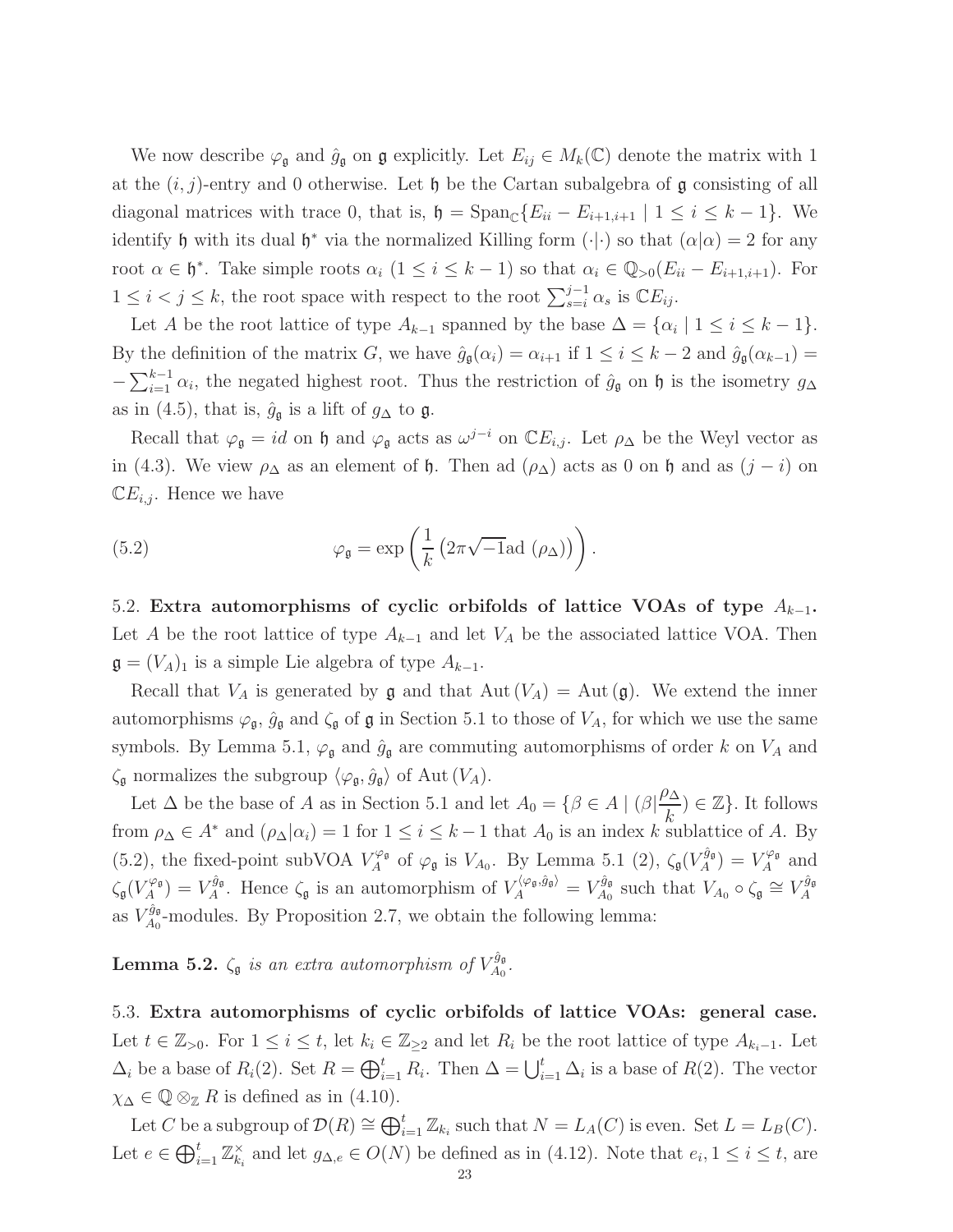units of  $\mathbb{Z}_{k_i}$ , i.e.,  $gcd(k_i, e_i) = 1$  for all  $1 \leq i \leq t$ . By Lemma 4.10,  $g_{\Delta,e}$  is fixed-point free and the order of  $g_{\Delta,e}$  is equal to the least common multiple of  $k_1, \ldots, k_t$ , say n.

We now assume the following:

- (i)  $|N: L| = n$ , equivalently,  $\chi_{\Delta} \in (1/n)N^*$  (see Lemma 4.8);
- (ii)  $g_{\Delta,e} \in O(L)$ , equivalently,  $\lambda_e = (\lambda_{e_1}^1, \ldots, \lambda_{e_t}^t) \in N^*$  (see Lemma 4.9).

Set  $\mathfrak{g}_i = (V_{R_i})_1 \subset (V_N)_1$ . Let  $\hat{g}_{\Delta,e} \in O(\hat{N})$  be a (standard) lift of  $g_{\Delta,e} \in O(N)$ . By Lemma 2.5 (2), the order of  $\hat{g}_{\Delta,e}$  is also n. In addition, the restriction of  $\hat{g}_{\Delta,e}$  to  $V_R$  is also a standard lift of  $g_{\Delta,e} \in O(R)$ . By Lemma 2.5 (1), we may assume that the restriction of  $\hat{g}_{\Delta,e}$  to  $V_{R_i}$  is  $\hat{g}_{\mathfrak{g}_i}$  up to conjugation. Here the inner automorphism  $\hat{g}_{\mathfrak{g}_i}$  of  $V_{R_i}$  is defined in Sections 5.1 and 5.2.

Let  $\varphi_{\mathfrak{g}_i}$  and  $\zeta_{\mathfrak{g}_i}$  be the inner automorphisms of  $V_{R_i}$  defined in Sections 5.1 and 5.2. Then  $\varphi = \bigotimes_{i=1}^t \varphi_{\mathfrak{g}_i}$  and  $\zeta_0 = \bigotimes_{i=1}^t \zeta_{\mathfrak{g}_i}$  are inner automorphisms of  $V_R \cong \bigotimes_{i=1}^t V_{R_i}$ . We extend them to inner automorphisms of  $V_N$ , for which we use the same symbols. Note that

$$
\varphi = \sigma_{-\chi_{\Delta}} = \exp(2\pi\sqrt{-1}(\chi_{\Delta})_{(0)})
$$

by (5.2) and that  $V_N^{\varphi} = V_L$ . By Assumption (i), the order of  $\varphi$  is n on  $V_N$ . In addition,  $\varphi$  and  $\hat{g}_{\Delta,e}$  are still commutative on  $V_N$ ; indeed, by (4.13),

$$
\hat{g}_{\Delta,e}\varphi\hat{g}_{\Delta,e}^{-1}\varphi^{-1} = \exp\left(2\pi\sqrt{-1}(\lambda_e)_{(0)}\right)
$$

and it acts trivially on  $V_N$  by Assumption (ii).

We now slightly modify these automorphisms by inner automorphisms so that the same relations also hold on  $V_N$ . By Lemma 5.1 (2), we have  $\zeta_0^{-1}\hat{g}_{\Delta,e}\zeta_0 = \varphi$  and  $\zeta_0^{-1}\varphi\zeta_0 = \hat{g}_{\Delta,e}^{-1}$  $_{\Delta,e}$ on  $V_R$ . Since  $V_N$  is an  $(N/R)$ -graded simple current extension of  $V_R$ , we have

$$
\{\tau \in \text{Aut}(V_N) \mid \tau = id \text{ on } V_R\} = \{\exp(2\pi\sqrt{-1}x_{(0)}) \mid x + N^* \in R^*/N^*\}.
$$

Hence there exist  $x, y \in \mathbb{R}^*$  such that

$$
\zeta_0^{-1}\hat{g}_{\Delta,e}\zeta_0 = \varphi \exp(2\pi\sqrt{-1}x_{(0)}), \quad \zeta_0^{-1}\varphi\zeta_0 = \hat{g}_{\Delta,e}^{-1}\exp(2\pi\sqrt{-1}y_{(0)})
$$

on  $V_N$ . Now, we set

$$
\hat{g} = \exp(2\pi\sqrt{-1}(-y)_{(0)})\hat{g}_{\Delta,e}, \quad \zeta = \exp\left(2\pi\sqrt{-1}\left(\sum_{i=1}^{n-1} \frac{i}{n}(g_{\Delta,e})^i(-x+y)\right)_{(0)}\right)\zeta_0.
$$

Then  $\hat{g} = \hat{g}_0$  on  $V_R$ . In addition,  $\hat{g}$  and  $\varphi$  are commutative on  $V_N$  since  $\{\exp a_{(0)} \mid a \in \mathfrak{h}\}\$ is abelian. Hence, by the similar calculation as in the proof of [LS20, Lemma 4.5], we have

(5.3) 
$$
\zeta^{-1}\varphi\zeta = \hat{g}^{-1} \text{ and } \zeta^{-1}\hat{g}\zeta = \varphi \text{ on } V_N.
$$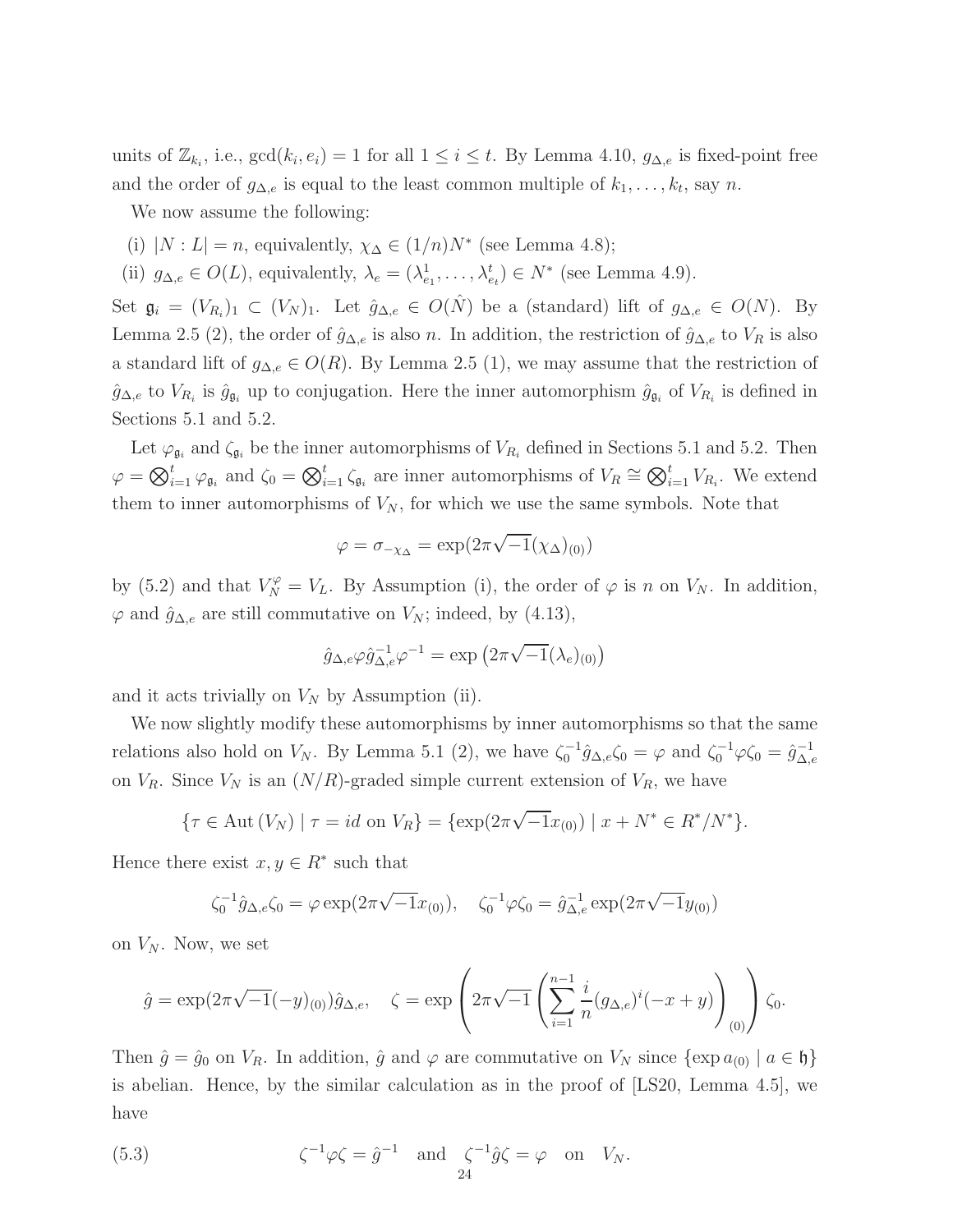Since g is fixed-point free, we may assume that  $\hat{g}$  is a standard lift of g up to conjugation.

**Theorem 5.3.** Let  $R_i$  be the root lattice of type  $A_{k_i-1}$  for  $1 \leq i \leq t$  and set  $R = \bigoplus_{i=1}^t R_i$ . *Fix a base*  $\Delta$  *of*  $R(2)$  *and let*  $e \in \bigoplus_{i=1}^t \mathbb{Z}_{k_i}^{\times}$  $\mathcal{E}_{k_i}^{\times}$ . Let C be a subgroup of  $\mathcal{D}(R)$  such that  $N = L<sub>A</sub>(C)$  *is even.* Set  $L = L<sub>B</sub>(C)$ *. Assume that Assumptions (i) and (ii) hold. Let*  $\hat{q}$  *be a (standard) lift of the fixed-point free isomety* g∆,e*. Then there exists an automorphism* ζ of  $V_L^{\hat{g}}$  $\chi_L^{\hat{g}}$  such that  $V_L \circ \zeta \cong V_N^{\hat{g}}$  as  $V_L^{\hat{g}}$  $L^{\hat{g}}$ -modules. In particular,  $V_L^{\hat{g}}$ L *has an extra automorphism.*

*Proof.* It follows from (5.3) that  $\zeta$  preserves  $V_N^{(\hat{g}, \varphi)}$ . Since  $\hat{g}$  and  $\varphi$  are commuting automorphisms, we have  $V_N^{\langle \hat{g}, \varphi \rangle} = V_L^{\hat{g}}$  $L<sup>rg</sup>$ . The equations (5.3) also show

$$
\zeta(V_N^{\hat{g}}) = V_N^{\varphi} = V_L
$$
 and  $\zeta(V_L^{\hat{g}}) = V_L^{\hat{g}}$ ,

which proves this theorem. The latter assertion follows from Proposition 2.7.  $\Box$ 

*Remark* 5.4. If  $k_1 = \cdots = k_t = 2$ , then  $e = (1, 1, \ldots, 1)$ , and the Assumptions (i) and (ii) hold; indeed, evenness of  $L_A(C)$  implies that the Hamming weight of any codeword C is a multiple of 4 and  $e \in C^{\perp}$ . In this case, an extra automorphism of  $V_{L_B(C)}^{\tilde{g}}$  was constructed in [FLM88, Proposition 12.2.5] (cf. [Sh04]).

At the end of this subsection, we will rewrite Theorem 5.3 when  $k_1 = \cdots = k_t = p$  is an odd prime. Since  $N$  is even, by Lemma 4.11,  $C$  is a self-orthogonal code of length  $t$ over  $\mathbb{Z}_p$ . Note that  $e \in \bigoplus_{i=1}^t \mathbb{Z}_{k_i}^{\times}$  $\chi_{k_i}^{\times}$  if and only if the Hamming weight of e is t. In this case, Assumption (i) always holds and Assumption (ii) holds if  $e \in C^{\perp}$ . Therefore, we obtain the following:

Corollary 5.5. *Let* p *be an odd prime and let* C *be a self-orthogonal code of length* t *over*  $\mathbb{Z}_p$ . Fix a base  $\Delta$  *of the root system of*  $L_A$ ({0}) ⊂  $L_A$ (C) *and let e be a codeword in*  $C^{\perp}$ *of Hamming weight t.* Let  $\hat{g}$  be a (standard) lift of  $g_{\Delta,e} \in O(L_B(C))$ . Then  $V_L^{\hat{g}}$  $L_B(C)$  has *extra automorphisms.*

## 6. Cyclic orbifolds of lattice VOAs having extra automorphisms

Let L be a positive-definite rootless even lattice of rank m. Let  $g \in O(L)$  be a fixedpoint free isometry of odd prime order p. In this section, we will classify L such that  $V_L^{\hat{g}}$ L has an extra automorphism.

*Remark* 6.1. If a fixed-point free isometry of L has order 2, then it must be the −1isometry. Let  $\theta \in O(\hat{L})$  be a lift of the -1-isometry of L. For a rootless even lattice L,  $V_L^{\theta}$  has an extra automorphism if and only if  $L \cong L_B(C)$  for some doubly even binary code  $C$  ([Sh04, Theorem 3.15]).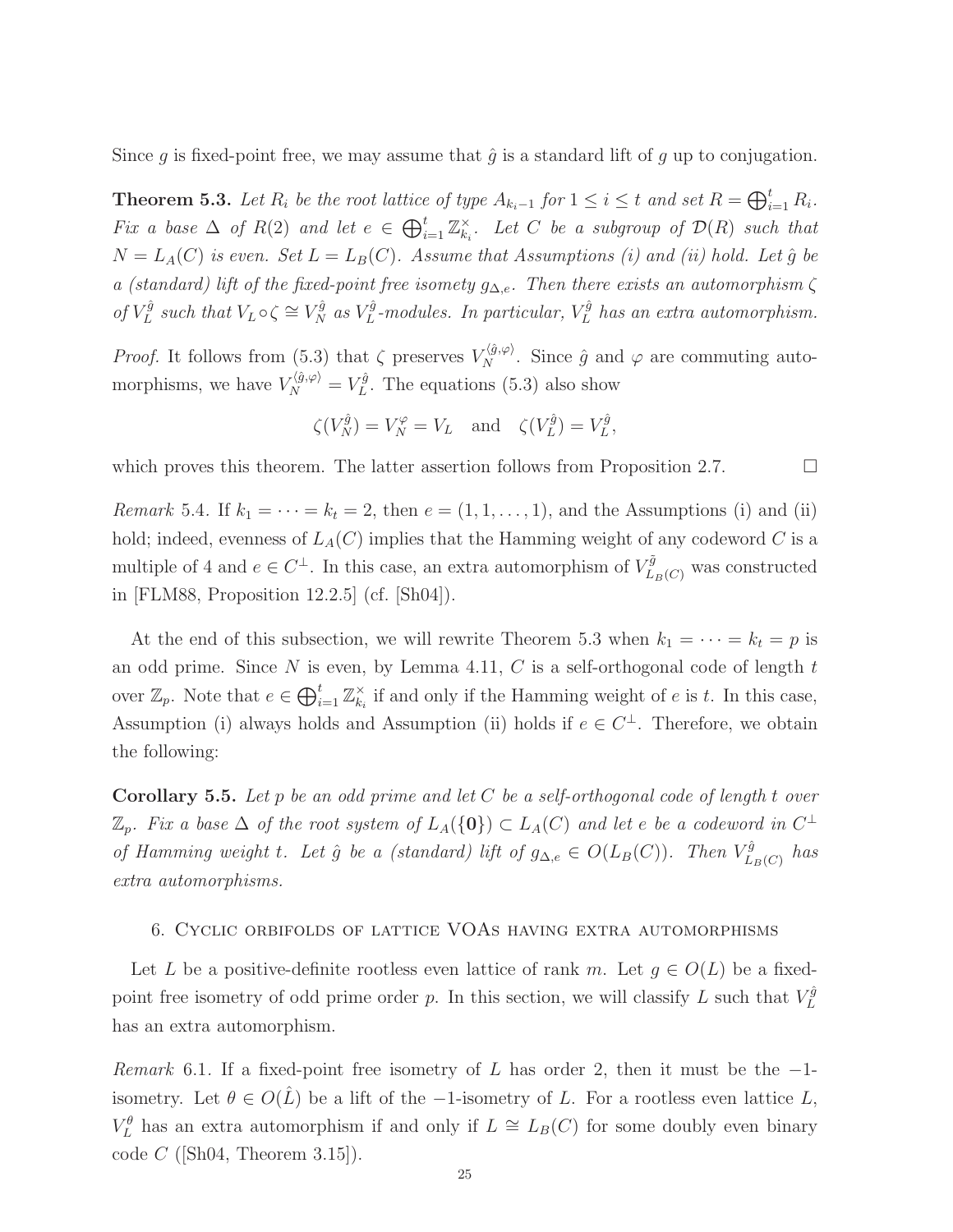We now assume that  $V_L^{\hat{g}}$  has an extra automorphism  $\tau$ . Then one of the following holds (cf. Definition 3.1):

- (I)  $V_L(1) \circ \tau$  is of untwisted type;
- (II)  $V_L(1) \circ \tau$  is of twisted type.

We will deal with Cases (I) and (II) in Sections 6.1 and 6.2, respectively.

6.1. Case (I). First we notice that

(6.1) 
$$
V_L(1) \circ \tau \not\cong V_L(r) \text{ for all } 1 \leq r \leq p-1.
$$

Otherwise, by Lemma 2.4 (2) and (3.1), we have  ${V_L(i) \circ \tau | 0 \le i \le p - 1} = {V_L(1)^{\boxtimes q}}$  $0 \le q \le p-1$ , and  $\tau$  is not extra by Proposition 2.7.

By Section 3.1, Case (I) and (6.1) implies that  $V_L(1) \circ \tau$  is isomorphic to  $V_{\lambda+L}(r)$  for some  $0 \le r \le p-1$  and  $\lambda + L \in \mathcal{D}(L) \setminus \{L\}$  with  $(1-g)\lambda \in L$ . For latter use, we consider a slightly general setting; there exist  $\tau \in \text{Aut}(V_L^{\hat{g}})$  $\binom{rg}{L}, 0 \leq r \leq p-1, 1 \leq j \leq p-1$  and  $\lambda + L \in \mathcal{D}(L) \setminus \{L\}$  with  $(1 - g)\lambda \in L$  such that

$$
V_L(j) \circ \tau \cong V_{\lambda+L}(r).
$$

Then dim  $V_L(j)_1 = m/(p-1)$  and dim  $V_{\lambda+L}(r)_1 = |(\lambda+L)(2)|/p$  are equal, namely,

$$
|(\lambda + L)(2)| = \frac{pm}{p-1}.
$$

It follows from (3.1) that  $V_{\lambda+L}(r)^{\boxtimes p} = V_{p\lambda+L}(r')$  for some  $0 \le r' \le p-1$ . Since  $V_L(j)^{\boxtimes p} =$  $V_L(0)$ , we have  $V_{\lambda+L}(r)^{\boxtimes p} = V_L(0)$ . Hence  $p\lambda \in L$ . In addition, for  $1 \le q \le p-1$ , there exist  $1 \le j_q \le p-1$  and  $0 \le r_q \le p-1$  such that

(6.2) 
$$
V_L(j_q) \circ \tau \cong V_{q\lambda + L}(r_q).
$$

By the same argument as above, we have

$$
|(q\lambda + L)(2)| = \frac{pm}{p-1}.
$$

Set  $N = \text{Span}_{\mathbb{Z}}\{\lambda, L\}$ . Then by  $L(2) = \emptyset$ , we have

$$
|N(2)| = \sum_{i=1}^{p-1} |(i\lambda + L)(2)| = pm.
$$

By the definition, we have  $g(\lambda + L) = \lambda + L$ . Thus, by Theorem 4.19, we obtain the following:

**Proposition 6.2.** Let L be a rootless even lattice of rank m and let  $g \in O(L)$  be a fixed*point free isometry of odd prime order* p. Let  $\hat{g} \in O(\hat{L})$  *be a (standard) lift of g. If there*  $\text{exist } \tau \in \text{Aut}(V_L^{\hat{g}})$  $(L)$ ,  $1 \leq j \leq p-1$ ,  $0 \leq r \leq p-1$  and  $\lambda \in \mathcal{D}(L) \setminus \{L\}$  with  $(1-g)\lambda \in L$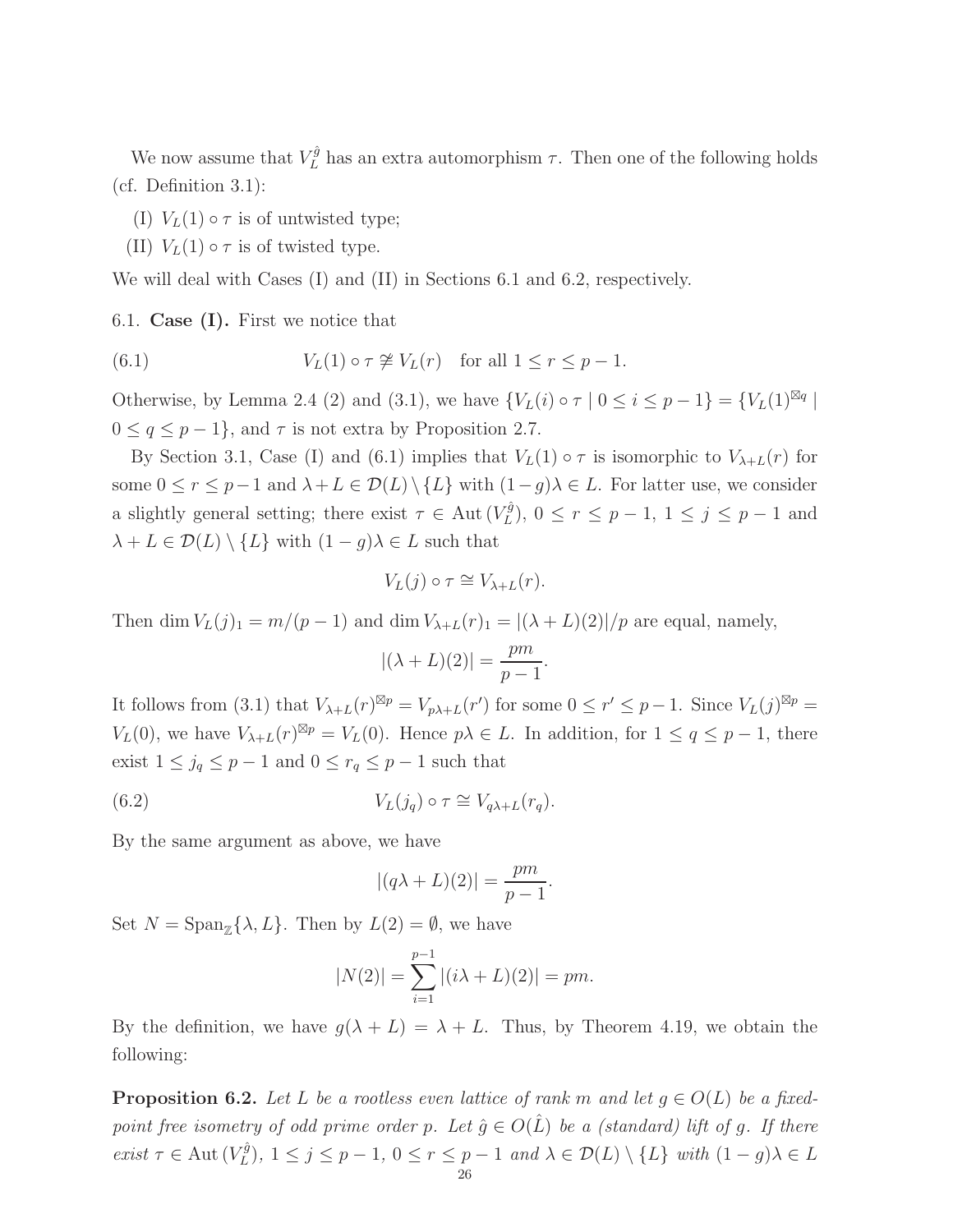*such that*  $V_L(j) \circ \tau \cong V_{\lambda+L}(r)$ *, then*  $L \cong L_B(C)$  *for some self-orthogonal code* C *of length*  $m/(p-1)$  *over*  $\mathbb{Z}_p$  *such that*  $C^{\perp}$  *contains a codeword of Hamming weight t.* 

6.2. Case  $(II)$ . In this subsection, we assume that

$$
V_L(1) \circ \tau \cong V_L^T[\hat{g}^s](j')
$$

for some  $1 \le s \le p-1$ ,  $0 \le j' \le p-1$  and a certain irreducible module T (see Section 3.2). Since  $V_L(1)$  is a simple current module, so is  $V_L^T[\hat{g}^s](j')$ . Hence, the quantum dimension  $\operatorname{qdim}_{V_L} V_L^T[\hat{g}^s]$  is 1 (see [ALY18, Theorem 2.1 (6)]). By [ALY18, Corollary 3.7], we also have

(6.3) 
$$
(\text{qdim}_{V_L} V_L^T[\hat{g}^s])^2 = p^{-m/(p-1)} |L^*/L| \cdot |L/R_L^{g^s}| = p^{-m/(p-1)} |L^*/R_L^{g^s}|,
$$

where  $R_L^{g^s} = ((1 - g^s)L^*) \cap L$ . Recall that  $L^*/(1 - g^s)L^* \cong L/(1 - g^s)L$  is an elementary abelian p-group of order  $p^{m/(p-1)}$  (cf. [GL11, Lemma A.1]). Thus,  $qdim_{V_L} V_L^T[\hat{g}^s] = 1$ implies

$$
|L^*/R_L^{g^s}| = p^{m(p-1)} = |L^*/(1-g^s)L^*|.
$$

Since  $R_L^{g^s} \subset (1 - g^s)L^*$ , we have  $R_L^{g^s} = (1 - g^s)L^*$ , i.e.,  $(1 - g^s)L^* \subset L$ . Hence

(6.4) 
$$
\mathcal{D}(L) = L^* / L \cong (1 - g^s) L^* / (1 - g^s) L \subset L / (1 - g^s) L \cong \mathbb{Z}_p^{m(p-1)}.
$$

Since |g| is a prime, we also have  $(1-g)L^* \subset L$ . Under this condition,  $\text{Irr}(V_L^{\hat{g}})$  $L^{rg}$ ) and the fusion product on it are described in Section 3.3. In particular,

(6.5) 
$$
V_L(1) \circ \tau \cong V_{\lambda+L}[\hat{g}^s](j)
$$

for some  $\lambda + L \in \mathcal{D}(L)$  and  $0 \leq j \leq p - 1$ . We now discuss possible m, p and  $\mathcal{D}(L)$ . Recall that  $\varepsilon$  is the conformal weight of  $V_{\lambda+L}[\hat{g}^s]$  (see (3.3)).

**Proposition 6.3.** (1) 
$$
\varepsilon \in \{1 - 1/p, 1\}.
$$
  
\n(2) If  $\varepsilon = 1 - 1/p$ , then  $m = \frac{24(p-1)}{p+1}$ ,  $(1 - g)L^* = L$  and  $|\mathcal{D}(L)| = p^{m/(p-1)}$ ;  
\n(3) If  $\varepsilon = 1$ , then  $m = \frac{24p}{(p+1)}$  and  $|\mathcal{D}(L)| = p^{m/(p-1)} \left(\frac{m}{p-1}\right)^{-2}$ .

*Proof.* We first note that  $t = m/(p-1) \in \mathbb{Z}$ . Set  $M = V_{\lambda + L}[\hat{g}^s](j)$ . By Lemma 2.4 (1) and (6.5), we have  $\varepsilon(M) = \varepsilon(V_L(1)) = 1$  and dim  $M_1 = \dim(V_L(1))_1 = t$ .

By Lemma 3.3,  $1 \in {\varepsilon + i/p \mid 0 \le i \le p-1}$ . In addition, if  $\varepsilon \le 1 - 2/p$ , then by the explicit construction of  $V_{\lambda+L}[\hat{g}^s]$  (cf. [DL96]), we have dim  $M_1 \ge (t(t+3)/2) \dim T_{\lambda+L} > t$ , which is a contradiction. Hence  $\varepsilon \in \{1 - 1/p, 1\}$ , and we obtain (1).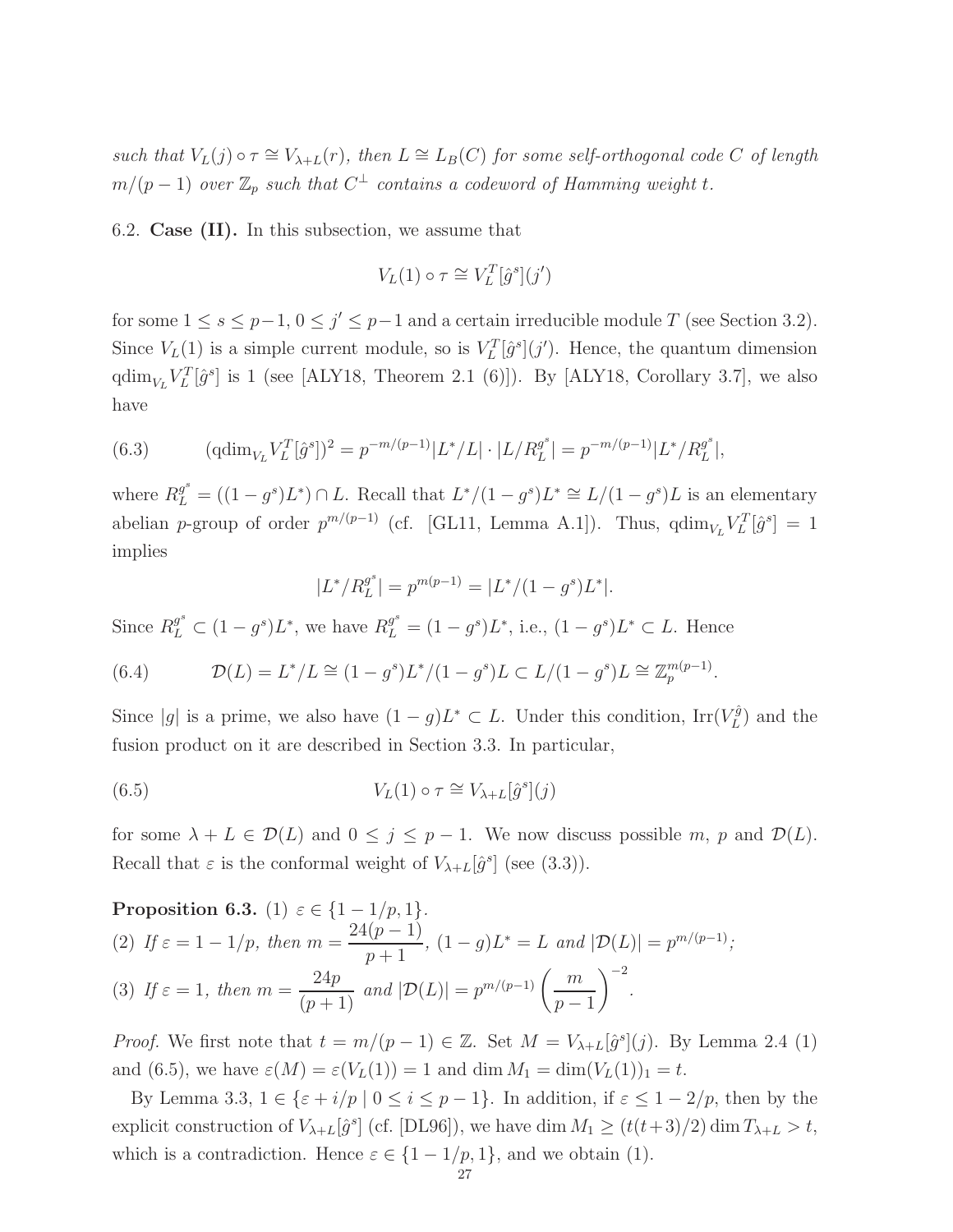If  $\varepsilon = 1 - 1/p$ , then by (3.3)  $m =$  $24(p-1)$  $\frac{p(p-1)}{p+1}$ . In addition, dim  $M_1 = t \dim T_{\lambda+L} = t$ , that is, dim  $T_{\lambda+L} = 1$ . By (3.4) and (6.3), we have  $(1 - g)L^* = L$  and  $|\mathcal{D}(L)| = p^{m/(p-1)}$ . Hence we obtain (2).

If 
$$
\varepsilon = 1
$$
, then by (3.3),  $m = \frac{24p}{p+1}$ . In addition,  $\dim M_1 = \dim T_{\lambda+L} = t = m/(p-1)$   
and  $|\mathcal{D}(L)| = p^{m/(p-1)} \left(\frac{m}{p-1}\right)^{-2}$  by (3.4) and (6.3). Hence we obtain (3).

Recall that p is an odd prime and that  $m/(p-1) \in \mathbb{Z}$ . By Proposition 6.3, we have  $m < 24$ . Hence we obtain the following:

Lemma 6.4. *The possible pairs for* (p, m) *are* (3, 12)*,* (3, 18)*,* (5, 16)*,* (5, 20)*,* (7, 18)*,* (11, 20) *and* (23, 22)*.*

*Remark* 6.5. The case  $p = 2$  is discussed in [Sh04, Proposition 3.14]; the possible m in Case (II) are 8 and 16. In addition, L is isometric to  $\sqrt{2}E_8$  and the Barnes-Wall lattice of rank 16, respectively.

By  $(6.4)$ ,  $\mathcal{D}(L)$  is an elementary abelian p-group. For each possible pair  $(p, m)$  in Lemma 6.4,  $\mathcal{D}(L)$  is determined by Proposition 6.3, which is summarized in Table 2.

| $\overline{p}$ | m  | $\mathcal{D}(L)$ | $[t, \dim C]$ | $\mathcal{p}$ | m  | $\mathcal{D}(L)$    |
|----------------|----|------------------|---------------|---------------|----|---------------------|
| 3              | 12 | $\mathbb{Z}_3^6$ | [6, 1]        | 11            | 20 | $\mathbb{Z}_{11}^2$ |
| 3              | 18 | $\mathbb{Z}_3^5$ | [9,3]         | 23            | 22 | $\mathbb{Z}_{23}$   |
| $\overline{5}$ | 16 | $\mathbb{Z}_5^4$ | [4,1]         |               |    |                     |
| $\overline{5}$ | 20 | $\mathbb{Z}_5^3$ | [5, 2]        |               |    |                     |
|                | 18 | $\mathbb{Z}_7^3$ | [3, 1]        |               |    |                     |

Table 2: Possible parameters for L

We now view  $\mathcal{D}(L)$  as a vector space over  $\mathbb{F}_p = \mathbb{Z}_p (= \mathbb{Z}/p\mathbb{Z})$ . Recall that (3.5) and (3.7) hold. By Corollary 3.7, for any  $\lambda + L \in \mathcal{D}(L)$ , we have  $\varepsilon(V_{\lambda+L}(0)) \in (1/p)\mathbb{Z}$ . Hence  $(\lambda|\lambda)/2 \in (1/p)\mathbb{Z}$ . Therefore  $(\mathcal{D}(L), q)$  forms a non-singular quadratic space over  $\mathbb{F}_p$ , where the quadratic form  $q: \mathcal{D}(L) \to \mathbb{F}_p$  is defined by

$$
q(\lambda + L) = \frac{p}{2}(\lambda | \lambda) \pmod{p}.
$$

6.2.1. *Case:*  $p = 3, 5, 7$ . Assume that  $p = 3, 5$  or 7. By Table 2, we have dim  $\mathcal{D}(L) \geq 3$ as a vector space over  $\mathbb{F}_p$ . Hence  $(\mathcal{D}(L), q)$  contains a non-zero singular vector, that is,  $(\lambda|\lambda) \in 2\mathbb{Z}$  for some  $\lambda + L \in \mathcal{D}(L) \setminus \{L\}$ . By Propositions 3.9 and 6.2, there exists a self-orthogonal code C of length  $t = m/(p-1)$  over  $\mathbb{Z}_p$  such that  $L \cong L_B(C)$ . By Lemma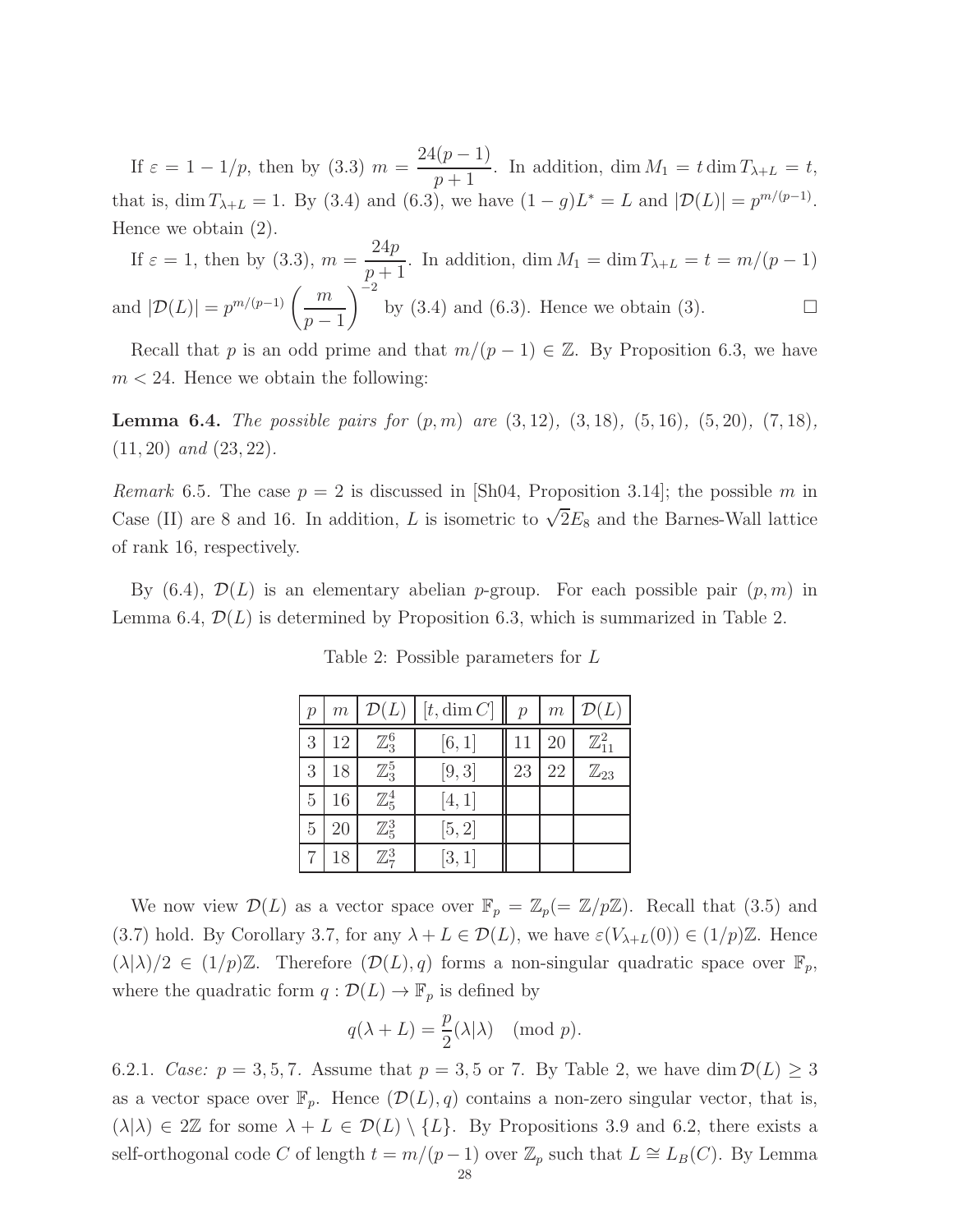4.13,  $|\mathcal{D}(L)| = p^2|C^{\perp}/C|$ . Since  $\dim C^{\perp} + \dim C = t$ , we have  $|C^{\perp}/C| = p^{t-2\dim C}$ , which determines dim  $C$  (see Table 2). Since L is rootless, the code C is unique up to equivalence by Lemma 4.21. By Table 1, we obtain the following proposition.

**Proposition 6.6.** *If*  $p = 3, 5$  *or* 7*, then*  $L \cong L_B(C)$  *for some code* C *given in Lemma 4.21. In particular,* L *is isometric to some coinvariant lattice of the Leech lattice.*

6.2.2. *Case:*  $p = 11$ . By Table 2 and Proposition 6.3, we have  $m = \text{rank}(L) = 20$ ,  $\mathcal{D}(L) \cong \mathbb{F}_{11}^2$  and  $(1-g)L^* = L$ .

**Lemma 6.7.** *There are no non-zero singular vectors in*  $(\mathcal{D}(L), q)$ *, that is,*  $(\lambda | \lambda) \notin 2\mathbb{Z}$ *for any*  $\lambda + L \in \mathcal{D}(L) \setminus \{L\}$ . In particular,  $(\mathcal{D}(L), q)$  *is a non-singular* 2-dimensional *quadratic space of* (−)*-type.*

*Proof.* Suppose that there exists  $\lambda + L \in \mathcal{D}(L) \setminus \{L\}$  such that  $(\lambda|\lambda) \in 2\mathbb{Z}$ . Then  $\text{Span}_{\mathbb{Z}}\{\lambda, L\}$  is even unimodular of rank 20, which is impossible.

Lemma 6.8. *Let* U *be an even unimodular lattice of rank* 24*. If* U *has an isometry* f *of order* 11 *such that both*  $U^f$  *and*  $U_f$  *are rootless, then* U *is isometric to the Leech lattice.* 

*Proof.* By the orders of the automorphism groups of even unimodular lattices of rank 24 (cf. [CS99, Chapter 16]), the root system of  $U(2)$  is one of  $\emptyset$ ,  $A_1^{24}$ ,  $A_2^{12}$ ,  $A_{11}D_7E_6$ ,  $A_{12}^2$ ,  $A_{15}D_9$ ,  $A_{17}E_7$ ,  $D_{12}^2$ ,  $A_{24}$ ,  $D_{16}E_8$  and  $D_{24}$ . If  $U(2) \neq \emptyset$ , namely,  $U \not\cong \Lambda$ , then one can easily verify that  $U^f$  or  $U_f$  contains roots, which contradicts the assumption.

**Proposition 6.9.** If  $p = 11$ , then L is isometric to the coinvariant lattice of the Leech *lattice*  $\Lambda$  *associated with the conjugacy class* 11A *of*  $O(\Lambda)$ .

*Proof.* Let  $h \in O(\Lambda)$  be an element in the conjugacy class 11A. Then  $\Lambda^h$  has rank 4 and  $(\mathcal{D}(\Lambda^h), q)$  is a 2-dimensional non-singular space over  $\mathbb{F}_{11}$  of  $(-)$ -type ([HL90]). Now consider  $X = L \perp \Lambda^h$ . Then rank  $X = 24$ . By Lemma 6.7,  $(\mathcal{D}(X), q) \cong (\mathcal{D}(L), q) \oplus$  $(\mathcal{D}(\Lambda^h), q)$  is a 4-dimensional non-singular quadratic space over  $\mathbb{F}_{11}$  of  $(+)$ -type. Hence, there exists an even unimodular lattice  $U \supset L \perp \Lambda^h$ . It follows from  $(1 - g)L^* = L$  that g can be extended to an isometry of U by acting trivially on  $\Lambda^h$ . Note that  $\Lambda^h = U^g$  and  $L = U<sub>g</sub>$ , which shows that U has an isometry g of order 11 such that both  $U<sup>g</sup>$  and  $U<sub>g</sub>$  are rootless. By Lemma 6.8, we have  $U \cong \Lambda$ . Since  $O(\Lambda)$  has only one conjugacy class of order 11, g is conjugate to h, and  $L \cong \Lambda_h$ .

6.2.3. *Case:*  $p = 23$ . By Table 2 and Proposition 6.3, we have  $m = \text{rank}(L) = 22$ ,  $\mathcal{D}(L) \cong \mathbb{F}_{23}$  and  $(1-g)L^* = L$ .

**Lemma 6.10.** *There exists*  $\lambda + L \in \mathcal{D}(L)$  *such that*  $q(\lambda + L) = -1$ *.*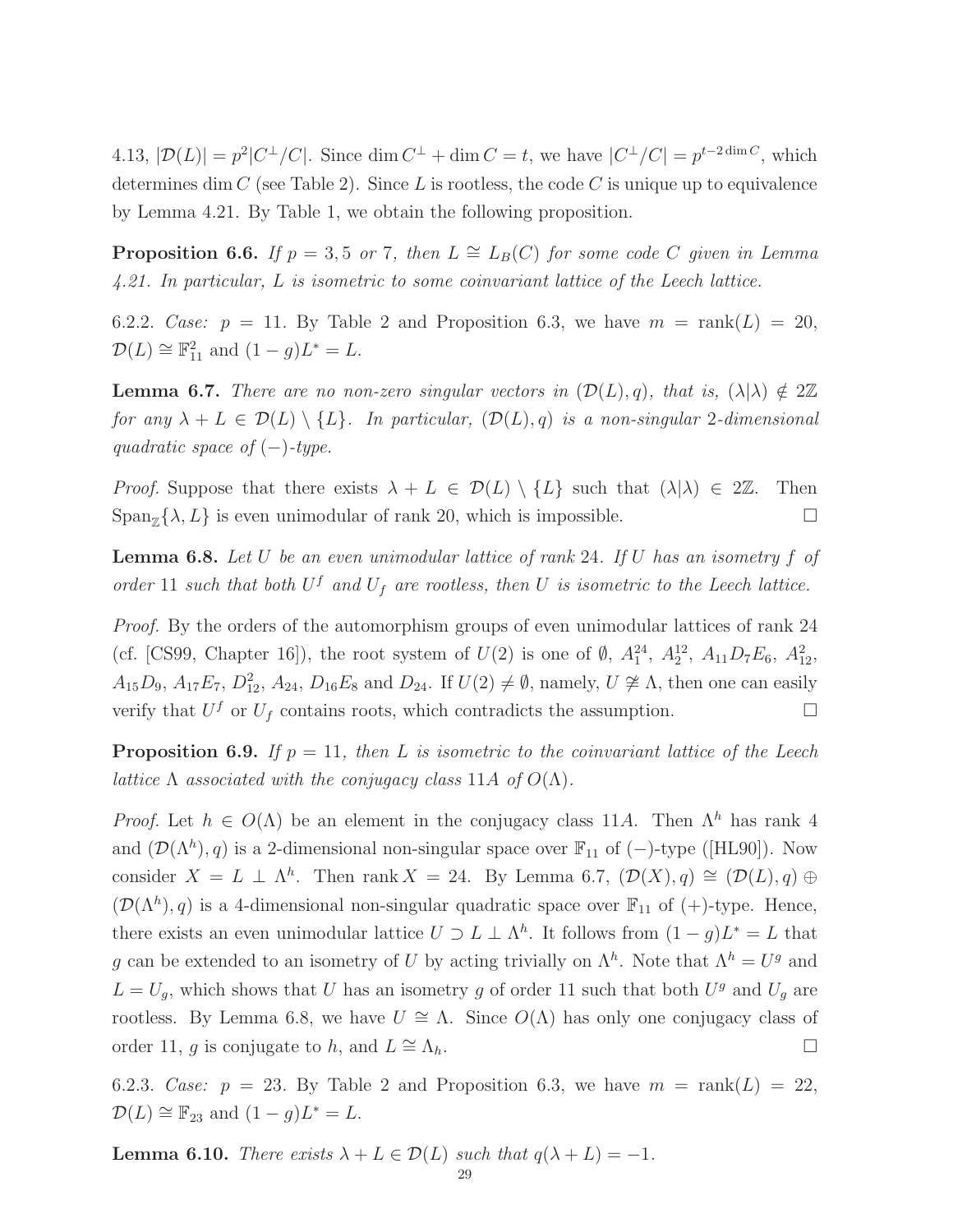*Proof.* Suppose that the assertion is false. Since  $-1$  is a non-square in  $\mathbb{F}_{23}$ , there exists  $\lambda + L \in \mathcal{D}(L)$  such that  $q(\lambda + L) = 1$ . Let L' be the root lattice of type  $A_{22}$ . Then  $\mathcal{D}(L') \cong \mathbb{F}_{23}$ . By (4.2), we have  $q(\lambda_5 + L') = -1$  for  $\lambda_5 + L' \in \mathcal{D}(L')$ . Then  $X = L \perp L'$ is an even lattice of rank 44 and  $\mathcal{D}(X) \cong \mathbb{F}_{23}^2$ . It follows from  $q((\lambda, \lambda_5) + X) = 0$  that  $(\lambda, \lambda_5) + X$  has even norm. Hence  $\text{Span}_{\mathbb{Z}}\{X, (\lambda, \lambda_5)\}\$ is even unimodular of rank 44, which is impossible.  $\Box$ 

Lemma 6.11. *Let* U *be an even unimodular lattice of rank* 24*. If* U *has an isometry* f *of order* 23 *such that both*  $U^f$  *and*  $U_f$  *are rootless, then*  $U$  *is isometric to the Leech lattice.* 

*Proof.* By the orders of the automorphism groups of even unimodular lattices of rank 24 (cf. [CS99, Chapter 16]), the root system of  $U(2)$  is one of  $\emptyset$ ,  $A_1^{24}$ ,  $A_{24}$  and  $D_{24}$ . If  $U(2) \neq \emptyset$ , namely,  $U \not\cong \Lambda$ , then one can easily verify that  $U^f$  or  $U_f$  contains roots, which contradicts the assumption.

The following is well-known (cf. [ATLAS]).

Lemma 6.12. *The automorphism group of the Leech lattice has exactly two conjugacy classes* 23A *and* 23B *of order* 23*, and the cyclic subgroups generated by elements in* 23A *and* 23B *are conjugate. In particular, the coinvariant lattice of* Λ *associated with an isometry of order* 23 *is unique up to isometry.*

**Proposition 6.13.** If  $p = 23$ , then L is isometric to the coinvariant lattice of the Leech *lattice* Λ *associated with the conjugacy class* 23A*.*

*Proof.* Let  $h \in O(\Lambda)$  be an element in the conjugacy class 23A. Then  $\Lambda^h$  is an even lattice of rank 2 with Gram matrix  $\begin{pmatrix} 4 & 1 \\ 1 & 6 \end{pmatrix}$  and  $\mathcal{D}(\Lambda^h) \cong \mathbb{F}_{23}$  ([HL90]). In addition, there exists  $\mu + \Lambda^h \in \mathcal{D}(\Lambda^h)$  such that  $q(\mu + \Lambda^h) = 1$ . Set  $X = L \perp \Lambda^h$ . Then  $\mathcal{D}(X) \cong \mathbb{F}_{23}^2$ . By Lemma 6.10, there exists  $\lambda + L \in \mathcal{D}(L)$  such that  $q((\lambda, \mu) + X) = 0$ . Hence  $(\lambda, \mu) + X$ has even norm, and  $U = \text{Span}_{\mathbb{Z}}\{X, (\lambda, \mu)\}\$ is an even unimodular lattice of rank 24. It follows from  $(1-g)L^* = L$  that g can be extended to an isometry of U by acting trivially on  $\Lambda^h$ . Note that  $U^g = \Lambda^h$  and  $U_g = L$ , which shows that U has an isometry of order 23 such that both  $U^g$  and  $U_g$  are rootless. By Lemma 6.11, we have  $U \cong \Lambda$ . By Lemma 6.12,  $\langle g \rangle$  is conjugate to  $\langle h \rangle$ , and  $L \cong \Lambda_h$ .

6.3. Cyclic orbifolds of lattice VOAs associated with coinvariant lattices. In this subsection, we prove that the possible rootless even lattices in the previous section actually satisfy the condition in Case (II).

The following proposition is a slight modification of a theorem in [La].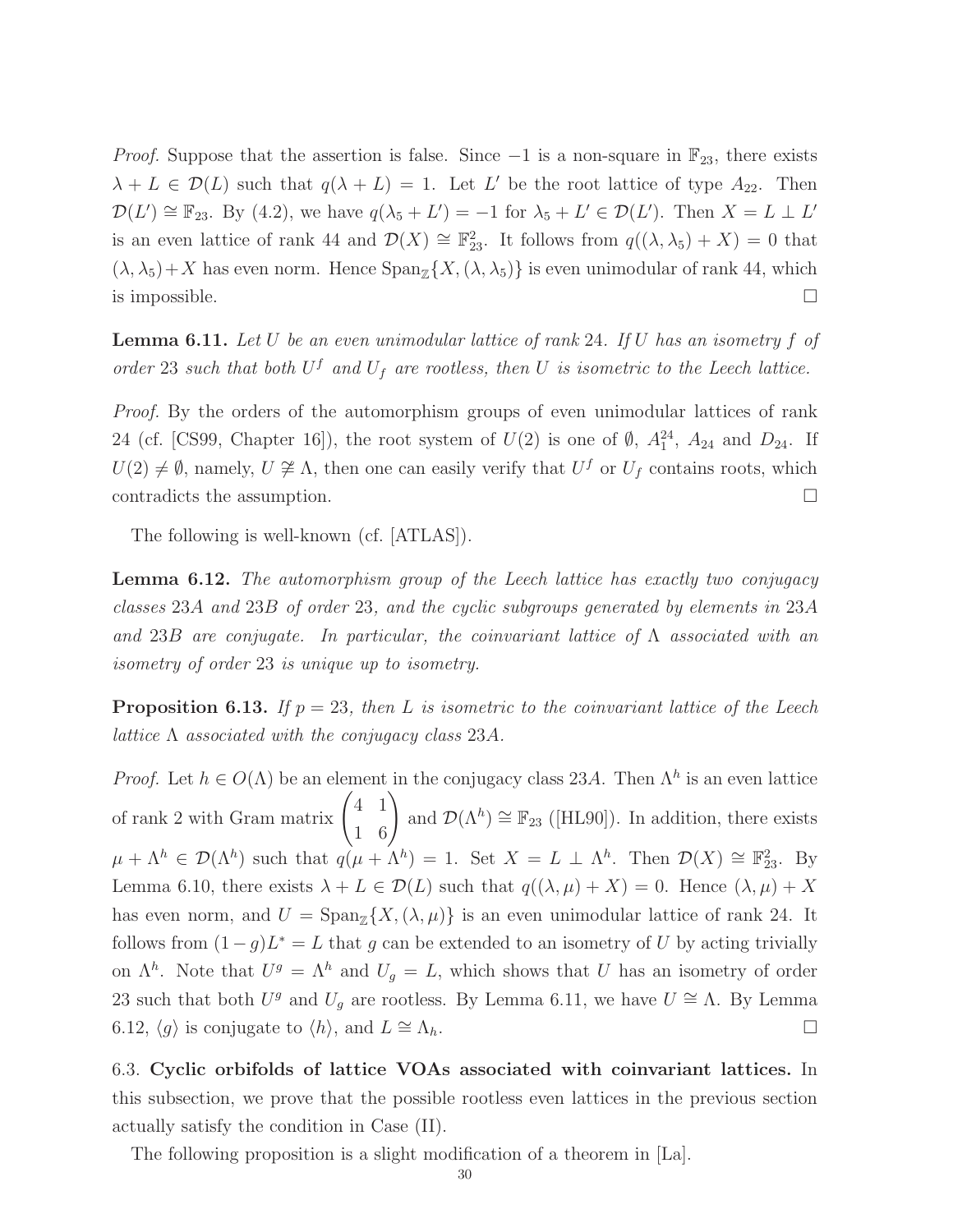**Proposition 6.14.** Let U be a rootless even unimodular lattice. Let  $h \in O(U)$  and let  $\hat{h} \in O(\hat{U})$  *be a standard lift of*  $h$ *. Assume that*  $\hat{h}$  *has type* 0*; let*  $V_U^{\text{orb}(\hat{h})}$  $\bar{U}^{\text{opp}(n)}$  be the holomorphic *VOA obtained by the orbifold construction associated with U and*  $\hat{h}$  *(see* [EMS20, Section 5] *for the definitions*). Assume that  $V_U^{\text{orb}(\hat{h})}$  $U_U^{\text{ord}(n)} \cong V_U$ . We also assume that the conjugacy class *of the cyclic group*  $\langle \hat{h} \rangle$  *in* Aut  $(V_U)$  *is uniquely determined by*  $|\hat{h}|$  *and the VOA structure of*  $V_U^{\hat{h}}$ *. Then there exist*  $\tau \in \text{Aut}(V_{U_1}^{\hat{h}})$  $U_h^{(h)}$  such that  $V_{U_h}(1) \circ \tau$  *is of twisted type.* 

*Proof.* Set  $n = |\hat{h}|$  and  $W = V_U^{\text{orb}(\hat{h})}$  $U_U^{\text{ord}(n)}$ . Let  $\psi: W \to V_U$  be an isomorphism of VOAs. Since W is a  $\mathbb{Z}_n$ -graded simple current extension of  $V_U^{\hat{h}}$ , we obtain an order n automorphism  $\xi$ of W associated with the  $\mathbb{Z}_n$ -grading. Note that  $W^{\xi} = V_U^{\hat{h}}$  and that  $W^{\text{orb}(\xi)} \cong V_U$ .

Set  $\tilde{\xi} = \psi \xi \psi^{-1}$ . Then  $\tilde{\xi} \in \text{Aut}(V_U)$ . Clearly,  $|\tilde{\xi}| = |\xi| = n$  and  $V_U^{\tilde{\xi}}$  $U_U^{\hat{\xi}} \cong V_U^{\hat{h}}$ . In addition,  $V_U^{\operatorname{orb}(\tilde{\xi})}$  $U_U^{\text{orb}(\xi)} \cong W^{\text{orb}(\xi)} \cong V_U$ . By the assumption,  $\langle \tilde{\xi} \rangle$  is conjugate to  $\langle \hat{h} \rangle$  in Aut  $(V_U)$ ; let  $\kappa \in \text{Aut}(V_U)$  such that  $\kappa \langle \tilde{\xi} \rangle \kappa^{-1} = \langle \hat{h} \rangle$ . Then

$$
\kappa \psi(V_U^{\hat{h}}) = \kappa \psi(W^{\xi}) = \kappa(V_U^{\tilde{\xi}}) = V_U^{\hat{h}}.
$$

Moreover  $\kappa \psi$  sends  $\mathrm{Com}_{V_U^{\hat{h}}}((V_U^{\hat{h}})_1) \cong V_{U_U}^{\hat{h}}$  $\hat{U}_h^{\hat{h}}$  to itself; we have  $\kappa \psi \in \text{Aut}(V_{U_h}^{\hat{h}})$  $U_h^{h}$ ) by restriction. Here Com $_{V^{\hat{h}}_{U}}((V^{\hat{h}}_{U})_{1})$  is the commutant in  $V^{\hat{h}}_{U}$  of  $(V^{\hat{h}}_{U})_{1}$  ([FZ92]). Since  $\kappa\psi$  induces a  $V^{\hat{h}}_{U}$ -U module isomorphism from  $V_U^{\text{orb}(\hat{h})}$  $U_U^{\operatorname{orb}(\hat{h})}$  to  $V_U$ , we have  $V_U^{\operatorname{orb}(\hat{h})}$  $U_U^{\text{orb}(h)} \cong V_U \circ (\kappa \psi)$  as  $V_U^{\hat{h}}$ -modules. We now view  $V_U$  and  $V_U^{\text{orb}(\hat{h})}$  $U_U^{\operatorname{orb}(h)}$  as modules over  $V_{U^h}\otimes V_{U_h}^{\hat{h}}$  $U_{U_h}^{\hat{h}}(\subset V_U^{\hat{h}})$ . Note that the irreducible  $V_{U}^{\hat{h}}$  $V_{U_h}$ -module  $V_{U_h}(1)$  appears as a submodule of  $V_U(1)$ , the eigenspace of  $\hat{h}$  with eigenvalue  $\exp(2\pi\sqrt{-1}/n)$ . Since  $(\kappa\psi)^{-1}$  sends  $V_U(1)$  to some irreducible  $V_U^{\hat{h}}$ -submodule of  $V_U^{\text{orb}(\hat{h})}$ U of twisted type,  $(\kappa \psi)^{-1}(V_U(1))$  contains only irreducible  $V_{U_i}^{\hat{h}}$  $U_h^{h}$ -modules of twisted type. Therefore we obtain this proposition.

We give a sufficient condition for the hypothesis of the proposition above.

**Lemma 6.15.** Let K be a rootless even lattice. Let  $h \in O(K)$  of odd prime order p such *that*  $K^h \neq 0$ *. Assume that the conjugacy class of*  $\langle h \rangle$  *is uniquely determined by the order of* h and rank  $K^h$ . Let  $\hat{h} \in O(\hat{K})$  be a standard lift of h and let  $\xi \in Aut(V_K)$  such that  $|\xi| = |\hat{h}|$  *and*  $V_K^{\hat{h}} \cong V_K^{\xi}$ *. Then*  $\langle \xi \rangle$  *is conjugate to*  $\langle \hat{h} \rangle$  *in* Aut  $(V_K)$ *.* 

*Proof.* Since the order of h is odd, we have  $|\xi| = |\hat{h}| = |h| = p$  by Lemma 2.5 (2). In addition,  $\dim(V_K^{\xi})_1 = \dim(V_H^{\hat{h}})_1 = \text{rank } K^h$ . By [LS20, Lemma 4.7 (2)], there exist  $z \in O(K)$  and  $x \in \mathbb{Q} \otimes_{\mathbb{Z}} K^z$  such that  $\xi = \sigma_x \hat{z}$ . Then  $\dim(V_K^{\xi})_1 = \text{rank } K^z = \text{rank } K^h \neq 0$ . Hence  $z \neq id$  and  $|z| = p = |h|$  since p is a prime. By the assumption, z is conjugate to  $h^i$  in  $O(K)$  for some *i*. Note that  $K^z \cong K^h$ .

Suppose, for a contradiction, that  $\sigma_x \neq id$ . By [LS20, Lemma 4.5 (2)],  $x \notin (K^z)^*$ . Then  $\text{Com}_{V_K^{\xi}}(\text{Com}_{V_K^{\xi}}((V_K^{\xi})_1)) = V_S$ , where  $S = \{v \in K^z \mid (v|x) \in \mathbb{Z}\}\$ . Note that  $S \not\cong K^z$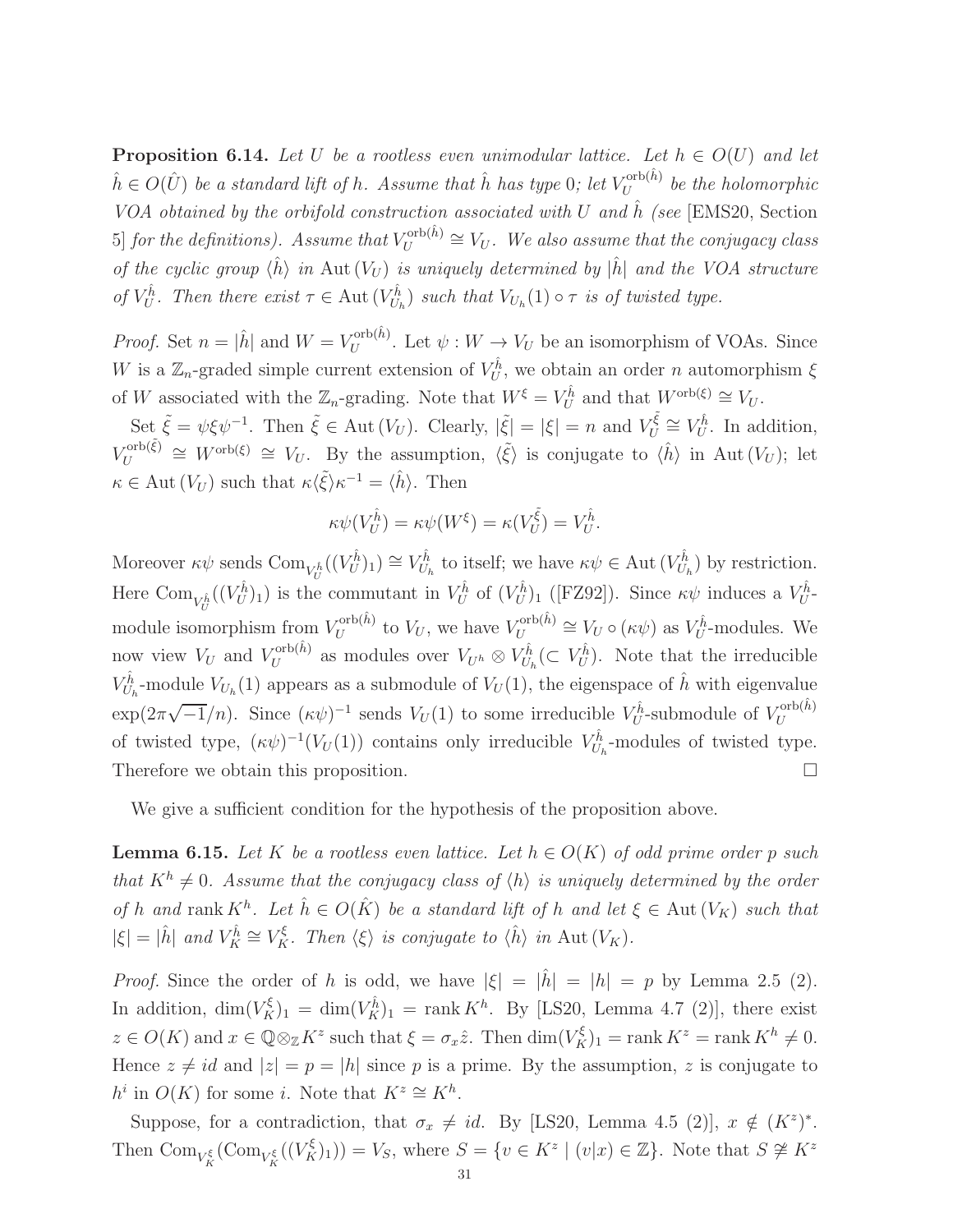because  $x \notin (K^z)^*$ . On the other hand,  $\text{Com}_{V_K^{\hat{h}}}(\text{Com}_{V_K^{\hat{h}}}((V_K^{\hat{h}})_1)) = V_{K^h}$ . The assumption K K  $V_\Lambda^{\hat{h}} \cong V_\Lambda^\xi$  $V_S^{\xi}$  implies  $V_S \cong V_{K^h}$  and  $S \cong K^h$ , which is a contradiction.

Therefore,  $\sigma_x = id$  and  $\xi = \hat{z}$ . By Lemma 2.5,  $\xi$  and  $\hat{h}^i$  are conjugate, and  $\langle \hat{z} \rangle$  and  $\langle \hat{h} \rangle$ are also conjugate.

**Lemma 6.16.** Let  $\Lambda$  be the Leech lattice and let  $h \in O(\Lambda)$  such that the conjugacy class *of* h *is* 3B, 3C, 5B, 5C, 7B, 11A *or* 23A *(as the notations in* [ATLAS]*).*

- (1) *The conjugacy class of the cyclic group*  $\langle h \rangle$  *in*  $O(\Lambda)$  *is uniquely determined by the order* |h| *and* rank  $\Lambda^h$ .
- (2) Let  $\hat{h} \in O(\hat{\Lambda})$  be a standard lift of h. Then  $V_{\Lambda}^{\text{orb}(\hat{h})}$  $V_{\Lambda}^{\text{orp}(n)} \cong V_{\Lambda}.$

*Proof.* The assertion (1) can be verified by [ATLAS] (cf. [HL90]).

Set  $p = |h|$ . Since p is an odd prime, the order of h is also p by Lemma 2.5 (2). Let  $1 \leq s \leq p-1$ . For the explicit construction of the irreducible  $\hat{h}^s$ -twisted  $V_\Lambda$ -module  $V_{\Lambda}[\hat{h}^s]$ , see [DL96] (cf. [LS20, Section 4.3]). Let  $\varepsilon$  be the conformal weight of  $V_{\Lambda}[\hat{h}^s]$ .

If the conjugacy class of h is  $3B, 5B, 7B, 11A$  or  $23A$ , then  $\varepsilon = 1 - 1/p$ . Since the minimum norm of  $(\Lambda^h)^*$  is  $4/p$ ,  $\dim(V_{\Lambda}[\hat{h}^s])_1$  is equal to the dimension of the eigenspace of  $h^s$  with eigenvalue  $\exp(2\pi\sqrt{-1}/p)$ , which is also equal to  $(\text{rank }\Lambda_h)/(p-1)$ .

If the conjugacy class of h is 3C or 5C, then  $\varepsilon = 1$ . Then  $\dim(V_{\Lambda}[\hat{h}^s])_1$  is equal to  $|\Lambda_h/(1-h^s)\Lambda_h|^{1/2}$ . By the proof of Proposition 6.3 (3) (cf. Lemma 4.21), we have  $\dim(V_{\Lambda}[\hat{h}^s])_1 = (\text{rank }\Lambda_h)/(p-1).$ 

Hence, we have

$$
\dim(V_{\Lambda}^{\text{orb}(\hat{h})})_1 = \dim(V_{\Lambda}^{\hat{h}})_1 + \sum_{i=1}^{p-1} (V_{\Lambda}[\hat{h}^i])_1 = \text{rank}\,\Lambda^h + (p-1)\frac{\text{rank}\,\Lambda_h}{p-1} = 24.
$$

By [DM04], we have  $V_{\Lambda}^{\text{orb}(\hat{h})}$ Λ  $\cong V_{\Lambda}$ .

Combining Proposition 6.14 and Lemmas 6.15 and 6.16, we obtain the following:

**Proposition 6.17.** Let  $h \in O(\Lambda)$  whose conjugacy class is  $3B, 3C, 5B, 5C, 7B, 11A$  or 23A. Then there exists  $\tau \in$  Aut  $(V_{\Lambda_i}^{\hat{h}})$  $N_h \choose \Lambda_h$ ) such that  $V_{\Lambda_h}(1) \circ \tau$  *is of twisted type.* 

6.4. Classification results. We summarize the results in Sections 6.2 and 6.3 as follows (see Lemmas 4.21 and 6.4, Propositions 6.6, 6.9, 6.13 and 6.17 and Remark 6.5):

Theorem 6.18. *Let* L *be a rootless even lattice of rank* m*. Let* g *be a fixed-point free isometry of* L *of prime order* p *and let*  $\hat{g}$  *be a standard lift of* g. Then there exists an  $automorphism \tau$  of  $V_L^{\hat{g}}$  $L_L^g$  such that the  $\tau$ -conjugate  $V_L(1) \circ \tau$  of  $V_L(1)$  is of twisted type if *and only if one of the following holds:*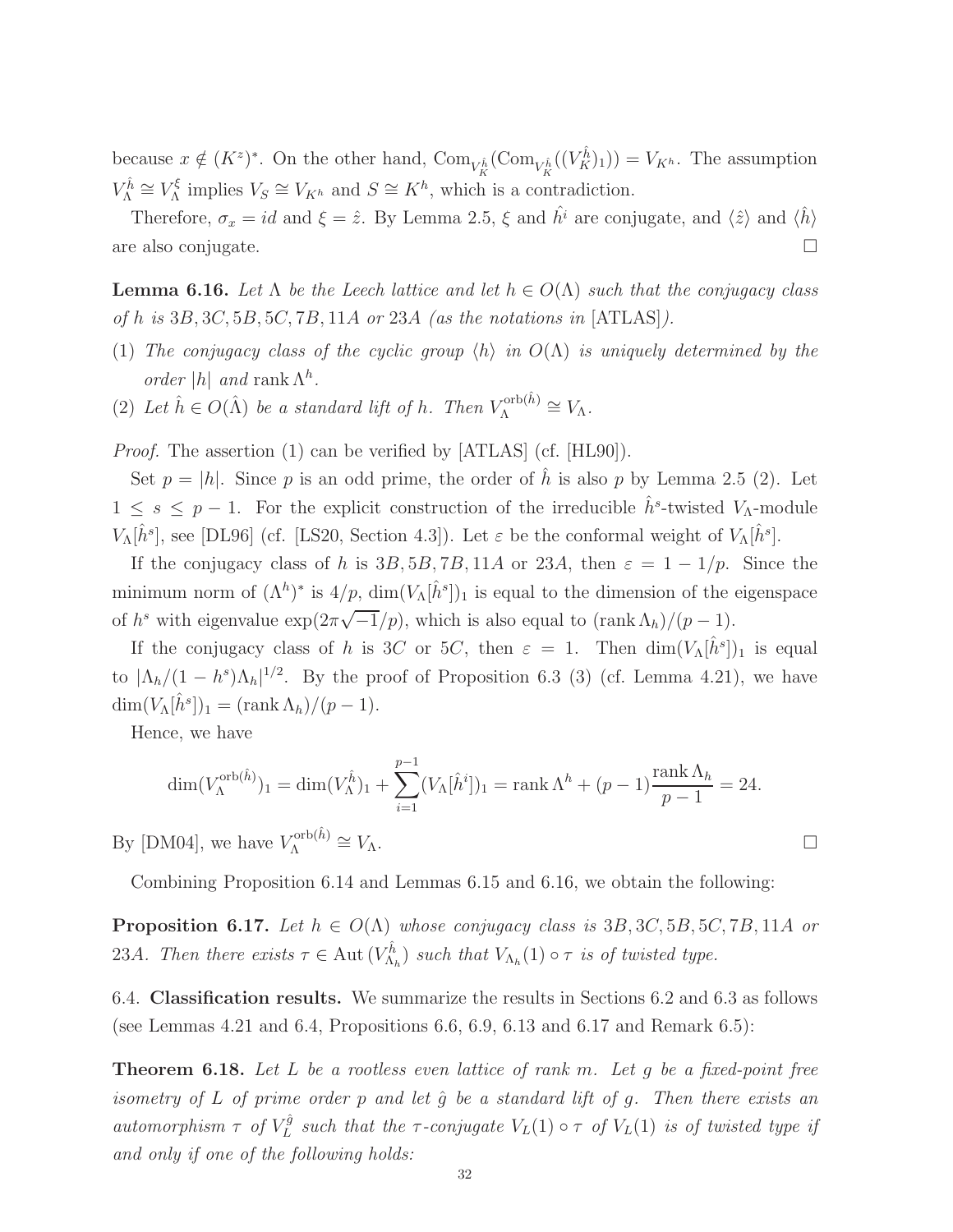- (1)  $p = 2$  and L is isometric to  $\sqrt{2}E_8$  or the Barnes-Wall lattice of rank 16;
- (2)  $p = 3$  *and*  $L \cong L_B(C)$ *, where*  $C = \langle (1, 1, 1, 1, 1, 1) \rangle_{\mathbb{Z}_3}$  *or* C *is the code over*  $\mathbb{Z}_3$  *with* 
	- *the generator matrix*  $\sqrt{ }$  $\left\lfloor \right\rfloor$ 1 1 1 1 1 1 1 1 1 1 1 1 −1 −1 −1 0 0 0 1 −1 0 1 −1 0 1 −1 0  $\setminus$ *;*
- (3)  $p = 5$  *and*  $L \cong L_B(C)$ *, where*  $C = \langle (1, 1, 2, 2) \rangle_{\mathbb{Z}_5}$  *or* C *is the code over*  $\mathbb{Z}_5$  *with the generator matrix*

$$
\begin{pmatrix} 1 & 1 & 1 & 1 & 1 \\ 1 & 2 & 4 & 3 & 0 \end{pmatrix};
$$

- (4)  $p = 7$  and  $L ≅ L_B(C)$ , where  $C = \langle (1, 2, 3) \rangle_{\mathbb{Z}_7}$ ;
- (5)  $p = 11$  *and* L *is isometric the coinvariant lattice*  $\Lambda_{11A}$  *of the Leech lattice associated with the conjugacy class* 11A *of*  $O(\Lambda)$ ;
- (6)  $p = 23$  and L is isometric to the coinvariant lattice  $\Lambda_{23A}$  of the Leech lattice associated *with the conjugacy class* 23A *of*  $O(\Lambda)$ .

*Remark* 6.19. If  $p = 3$  (resp.  $p = 5$ ) and C is equivalent to  $\langle (1, 1, 1, 1, 1, 1) \rangle_{\mathbb{Z}_3}$  (resp.  $\langle (1, 1, 2, 2) \rangle_{\mathbb{Z}_5}$ , then  $L_B(C)$  is isometric to the Coxeter-Todd lattice  $K_{12}$  of rank 12 (resp.  $(\Lambda_{5B})$ . Then Aut  $(V_L^{\hat{g}})$  $L_{B(C)}^{g}$ ) is determined in [CLS18] (resp. [La20b]) and it actually has an extra automorphism  $\tau$  such that  $V_{L_B(C)}(1) \circ \tau$  is of twisted type.

We also obtain the following corollary from Table 1, Remark 4.23 and the theorem above:

Corollary 6.20. *Let* L *be a rootless even lattice. Let* g *be a fixed-point free isometry of* L of prime order p and let  $\hat{q}$  be a standard lift of q. Then the following are equivalent:

- There exists an automorphism  $\tau$  of  $V_L^{\hat{g}}$  $L^g$  such that the  $\tau$ -conjugate  $V_L(1) \circ \tau$  of  $V_L(1)$ *is of twisted type;*
- L *is isometric to the coinvariant lattice*  $\Lambda_{pX}$  *of the Leech lattice*  $\Lambda$  *associated with the conjugacy class*  $pX \in \{2A, -2A, 3B, 3C, 5B, 5C, 7B, 11A, 23A\}.$

Combining Remark 6.1, Proposition 6.2, Theorem 6.18 and Corollary 5.5, we obtain the following:

Theorem 6.21. *Let* L *be a rootless even lattice of rank* m*. Let* g *be a fixed-point free isometry of* L *of prime order* p *and let*  $\hat{g}$  *be a standard lift of* g. Then  $V_L^{\hat{g}}$ L *has extra automorphisms if and only if one of the following holds:*

(i) p = 2 *and* L *can be constructed by Construction B form some doubly even binary code of length* m*;*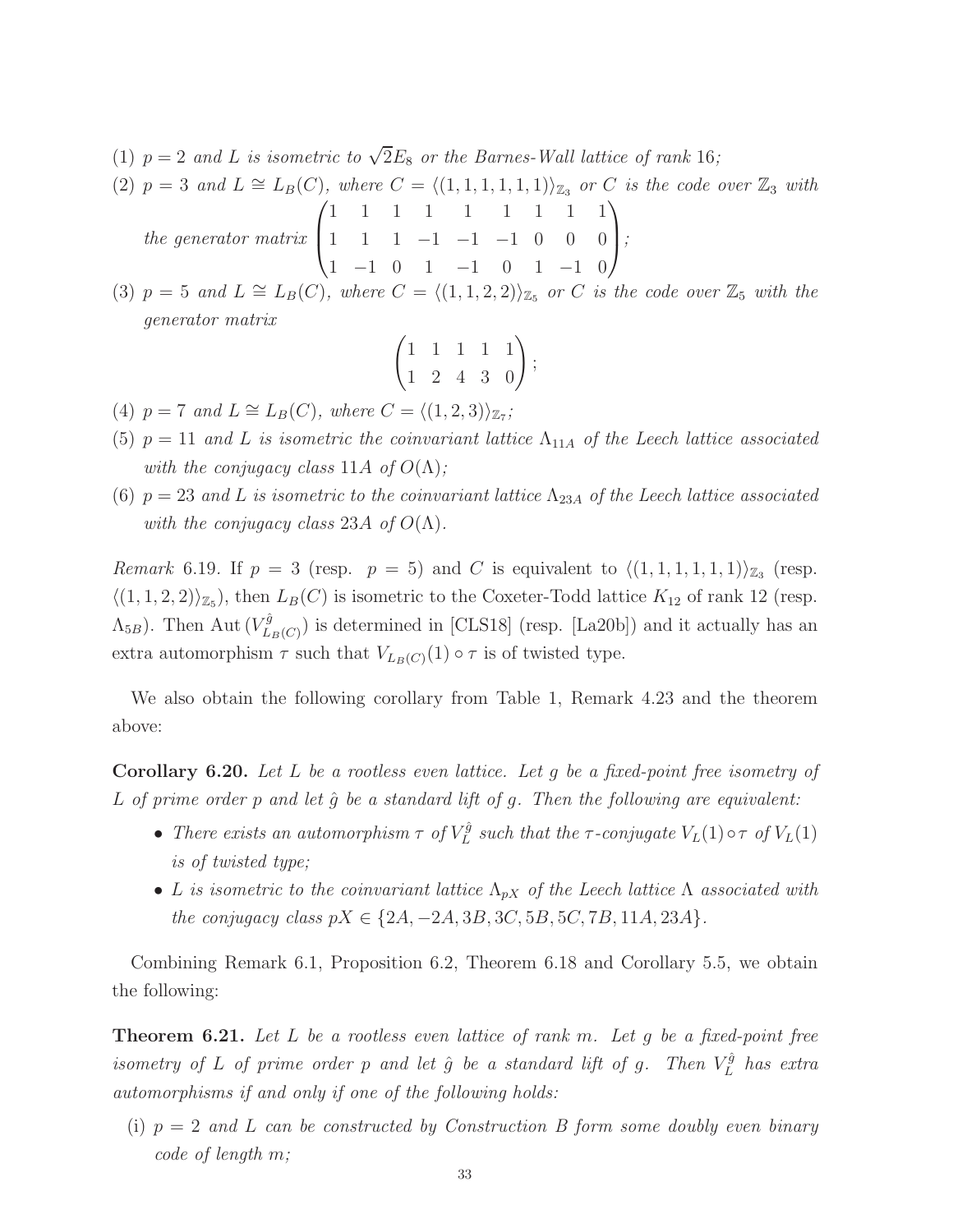- (ii) p *is an odd prime and* L *can be constructed by Construction B form some selforthogonal code of length*  $m/(p-1)$  *over*  $\mathbb{Z}_p$  *whose dual code contains a codeword of Hamming weight*  $m/(p-1)$ *;*
- (iii)  $p = 11$  *and* L *is isometric the coinvariant lattice*  $\Lambda_{11A}$  *of the Leech lattice associated with the conjugacy class* 11A *of*  $O(\Lambda)$ ;
- (iv)  $p = 23$  *and* L *is isometric to the coinvariant lattice*  $\Lambda_{23A}$  *of the Leech lattice associated with the conjugacy class* 23A *of*  $O(\Lambda)$ *.*

## **REFERENCES**

- [ATLAS] J.H. Conway, R.T. Curtis, S.P. Norton, R.A. Parker and R.A. Wilson, ATLAS of finite groups. Clarendon Press, Oxford, 1985.
- [ALY18] T. Abe, C.H. Lam and H. Yamada, Abe, Extensions of tensor products of  $\mathbb{Z}_p$ -orbifold models of the lattice vertex operator algebra  $V_{\sqrt{2}A_{p-1}}$ , J. Algebra 510 (2018), 24--51.
- [BK04] B. Bakalov, and V. G. Kac, Twisted modules over lattice vertex algebras, Lie theory and its applications in physics V, 3–26, World Sci. Publ., River Edge, NJ, 2004.
- [Bo86] R.E. Borcherds, Vertex algebras, Kac-Moody algebras, and the Monster, Proc. Nat'l. Acad. Sci. U.S.A. 83 (1986), 3068–3071.
- [BCP97] W. Bosma, J. Cannon and C. Playoust, The Magma algebra system I: The user language, J. Symbolic Comput. 24 (1997), 235–265.
- [CM] S. Carnahan and M. Miyamoto, Regularity of fixed-point vertex operator subalgebras; arXiv:1603.05645.
- [CLS18] H.Y. Chen, C.H. Lam and H. Shimakura, On  $\mathbb{Z}_3$ -orbifold construction of the Moonshine vertex operator algebra, Math. Z. 288 (2018), no. 1-2, 75-100.
- [CS99] J.H. Conway and N.J.A. Sloane, Sphere packings, lattices and groups, 3rd Edition, Springer, New York, 1999.
- [Do93] C. Dong, Vertex algebras associated with even lattices, J. Algebra 161 (1993), 245–265.
- [DJX13] C. Dong, X. Jiao and F. Xu, Quantum dimensions and quantum Galois theory. Trans. Amer. Math. Soc. **365** (2013), 6441-6469.
- [DL96] C. Dong and J. Lepowsky, The algebraic structure of relative twisted vertex operators, J. Pure Appl. Algebra 110 (1996), 259–295.
- [DLM00] C. Dong, H. Li, and G. Mason, Modular-invariance of trace functions in orbifold theory and generalized Moonshine, Comm. Math. Phys. 214 (2000), 1–56.
- [DM04] C. Dong and G. Mason, Holomorphic vertex operator algebras of small central charge, Pacific J. Math. 213 (2004), 253–266.
- [DN99] C. Dong and K. Nagatomo, Automorphism groups and twisted modules for lattice vertex operator algebras, in Recent developments in quantum affine algebras and related topics (Raleigh, NC, 1998), 117–133, Contemp. Math., 248, Amer. Math. Soc., Providence, RI, 1999.
- [DRX17] C. Dong, L. Ren and F. Xu, On Orbifold Theory, Adv. Math. 321 (2017), 1–30.
- [EMS20] J. van Ekeren, S. Möller and N. Scheithauer, Construction and classification of holomorphic vertex operator algebras, J. Reine Angew. Math., 759 (2020), 61–99.